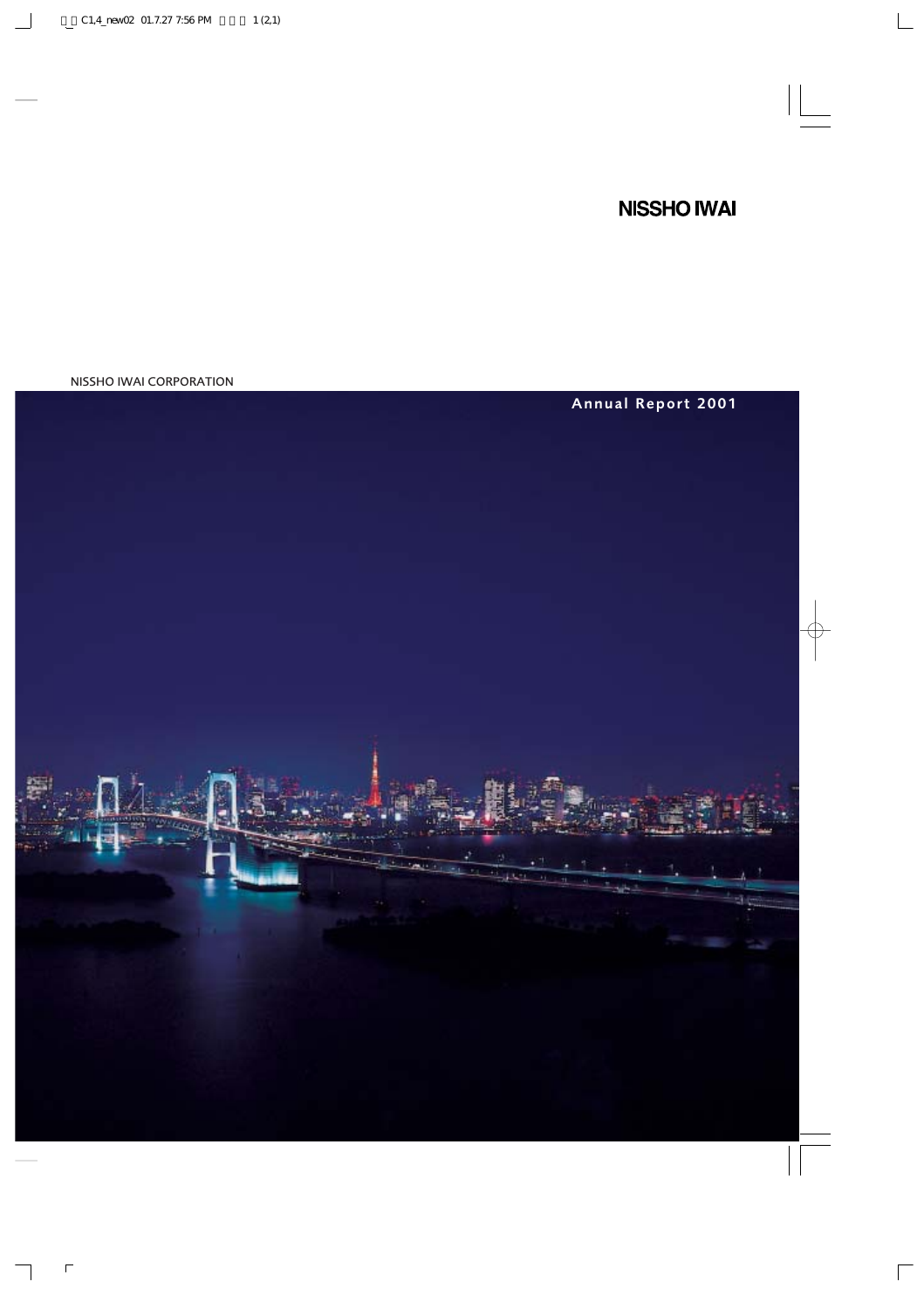### **CONTENTS**

| <b>REVIEW OF OPERATIONS 7</b> |  |
|-------------------------------|--|
| ENVIRONMENTAL ACTIVITIES 18   |  |
|                               |  |
|                               |  |
| DIRECTORS AND AUDITORS 56     |  |
|                               |  |
| CORPORATE ORGANIZATION 58     |  |
| SHAREHOLDERS' GUIDE59         |  |
|                               |  |

All forward-looking information in this annual report is subject to risks and uncertainties that could cause actual results to differ materially from this information, which is based on assumptions and beliefs in light of the information currently available to the management.

### ON THE COVER:

Nissho Iwai has moved its Tokyo headquarters to the Tokyo waterfront business area and started its new business era. (Photo: Sight from new Tokyo headquarters in the Odaiba district)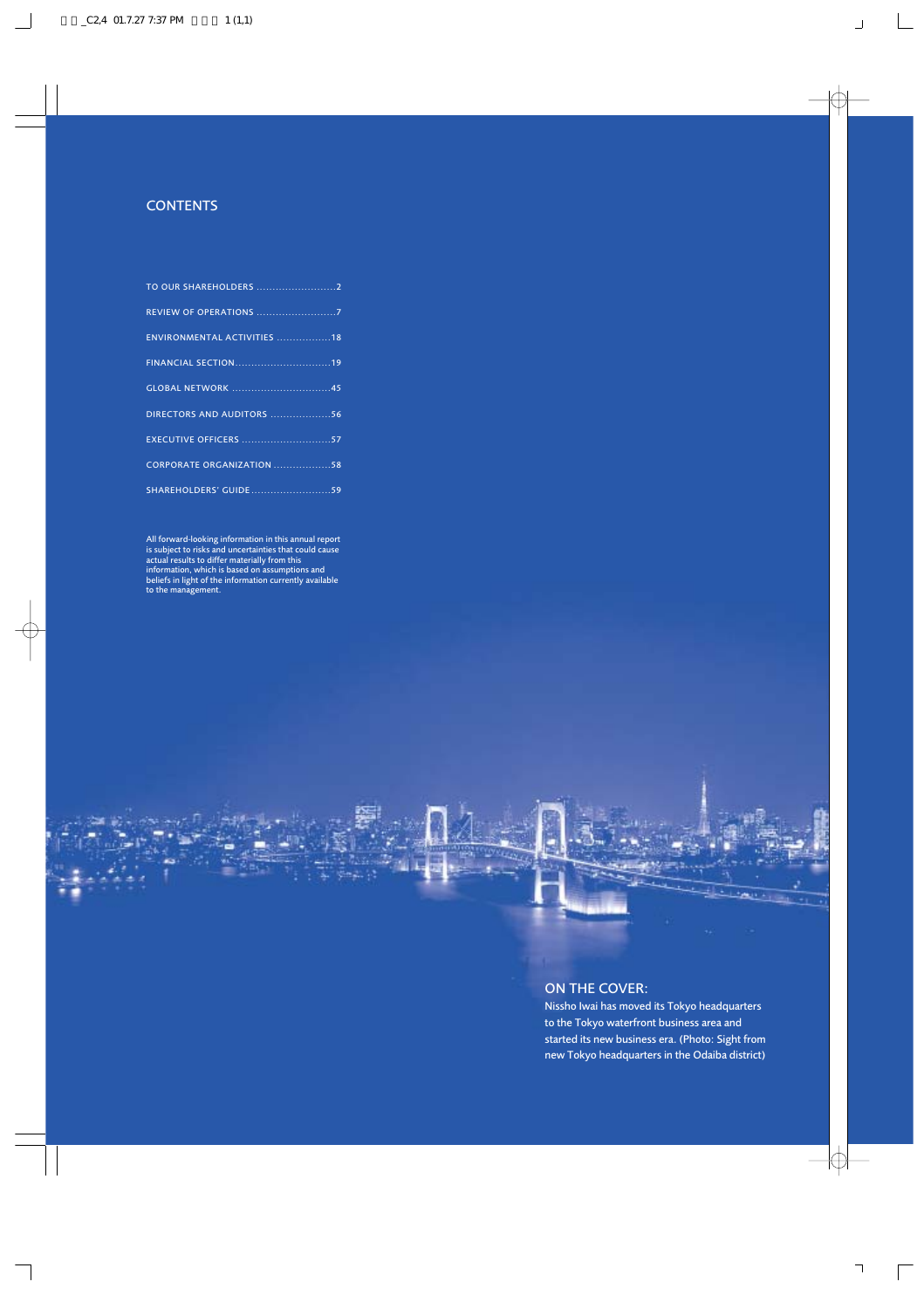## FINANCIAL HIGHLIGHTS

NISSHO IWAI CORPORATION AND CONSOLIDATED SUBSIDIARIES

|                               | Millions of yen |            |               | Thousands of<br>U.S. dollars |  |
|-------------------------------|-----------------|------------|---------------|------------------------------|--|
|                               | 2001            | 2000       | 1999          | 2001                         |  |
| For the years ended March 31: |                 |            |               |                              |  |
|                               | ¥6,474,402      | ¥7,281,304 | ¥8,658,906    | \$52,212,919                 |  |
|                               | 287.731         | 267.719    | 272.899       | 2,320,411                    |  |
|                               | 62,253          | 49.088     | 44.982        | 502.040                      |  |
|                               | 20.041          | 10.220     | (98, 542)     | 161,621                      |  |
| As of March 31:               |                 |            |               |                              |  |
|                               | ¥3.613.977      | ¥4.078.286 | ¥4.658.033    | \$29,144,976                 |  |
|                               | 120.276         | 182.446    | 166.834       | 969.968                      |  |
|                               |                 | Yen        |               | U.S. cents                   |  |
| Per share amounts:            |                 |            |               |                              |  |
|                               | 22.92<br>¥      | ¥<br>11.69 | (112.69)<br>¥ | 18.48¢                       |  |

Note: Yen amounts have been translated for convenience only, at ¥124=US\$1.

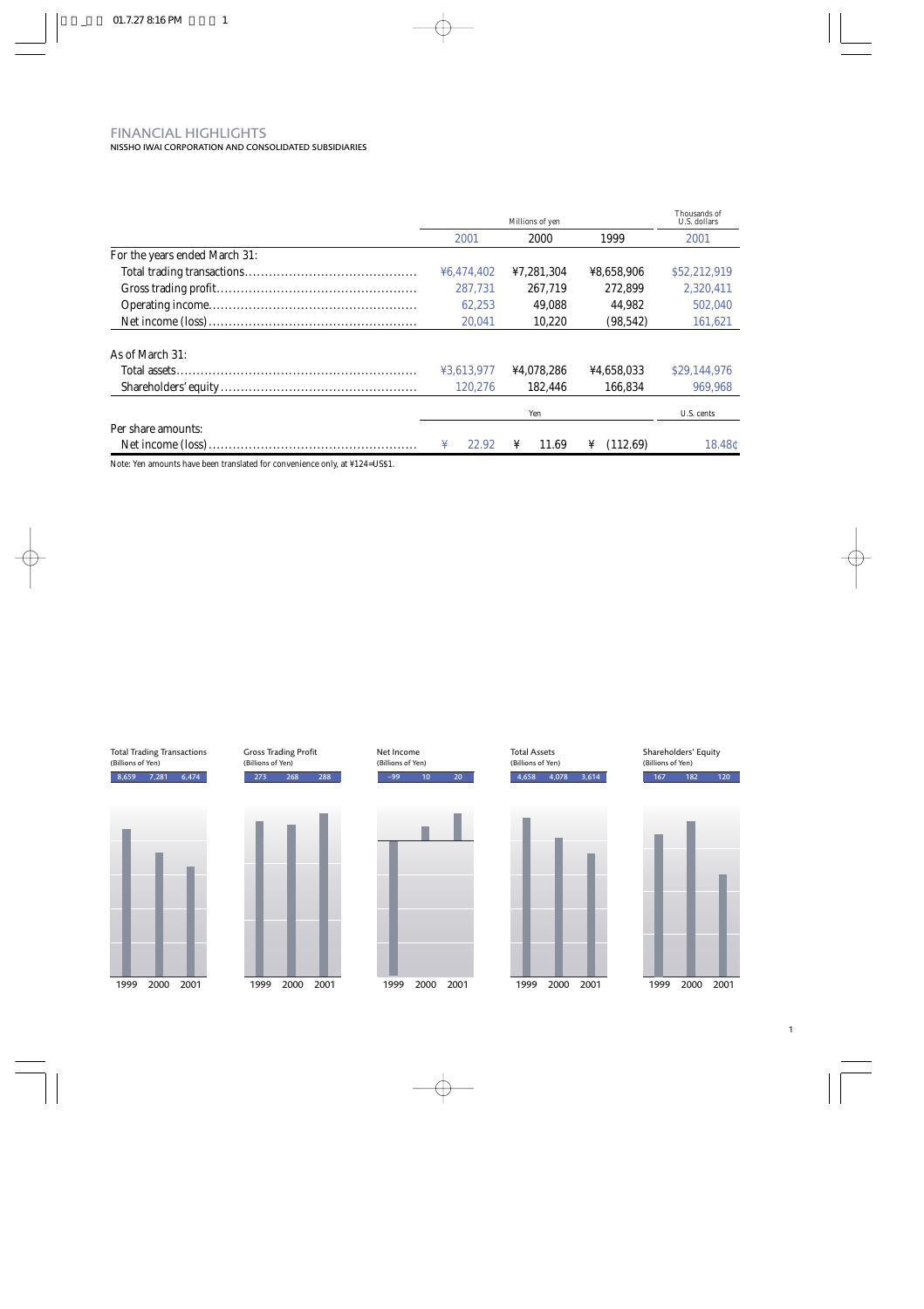### TO OUR SHAREHOLDERS



On March 31, 2001, Nissho Iwai Corporation completed the second year of its Medium-Term Management Plan 2002. While I will elaborate on the progress of the plan later, for now, I would just like to mention that efforts to reduce total assets and interestbearing debt for a reinforced financial position, which is an objective of the plan, are proceeding at an accelerated pace. Reform of the earnings structure, the other objective, is also proceeding smoothly, as demonstrated by record performance in operating income and net income.

### Performance

In the fiscal year under review, ended March 31, 2001, gross trading profit rose 7.5% to ¥287.7 billion despite an 11.1% decline in consolidated net sales to ¥6,474.4 billion. The gross trading profit ratio improved from 3.68% to

4.44%, and management's income-oriented policies became apparent through such activities as the pullout of unprofitable businesses. Operating income rose 26.8% to reach a record high of ¥62.3 billion. The Company secured consolidated net income of ¥20.0 billion in spite of recording an extraordinary loss of ¥126.9 billion incurred in measures to achieve greater asset soundness, which included accelerated implementation of mark-tomarket accounting and expenses incurred in structural reorganization.

However, management deeply regrets to report that dividend payments were forgone in the fiscal year under review, as the Company accelerated the application of mark-to-market accounting to eliminate latent losses by recording an evaluation loss on marketable securities as a separate component of shareholders' equity.

### Status Report on Medium-Term Management Plan 2002

Over the past two years, Nissho Iwai has been simultaneously focusing efforts on the three reforms outlined below with an understanding that nothing is more essential than the construction of a fundamental management framework.

### **1. Management System Reforms** *July 1999: Reduction in Board of Director Members and Introduction of Executive Officer System*

The number of directors was dramatically reduced from 37 to 10 as a means of empowering and revitalizing the Board of Directors while promoting accelerated decision making. Concurrently, the Company introduced an executive officer system to clearly demarcate between the roles of management and business administration. With this system in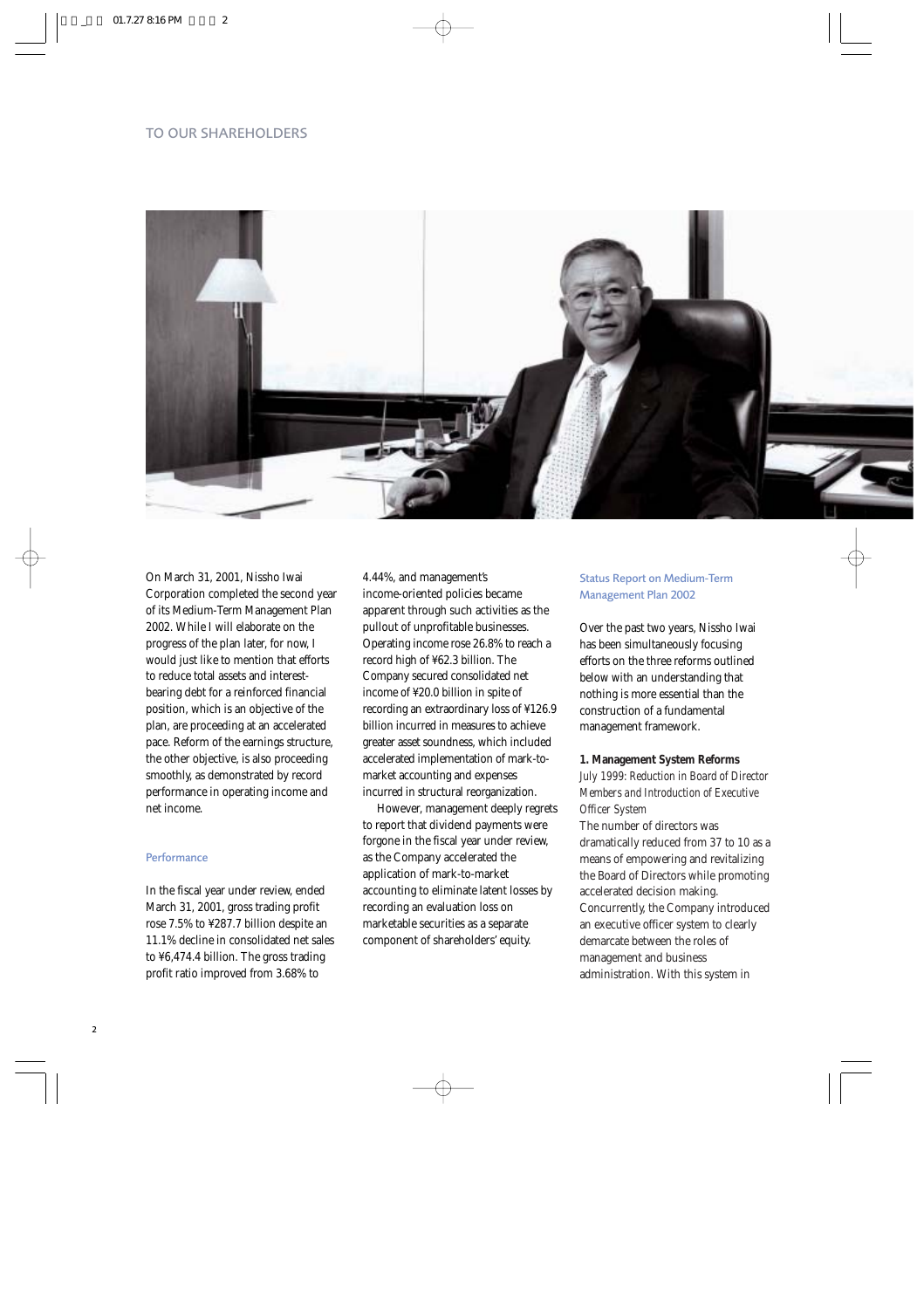

place, 22 highly talented executive officers were positioned on the front lines of division company operations and administrative sections to concentrate their operational duties.

*July 2000: Terms of Office Shortened for Directors and Executive Officers* Nissho Iwai shortened the terms of office for directors and executive officers from two years to one to respond to changes in the management environment and adaptively construct an optimal management structure. The Company also clarified management and executive officer responsibilities and promoted a performance-based personnel structure.

### *January 2001: Establishment of Director Nomination Committee*

A director nomination committee has been established as the organ charged with deliberating on and nominating candidates for the positions of director and executive officer, responding to inquiries from the Company president regarding candidacy for corporate auditor positions, and discussing such issues as ideal candidates for directorship and succession plans for the cultivation of future director candidates.

*February 2001: Establishment of Director Remuneration Committee*

A director remuneration committee was formed as a counsel of the Board of Directors with the responsibility for enacting and removing remuneration assessment systems for directors and executive officers, determining remuneration for directors (including the Company president) and executive officers based on performance and peer evaluations, reviewing retirement bonuses and standard benefits, as well as providing counsel to corporate auditors.

*July 2001: Establishment of Advisory Board* An advisory board, which consists of experts from outside the Company and the Company president, was formed in order to provide counsel on Company management goals and strategies; express views and recommendations on Company president remuneration, performance evaluation and promotion; and take suggestions on such issues as remuneration, performance evaluation and screening systems for directors, corporate auditors and executive officers.

This series of reforms will provide clear and impartial managerial structures and systems, strengthen corporate governance and ensure the security of shareholder profits.

**2. Reform of Business System** *April 2000: Introduction of a Division Company System*

By introducing an internal company structure that accounts for the impending shift to a holding company structure,

- 1. decision making will be accelerated and the responsibilities of each division company will be clarified,
- 2. restructuring of the business portfolio will be accelerated as a result of applying principles of market competition to the scope of each business area,
- 3. and asset and capital efficiency will be raised through a transition to economies of scale and an optimal capital structure.

These measures are aimed at expanding consolidated net income.

After completing a trial period of one year, full application of the system was initiated in the current fiscal year.

**3. Reorganization of Personnel System** I am convinced that the greatest asset and resource of a *sogo shosha* is its personnel. Based on that belief, we universally implemented a performance-based salary system, introduced stock options for all employees and introduced and enforced such elements as public personnel recruitment and employee financing systems with the aim of making timely use of talented, enthusiastic employees, motivating every employee to make contributions, and preparing and reporting appropriate evaluations. These measures represent an attempt to unite all staff to further improve performance and contribute to maximum shareholders' value.

Results for the past two years are provided below.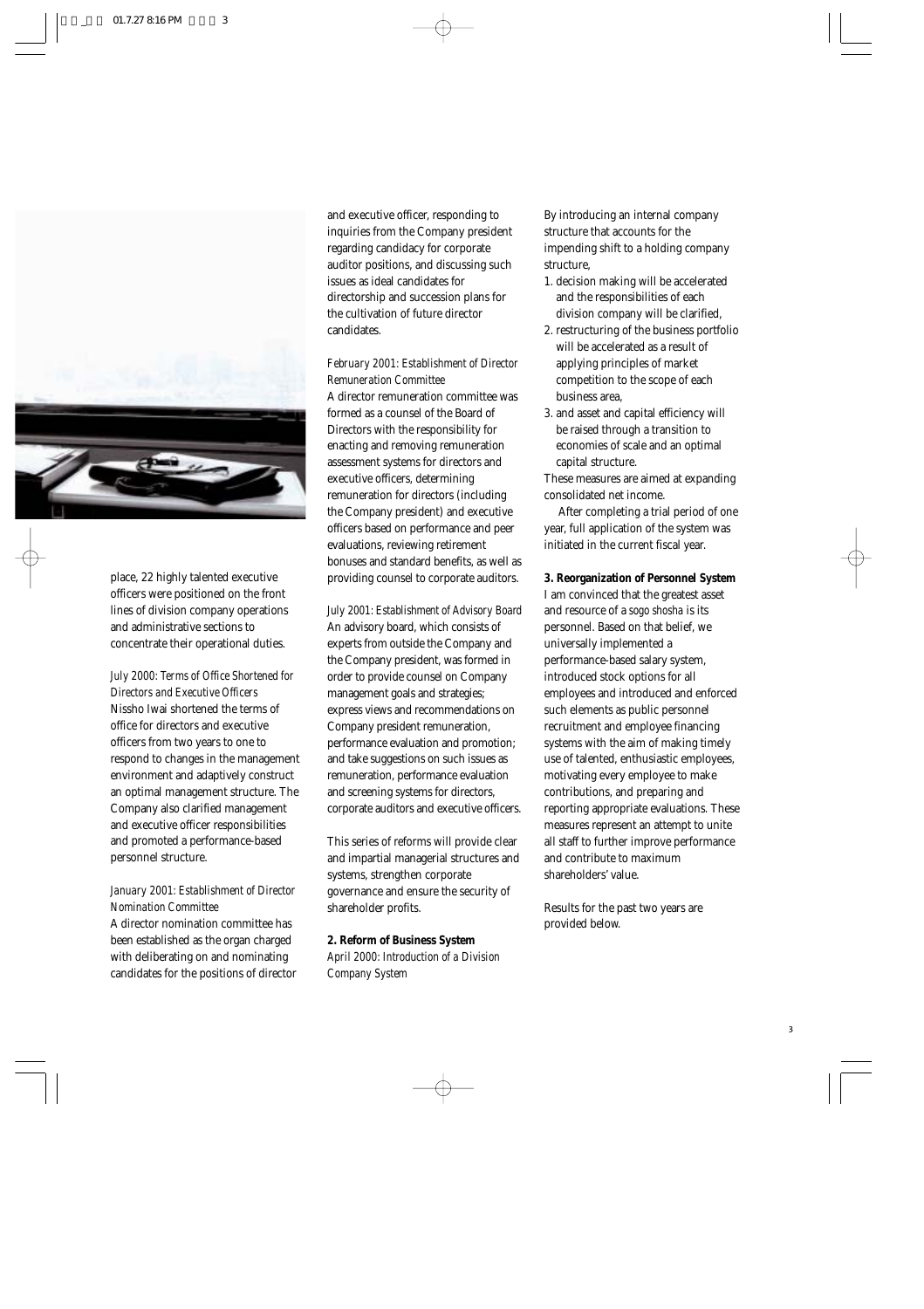#### ● Improvement in Financial Position through Asset Reduction

On a consolidated basis, Nissho Iwai reduced total assets by ¥1,044.0 billion and interest-bearing debt (short-term debt, commercial paper, current and

long-term portions of long-term debt and notes discounted) by ¥832.3 billion over a two-year period through such activities as selective screening of

investment activities and withdrawing from low-margin businesses.

|                                                   |          | Billions of yen |              |               |
|---------------------------------------------------|----------|-----------------|--------------|---------------|
| Item                                              | 2000/3   | 2001/3          | <b>Total</b> | 3-Year Target |
| Reduction of total assets (Consolidated)          | $-579.7$ | $-464.3$        | $-1.044.0$   | $-1,200.0$    |
| (Nonconsolidated)                                 | $-286.5$ | $-281.4$        | $-567.9$     | $-900.0$      |
| Reduction of interest-bearing debt (Consolidated) | $-465.0$ | $-367.3$        | $-832.3$     | $-1,200.0$    |
| (Nonconsolidated)                                 | $-174.3$ | $-238.6$        | $-412.9$     | $-800.0$      |
|                                                   |          |                 |              |               |

### ● Improvement in and Reinforcement of Risk Management

Nissho Iwai is conducting integrated risk management centered around the Risk Management Committee and Risk Management Department. Specifically, we have established Country-wise

Exposure Ceilings, limits on trade and trading loss of commodity business and dealing business, and systems to cut losses monitored by third parties and risk-return indexes. We also reinforced

internal auditing and credit management in such areas as investing and financing.

### Introduced Division Company System

Introduced Division Company System consisting of nine internal companies

### ITX Began Operations

ITX Corporation, an information-related division that Nissho Iwai spun off to become an information business subsidiary, began operations in alliance with four strategic partners.

#### Nissho Iwai Petroleum Gas's Common Stock Transferred to Osaka Gas

Nissho Iwai Petroleum Gas Corp. bolstered its LPG business with the capital participation of Osaka Gas Co., Ltd.

| 104/00 | 07/00<br>09/'00                                                                                                                                                                                                                                                                               | 01/'01                                                                                                                                                                                                                                                                                  |
|--------|-----------------------------------------------------------------------------------------------------------------------------------------------------------------------------------------------------------------------------------------------------------------------------------------------|-----------------------------------------------------------------------------------------------------------------------------------------------------------------------------------------------------------------------------------------------------------------------------------------|
|        | <b>Established Sun Building Materials</b><br>Nissho Iwai's subsidiary Nissho Iwai Building Materials<br>Corp. merged with Nichimen Materials Corp., a<br>subsidiary of Nichimen Corp., to form Sun Building<br>Materials Corp. with the aim of becoming a leading<br>company in the industry. | Eull-Scale Advancement in Consolidation of Metals<br><b>Operations with Mitsubishi Corporation</b><br>Nissho Iwai and Mitsubishi Corporation agreed to explore<br>the possibility of an across-the-board consolidation of<br>their metals operations, which will start in October 2002. |
|        | ITX Expanded Business Scale<br>ITX acquired stakes in five of Nichimen's information<br>business subsidiaries to expand its business scale.                                                                                                                                                   |                                                                                                                                                                                                                                                                                         |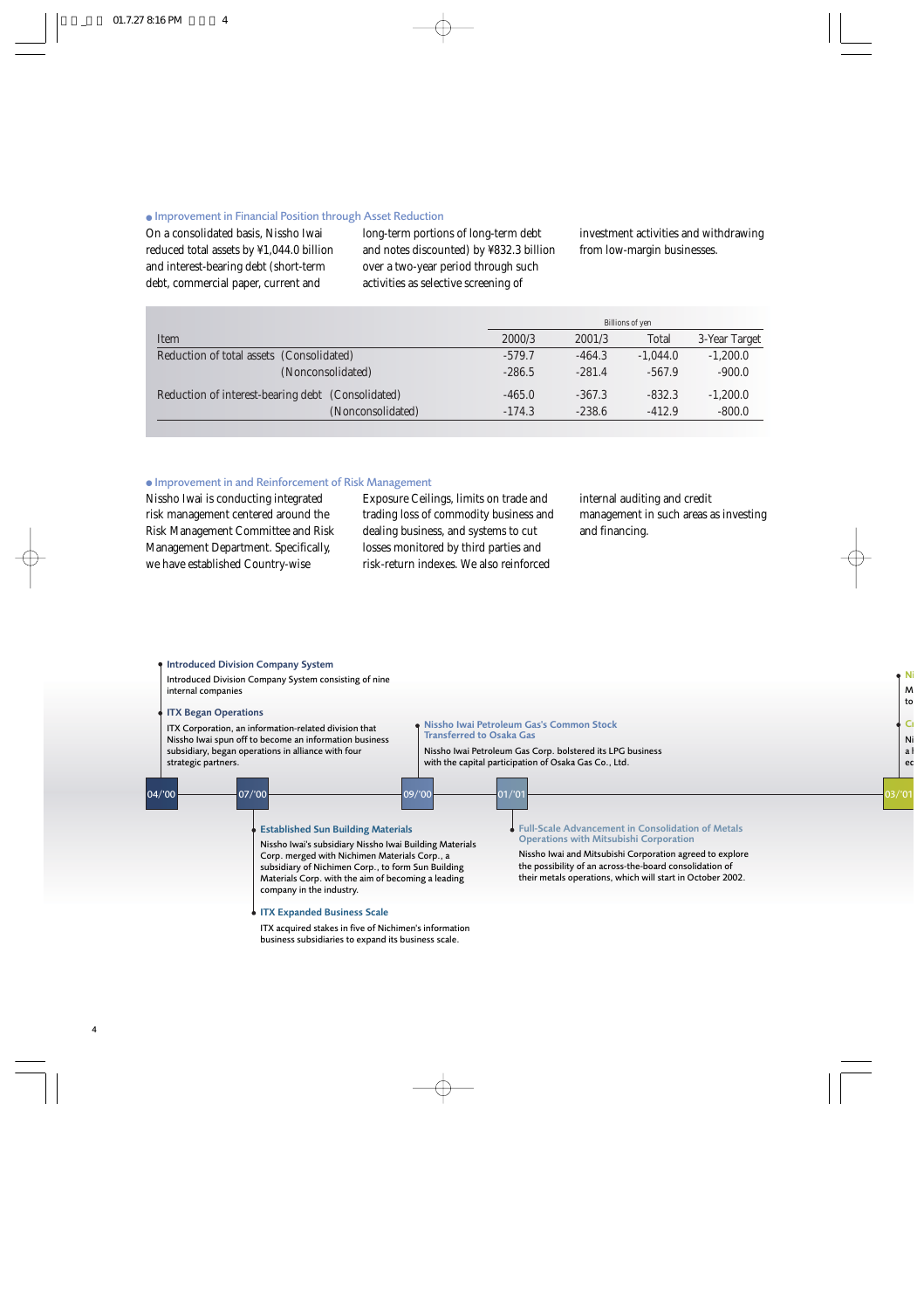#### ● Management Reforms and Reinforcement of Internal Infrastructure

As explained earlier, we reformed managerial systems to strengthen corporate governance and introduced various new personnel systems aimed at raising performance.

### ● Selection and Concentration of Businesses

Having concentrated core fields to five businesses, launched nine division companies and the subsidiary ITX Corporation in April 2000, and reorganized the number of division companies to five in April 2001, we

now aim to further develop and expand our Division Company System. While aiming to make the transition to a holding company structure, we are pursuing reorganization of our business portfolio by shifting to highly profitable assets, spinning off companies into subsidiaries, promoting strategic alliances and introducing outside capital. I am convinced that such strategic alliances will raise the overall effectiveness of the Company.

#### ● Alliance Strategies

In the process of reorganizing the business portfolios for each company, Nissho Iwai performed several capital tie-ups with both manufacturers and other *sogo shosha*. We are conducting scheme selection and decision making that accounts for such elements as management resources, available internal strengths, any growth potential and the Company's position in the industry. As a result there have been

instances of the Company substantially raising contributions to profits by obtaining a majority share, expanding businesses and profits by obtaining equal partnerships, or even working to maintain and expand current consolidated profits by securing a minority share.

We aim to realize value in businesses that have been nourished by the overarching framework of a *sogo shosha*, pursue optimal configuration and scale in every business field, and build a structure that quickly adapts to changes in the business environment in our quest to become the leading company in each industry. In view of our ultimate aim to maximize corporate value for the Nissho Iwai Group, we have resolved to expand consolidated net income and bolster the power of cash generation.

#### 03/'01 06/'01 Created Bio Business Department Nissho Iwai created the Bio Business Department to accelerate investment and cultivate and promote stock listings for ventures. Established Shin Mitsui Seito Co., Ltd. Shin-Meito Sugar Refining Co., Ltd. merged with Mitsui Seito Co., Ltd. to establish Shin Mitsui Seito Co., Ltd. with the goal of improving competitiveness and profitability. Reinforced Business Foundation for e-Business Infocom Corporation, a subsidiary of ITX, merged with Teijin System Technology, Ltd., a subsidiary of Teijin, Ltd., to strengthen the foundation for e-business. Established N.I. Teijin Shoji Nissho Iwai Apparel Co., Ltd. merged with Teijin Shoji Co., Ltd. to become a total apparel trading company that surpasses the traditional function of a trading company. Integrated Livestock and Horticultural Businesses Nissho Iwai established a subsidiary, Nissho Iwai Meat & Agriproducts Corporation, by integrating and spinning off its livestock and horticultural businesses. Transferred Several Business Activities of Chemicals Company Nissho Iwai transferred several business activities of the Chemicals Company into three major group companies to strengthen its divisional functions and operations. Nissho Iwai Alconix Spins Off Through MBO MBO is used to spin off Nissho Iwai Alconix Corp. as a top company in the marketing of non-ferrous products. Created a Holding Company "Pla-Net Holding, Inc." Nissho Iwai, in cooperation with Nichimen Corp., created a holding company "Pla-Net Holding, Inc." based on an equal tie-up in the synthetic resin business. Signed Initial Agreement with Sumitomo Corporation for Strategic Tie-up in LNG Business Nissho Iwai signed an initial agreement with Sumitomo Corporation to become a leading company and create a steady operational base in the LNG business. We will aggressively participate in large new development projects.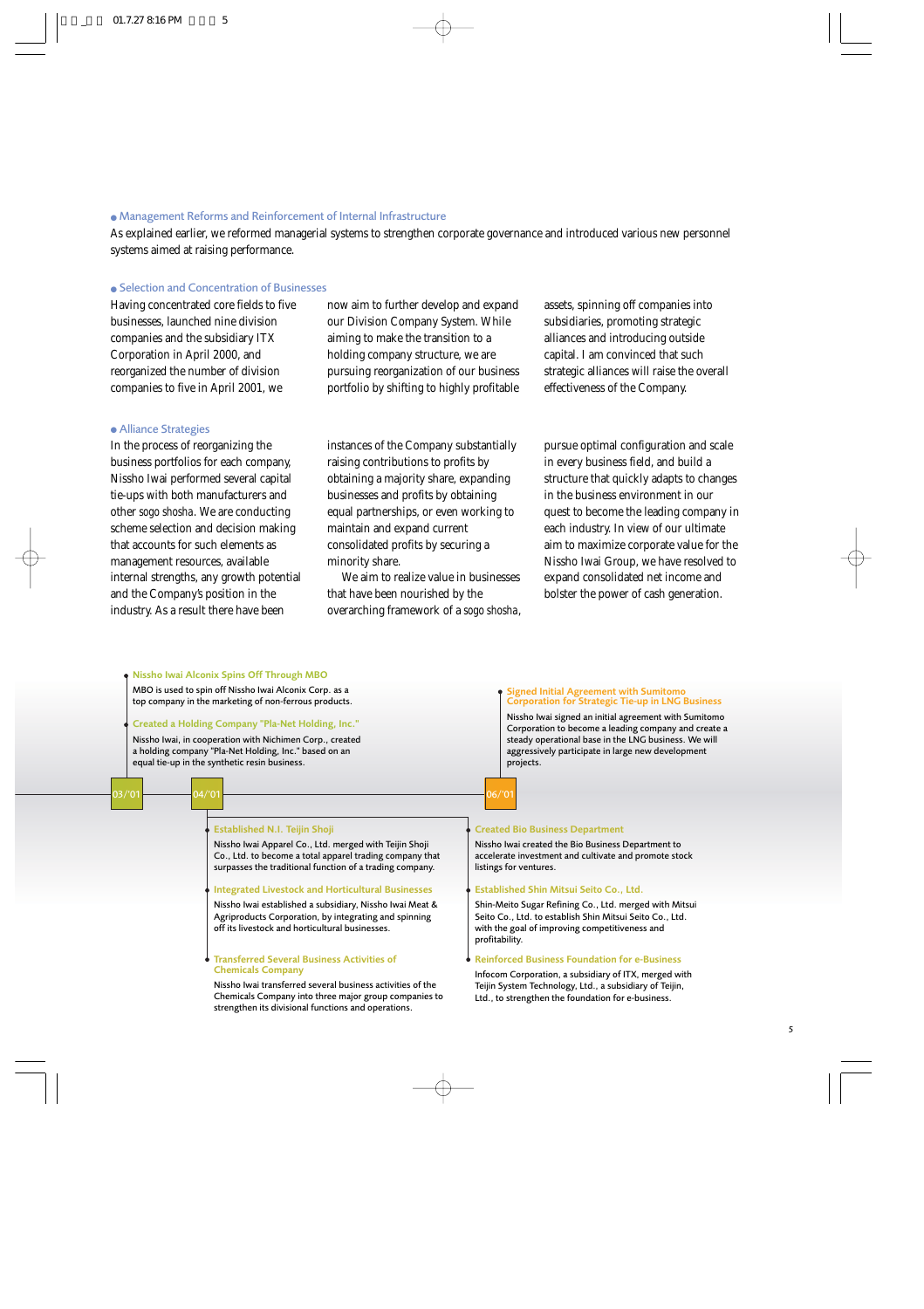### ● Reform of the Cost Structure Through Restructuring Measures

We have already reached our three-year target in personnel reduction (1,000 employees) and curtailed non-personnel expenses as well. Future efforts will concentrate on raising efficiency at all Group companies while reducing expenses across the board.

### ● Reorganizing and Integrating Group Companies for Bolstered Consolidated Management

Over the past two years, we have reorganized and integrated affiliated companies to eliminate 150 of the 200 targeted companies as specified in the

three-year Medium-Term Management Plan 2002. The increase in total companies is associated with new standards for consolidation or the

establishment of new e-commerce ventures. The ratio of profitable companies is improving.

|                                                    | Number of affiliated companies, unless specified otherwise |        |        |               |
|----------------------------------------------------|------------------------------------------------------------|--------|--------|---------------|
| Item                                               | 2000/3                                                     | 2001/3 | Total  | 3-Year Target |
| Company reduction (reorganization and integration) | -41                                                        | $-109$ | $-150$ | $-200$        |
| Company increase                                   | $+58$                                                      | $+43$  | $+101$ |               |
| Ratio of profitable companies                      | 71.2%                                                      | 73.9%  |        | Over 85%      |

### Strategic Direction

Nissho Iwai moved to its new headquarters building Tradepia Odaiba in March 2001. In a new century and in a new building, the "Third Foundation" on which we have embarked is already injecting new life into the Company.

The fiscal year ending March 31, 2002, will be the final year for the Medium-Term Management Plan 2002 currently in operation. I expect that year to signal the successful completion of efforts to improve the Company's financial position through reduction of assets and interest-bearing debt. We expect that the current fiscal year will bring record net income of ¥20.0 billion, roughly commensurate with the fiscal year under review. Efforts will now be directed toward composing the next Medium-Term Management Plan based on the corporate strengths attained through streamlining measures

over the current three-year period of the plan, a period designated as a

preparatory phase for future growth. We plan to announce by November 2001 a new plan that is well-balanced between the expansion of profitability through gathering consolidated Group strength and the reinforcement of our financial position while fully accounting for risk and efficiency.

We thank our shareholders for their continued understanding and support.



Shiro Yasutake *President and Chief Executive Officer* July 2001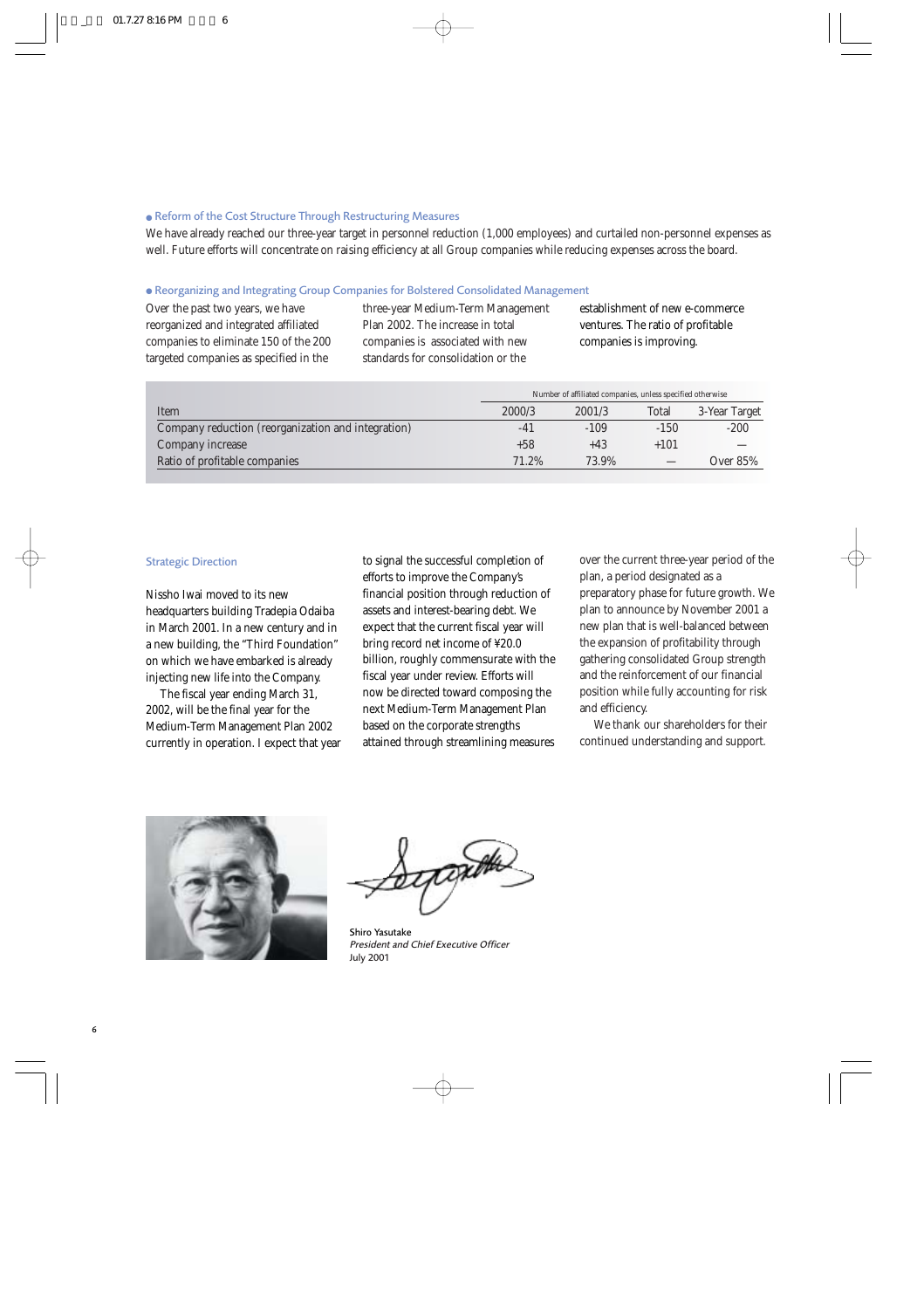## REVIEW OF OPERATIONS

Plant & Project Company

Industiral System & Automotive Company

Aerospace, Marine & Rolling Stock Company

Metals Company

Energy Company

Chemicals Company

Housing Materials & General Merchandise Company

Consumer Products Company

Construction & Urban Development Company



New Division Company System

Machinery Company

Metals Company

Energy Company

Chemicals, Consumer & Forest Products Company

Construction & Urban Development Company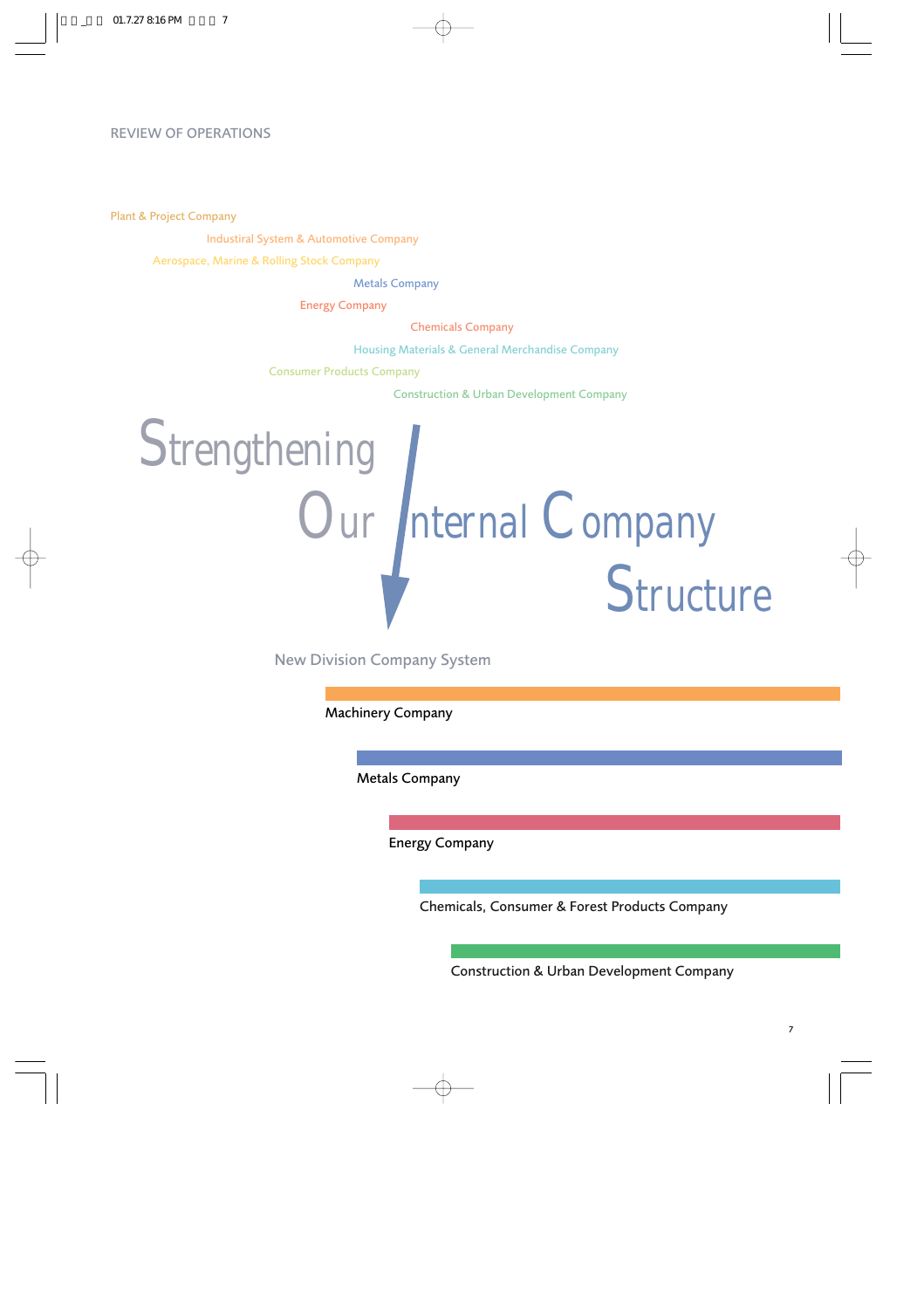

Kunihide Izumi *President*

Machinery Company The Machinery Company aims to create new businesses in a wide range of industries and boldly embrace the wave of recent innovations. Amid an increasingly IT-based society, we will pursue further selection and concentration and reinforce our highly capital efficient profit structure.

#### Plant & Project Group

The Plant & Project Group intends to participate in complex trade in a wide range of fields both domestically and abroad. Investment focuses on various areas of industries related to energy resource development, including exploration, production and refining; a diverse array of industrial projects for all core industries, including petrochemical, steel, paper and cement; and infrastructural development of airport, road, harbor, electric power plants, waterworks and pipelines.

It is essential that the group's businesses possess comprehensive strength that entails not only the ability to develop financial schemes using a quantitative risk management approach and financial technology, but also the ability to conduct accurate analysis of markets through its overseas networks, and determine the commercial viability of businesses using accumulated expertise in various business fields.

Under the motto "Tapping into industries in the energy stream," we will pursue innovative business models and create business opportunities that call upon the group's organizational strengths and the wisdom of individuals.

### Industrial System & Automotive Group

The Industrial System & Automotive Group traverses the fields of electronics, automobiles and industrial machinery, all of which possess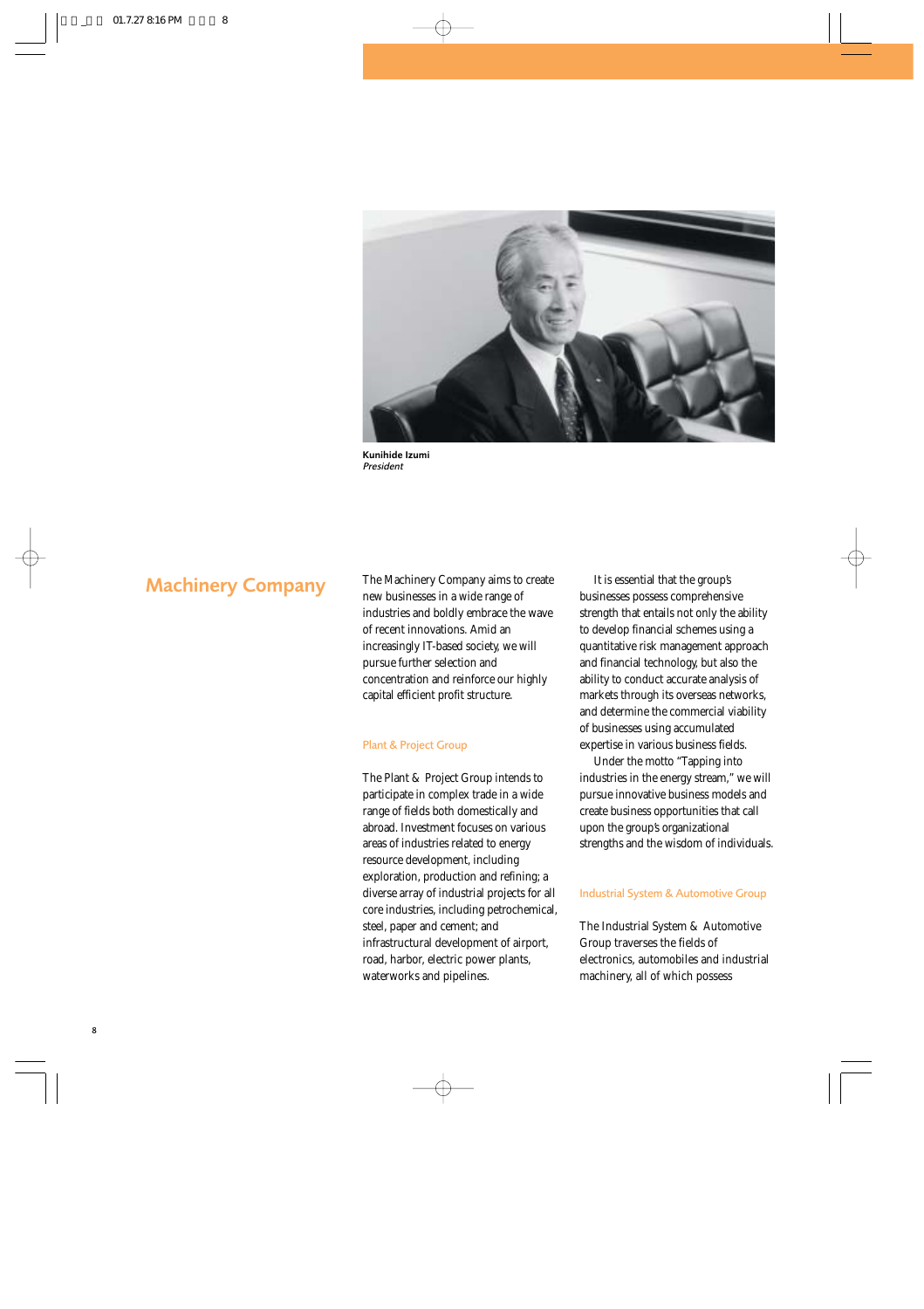*"The Machinery Company will create and develop new environmentally gentle businesses and services."*

In India, construction of a fiber optic cable measuring over 600 thousand km will be completed in the following five years, generating an estimated demand for approximately 15 million km of optical fiber.



Modernization Project for Petroleo Brasileiro S.A. Refinery

The project will renovate an existing facility that enables refinement of 189,000 barrels of domestically produced heavy crude oil per day, as well as the refinement of petroleum into clean products that adhere to Brazilian regulations on SOx levels in diesel oil. Through financing arrangements with the Japan Bank for International Cooperation, Nissho Iwai plans to complete construction in 2003.



The 777 provides the most payload and range capability and growth potential in the mediumsize aircraft category.

considerable growth potential.

In the field of electronics, the group conducts intensive financial technologybased marketing in the Korean, Chinese and Indian markets for semiconductor and liquid crystal production facilities as well as for fiber optic and communications equipment.

In the automotive field, we not only market vehicles, but also operate overseas production plants for knockdown assembly. We also supply European and North American automobile manufacturers with manufacturing technology and equipment in cooperation with domestic and overseas manufacturers, a relationship that includes engineering and plant construction management.

While establishing marketing companies in Europe and North America, we provide marketing and technology services for CO<sub>2</sub> laserprocessing machines manufactured by Yamazaki Mazak Corporation.

The Industrial System & Automotive Group is creating a wide array of business models to enable continued supply of value-added products and services to the many industries on the verge of major change.

### Aerospace, Marine & Rolling Stock **Group**

The commercial aviation and services business is a field displaying steady growth. While supplying large numbers of Boeing's state-of-the-art commercial aircraft to major airlines in Japan, the Aerospace, Marine & Rolling Stock Group has maintained a leading position in the industry in satisfying demand in the growing market of regional airlines as a sales representative for Bombardier Aerospace in Japan. In addition to introducing a broad range of high-tech defense equipment and systems to Japan from European and North American

makers, including Boeing, Raytheon, TMS and Northrop Gruman, we are also pursuing aggressive business development in the aircraft operating lease fields.

The group also boasts a record of excellence in the ship industry, specializing in providing sophisticated services that combine the areas of chartering and financing in the marketing of new and used boats. Our affiliates develop finely tailored businesses that include ship navigation, supervision and management, and hold an unparalleled record in the industry for marketing shipboard machinery and welding equipment. Based on its record in the rolling stock business for subways and suburban railroads chiefly in North America, the group aims to concentrate efforts on bolstering orders for related electric equipment and rolling stock.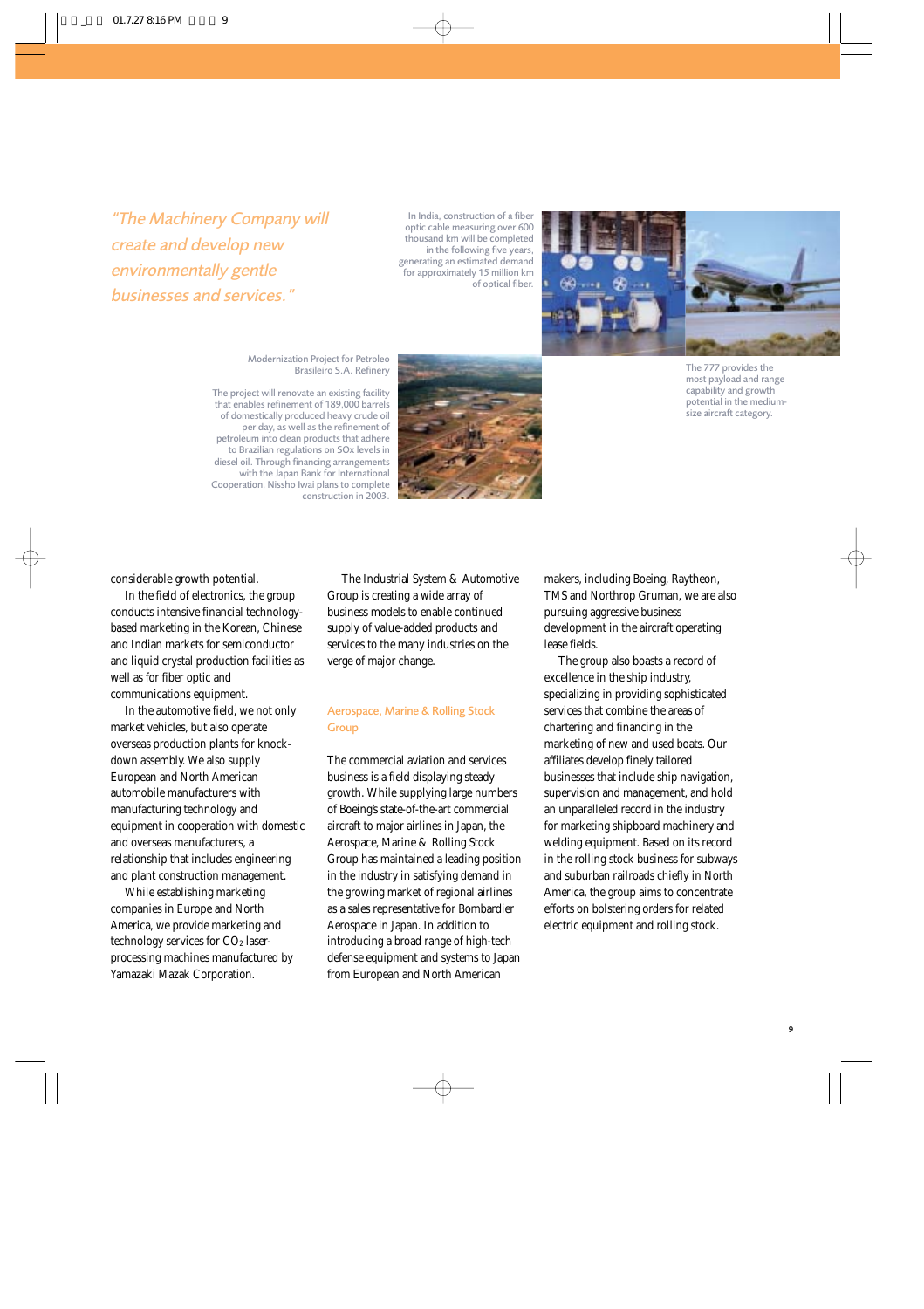

Masashi Mizutani *President*

# Metals Company Overview of Operations

The Metals Company handles steel, wire rods, specialty steel, ferrous materials, coal and non-ferrous metals. With consolidated trading transactions expected to exceed ¥1,400 billion, it is one of the leading companies in the industry. Using its strong relations of trust with roughly 4,000 trading partners, the company will pursue further business expansion aimed at addressing the considerable demands from customers.

### **Strategy**

### *Consolidating the Metal Businesses of Nissho Iwai and Mitsubishi*

On January 25, 2001, Nissho Iwai and Mitsubishi Corporation agreed to enter full-scale discussions concerning the

merger of their metal businesses with the condition of equal joint ownership. The goal is to create a strategic company in command of integrated functions and function development capabilities to gain the top share in the market, the highest profitability, and the quickest response time, distribution and decision-making capabilities.

### *Accelerating Selection and Concentration*

While the Metals Company accelerates selection and concentration to shift to businesses in high-profit fields, employees will work with an understanding that the current model for business cannot continue indefinitely, but must shift to a more profitable structure.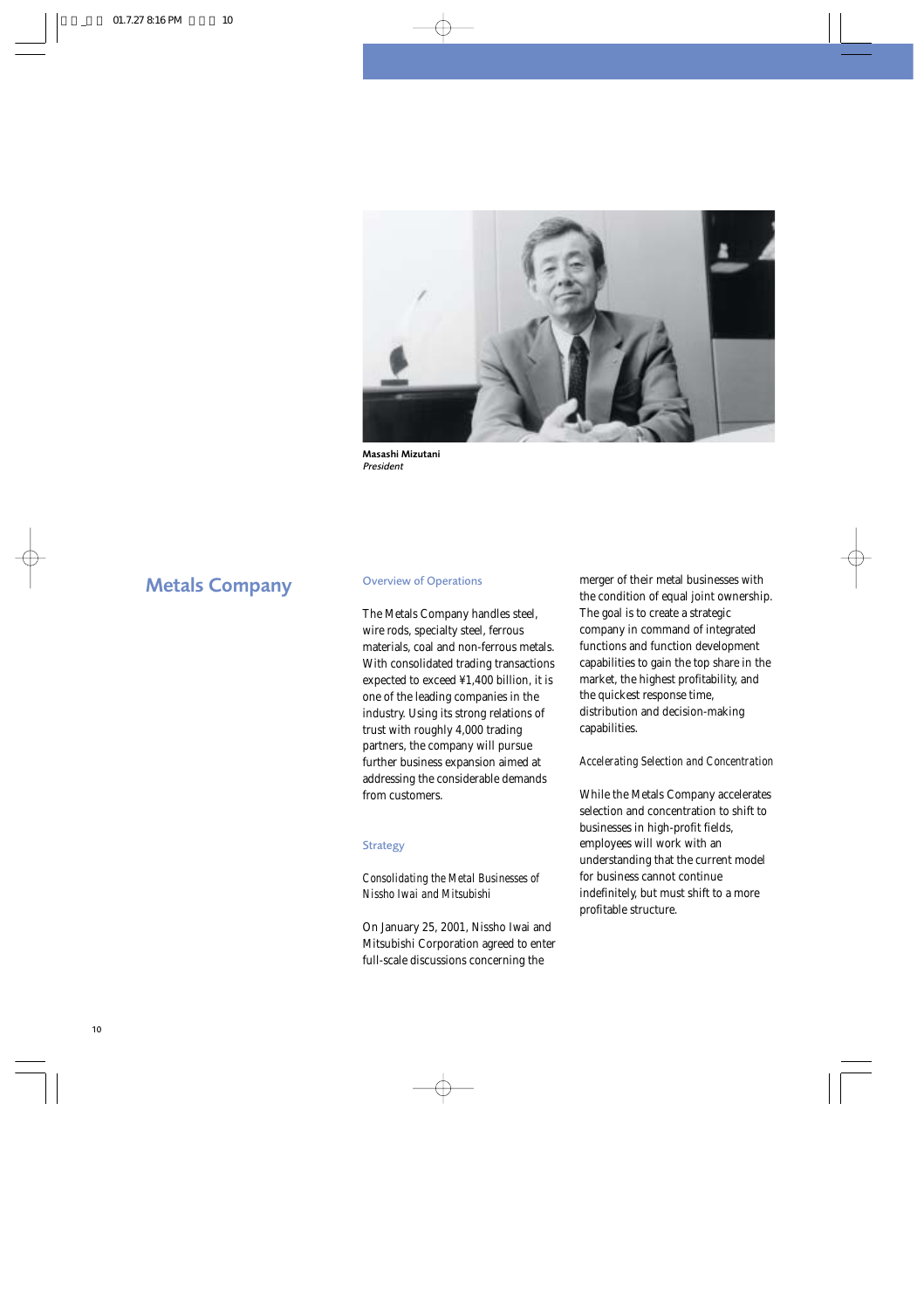*"The Metals Company bolstered its corporate position for Nissho Iwai on the back of performance growth at affiliates."*

CVRD's Itabira iron ore mine in Brazil





Wire rod coming off a rolling line

### *Providing Services that Combine Nissho Iwai's Tradition and IT Tools*

One of the many responsibilities of the Metals Company is to pursue the creation of a tailor-made system that adapts to the needs of each customer through optimal use of its expertise and wealth of knowledge accumulated in domestic and overseas trading. Through an assortment of business models, the company also plans to provide customers with sophisticated services that combine its expertise in the field with IT tools.

### *Striving to Improve Consolidated Performance as the Metals Company*

The marketing networks of our subsidiaries, which support the Metals Company (52 consolidated subsidiaries and 48 equity-method companies), span the entire globe to comprise 350

domestic and overseas bases. The Metals Company will work to improve performance with the aid of its superior marketing capabilities, and challenge itself in the metals business, a core business of Nissho Iwai, by departing from its role as a traditional company and stimulating the field with new business models.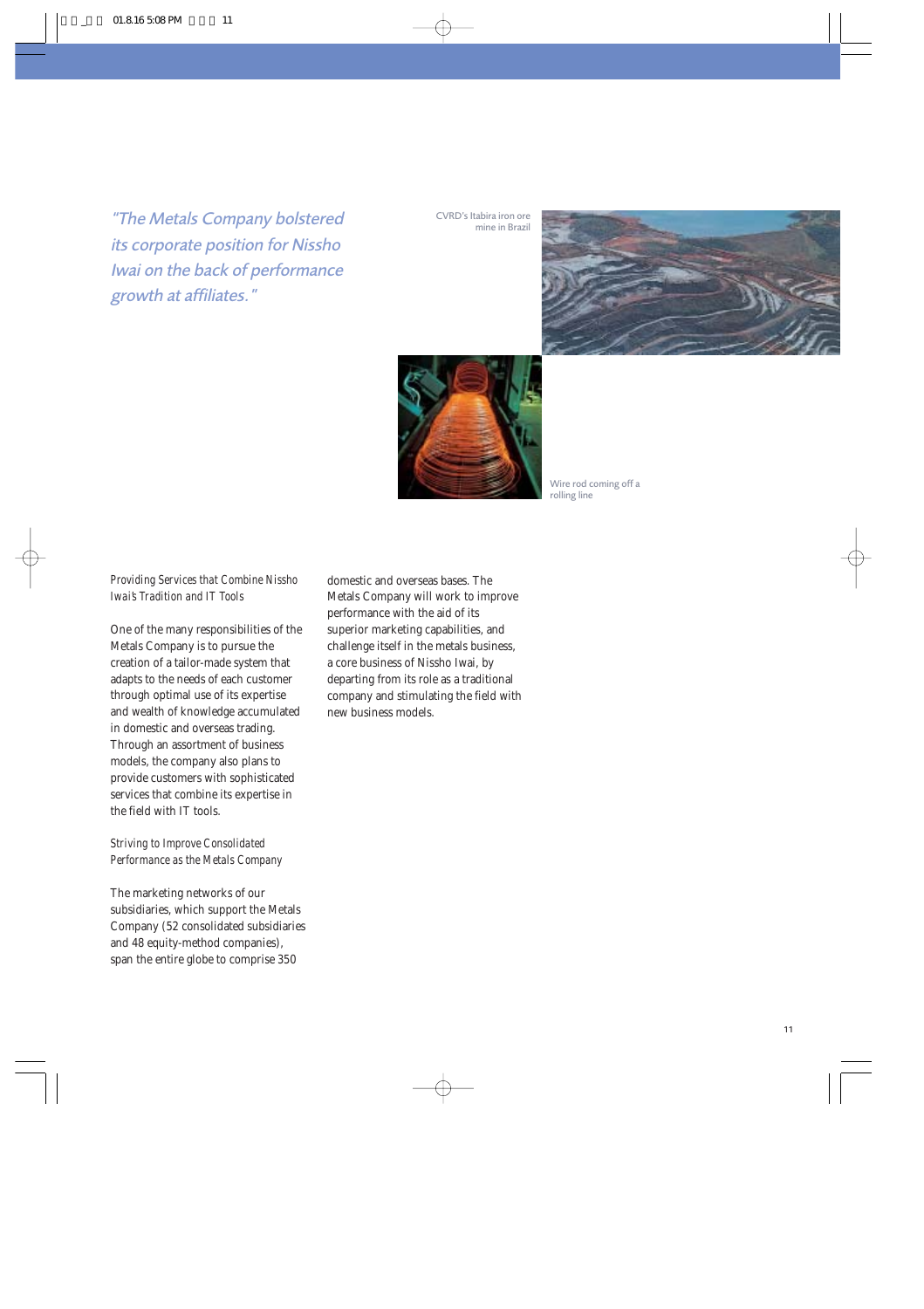

Takaharu Tanabe *President*

# **Energy Company** Key Objectives

As a comprehensive energy company handling liquefied natural gas (LNG). nuclear fuel, oil, thermal coal and new fuels, the Energy Company is reinforcing its integrated supply structure from upstream to downstream and expanding sales to respond with the best policy mixes for fuels.

The company is determined to invest greater effort toward reinforcing the group in this current age of consolidated management, move forward with the expansion of its businesses along with approximately 20 domestic and overseas subsidiaries, increase profits, and become an excellent company that can address the needs of clients by putting the comprehensive strengths of its group companies into play.

### Overview of Operations

The Energy Company handles the four resources of LNG, nuclear fuels, oil and thermal coal in line with its ultimate goal of ensuring a steady supply of energy.

By continuing a 30-year trade relationship in the LNG business with Indonesia, Japan's key source for this resource, the company has come to handle roughly 30% of the nationwide imports in Japan for LNG to rise to the number two position in this industry. Along with the acquisition of new interests in Indonesia, the company is steadily pursuing such strategic preparations as investment in Qatar, which has the world's largest gas field.

In nuclear fuels, the company led the industry by importing the first commercial nuclear power plant to Japan, and has long devoted its energies to all stages of the nuclear fuel cycle,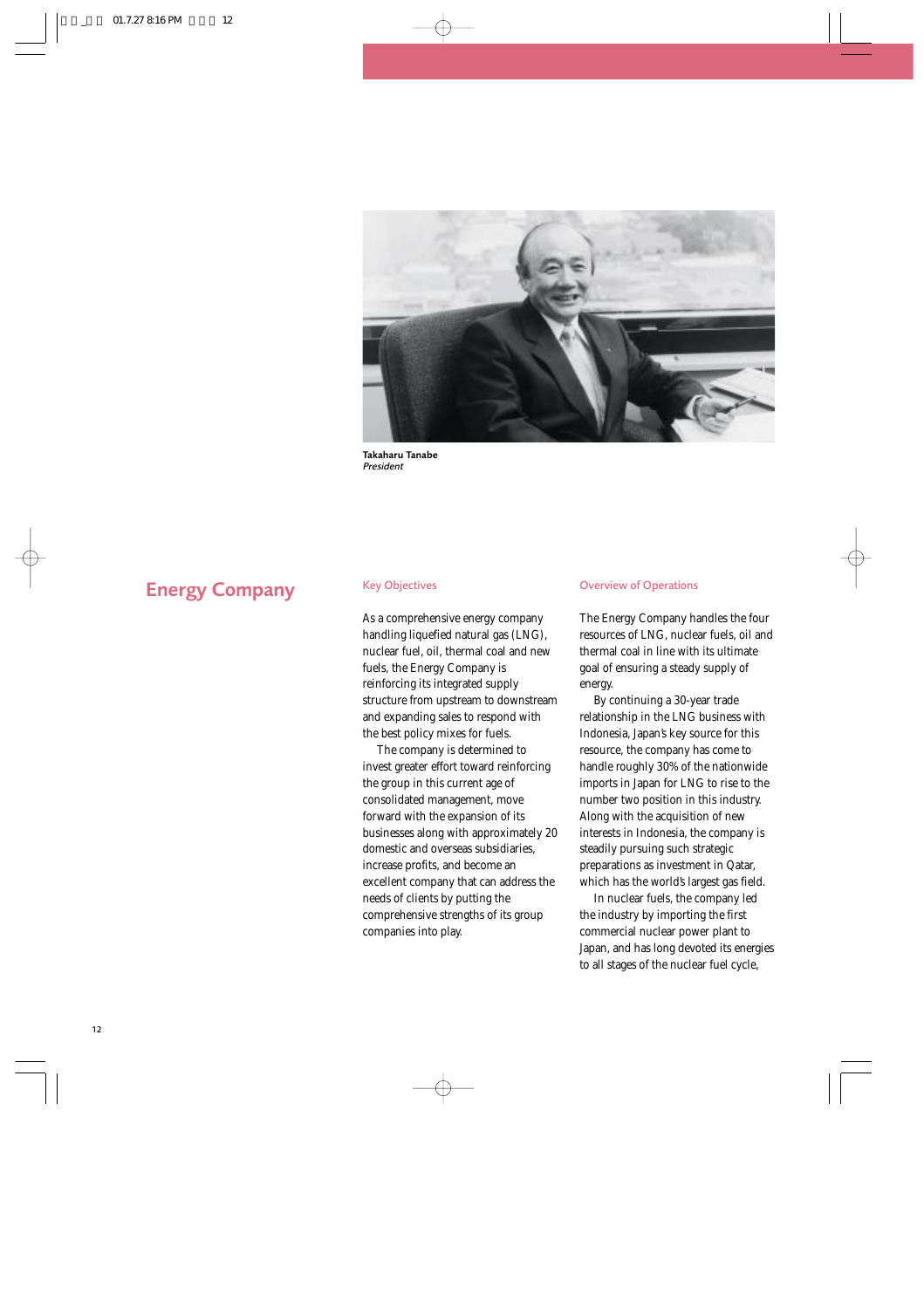*"Providing a range of energy sources and displaying a comprehensive strength founded on group management."*

LNG tanker en route from Indonesia to Japan





Tokyo Yuso Corp. in Kawasaki, Kanagawa Pref.

from uranium concentrate to conversion, enrichment and reprocessing, as a commercial agent for the Cogema Group (a French nuclear fuel cycle company).

In the oil business, the company conducts a broad range of business from upstream to downstream areas, including overseas business development. It is promoting broadbased, finely tailored businesses for all manner of customers through many domestic affiliates.

In thermal coal, the company handles approximately 10% of Japan's thermal coal with exports predominately from Australia, China and Indonesia, and is currently making aggressive efforts to uncover new supply sources.

To bolster its profit base and structure, the company plans to vigorously pursue entry into new businesses both in Japan and overseas, including new businesses in association with ideal partners and the EC business.

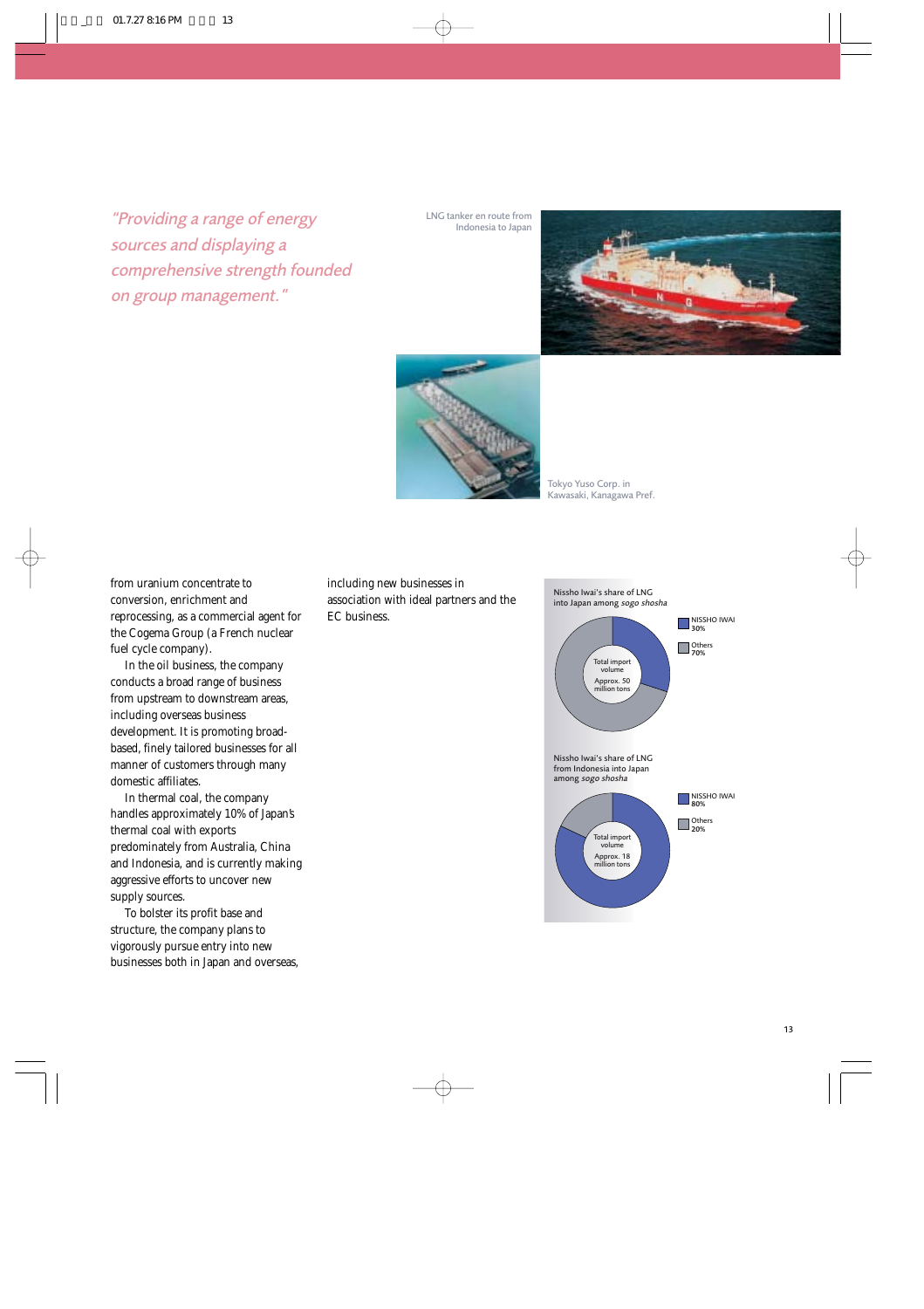

Teruo Matsumura *President*

# Chemicals, Consumer & Forest Products **Company**

The Chemicals, Consumer & Forest Products Company is the result of the integration of the Chemicals, Housing Materials and General Merchandise and Consumer Products internal companies in April 2001.

The company conducts operations that emphasize consolidated management and optimally tailor the organizational structure of each business to provide the highest possible shareholder value on a consolidated basis. To finely reorganize business portfolios, the company prioritizes investment in new business models over established ones.

In the IT field in particular, we have entered the B2B and B2C businesses by means of such ventures as Novopoint, Beitsubo.com and Oisix, and plan to increase resources in these businesses.

### Chemicals Group

The Chemicals Group has functionally restructured its organization. While the group transferred more traditional

trading businesses to its group marketing companies, Nissho Iwai Chemical Corp., Nissho Iwai Plastic Corp. and Nissho Iwai Cement Corp. to provide better services and expertise to clients around the world, the head office reinforced its strategic functions. New departments will focus more on such capital-intensive businesses as methanol and fertilizers, in which Nissho Iwai has a strong presence (particularly in Southeast Asia), as well as on such strategic business areas as biorelated business and IT-related products, in which the group is currently working to cultivate new business opportunities.

In March 2001, Nissho Iwai established a holding company Pla-Net Holding, Inc. in cooperation with Nichimen Corp. and reinforced its synthetic resin business.

### Housing Materials and General Merchandise Group

Using its relationships of trust built as the top company for imported wood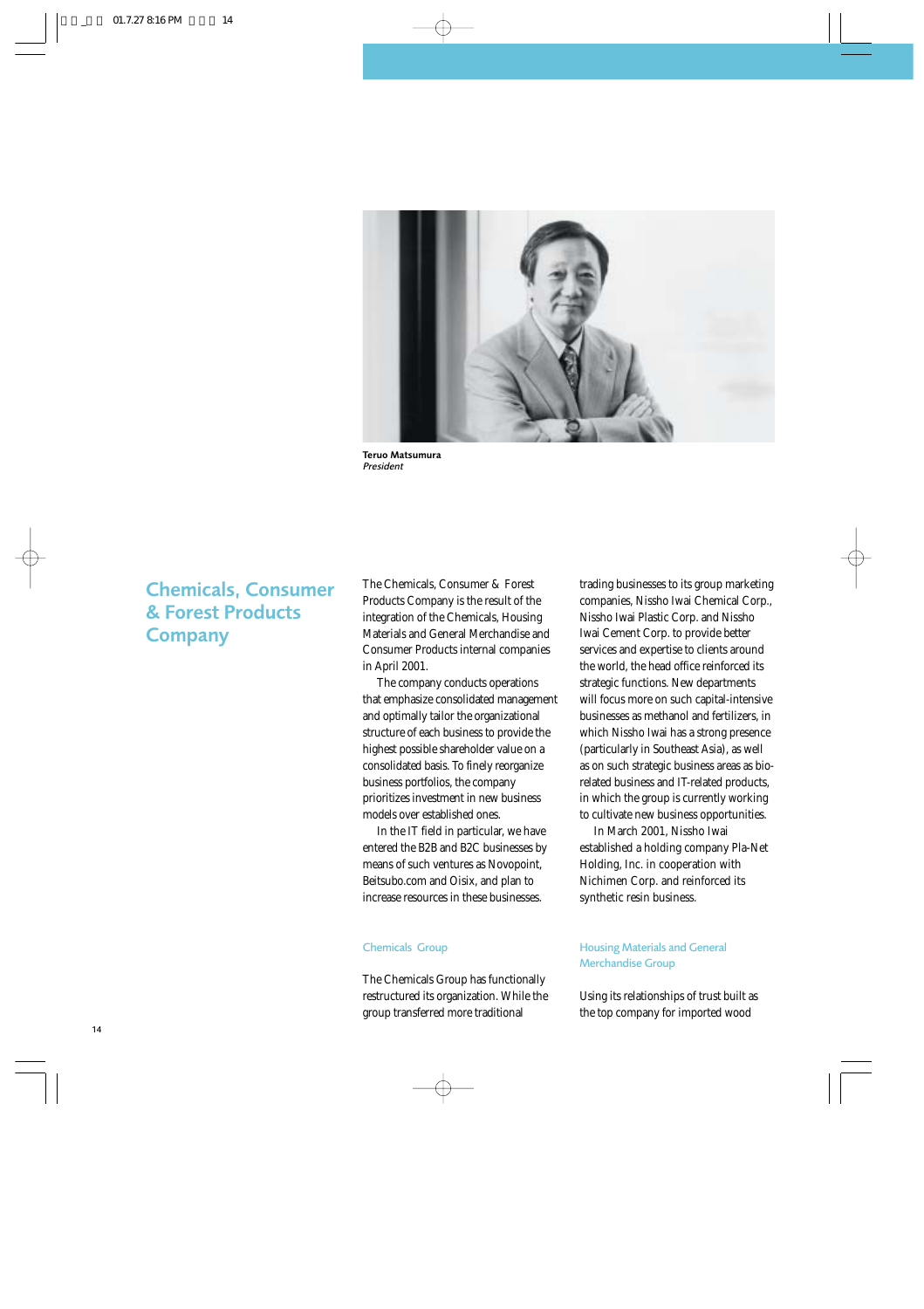*"Pursuing an optimal business portfolio and maximizing shareholder value on a consolidated basis."*

Capital was invested in this fully operational plant owned by the methanol manufacturer P.T. Kaltim Methanol Industri (KMI).





We import frozen tuna from the world's best production sites, and occupy an approximate 10% share of the market.

materials over many years with the world's leading suppliers, as well as its marketing network comprising domestic customers and affiliates, the group participates in the housing materials business as the top trading company for lumber imports by importing wood, lumber products, plywood and engineered wood from all over the world. The group has concentrated efforts on entering the business of overseas production (via overseas bases) and importing engineered wood, which meets recent demand for housing materials that are durable, have high dimensional stability, and are not harmful to people.

In the general merchandise business, aside from obtaining trade rights for cigarettes produced by Philip Morris and for sports goods, the group is pursuing its forestry and wood chip production businesses in Vietnam and Australia jointly with Oji Paper Co., Ltd. and other companies in line with overseas resource development and the future bourgeoning environmental business. In the paper and

pulp business, the group is raising the value of its businesses on a consolidated basis through such measures as bolstering profitability and strengthening its financial position through the injection of outside capital after having transferred it to Nissho Iwai Paper and Pulp Corp.

#### Food Products Group

The key market of the group outside Japan is the Pacific Rim, more specifically China, Indonesia and the United States, where food consumption and population are rising concurrently.

With an eye toward the future problems of overpopulation and food scarcity, the group is engaged in a full range of food-based operations from such raw materials as grains, marine products and livestock to processed foods and beverage ingredients. The group is making concerted efforts to develop and import organic foods and items free from genetically modified

organisms (non-GMOs) that address rising consumer concerns for safe, healthy foods; as well as attractively priced processed foods from various countries in Asia.

In addition to traditional functions assumed by a trading company, the group aims to construct a new, profitable business model through strategic investment in reinforcing alliances with domestic and overseas companies as strategic partners, batch orders for distribution using information technology (IT), logistics technology (LT) and financial technology (FT). The group also aims to participate in the supply chain management (SCM) structural support business for food and beverage manufacturers in North America and invest in B2C businesses that provide safe and healthy foods.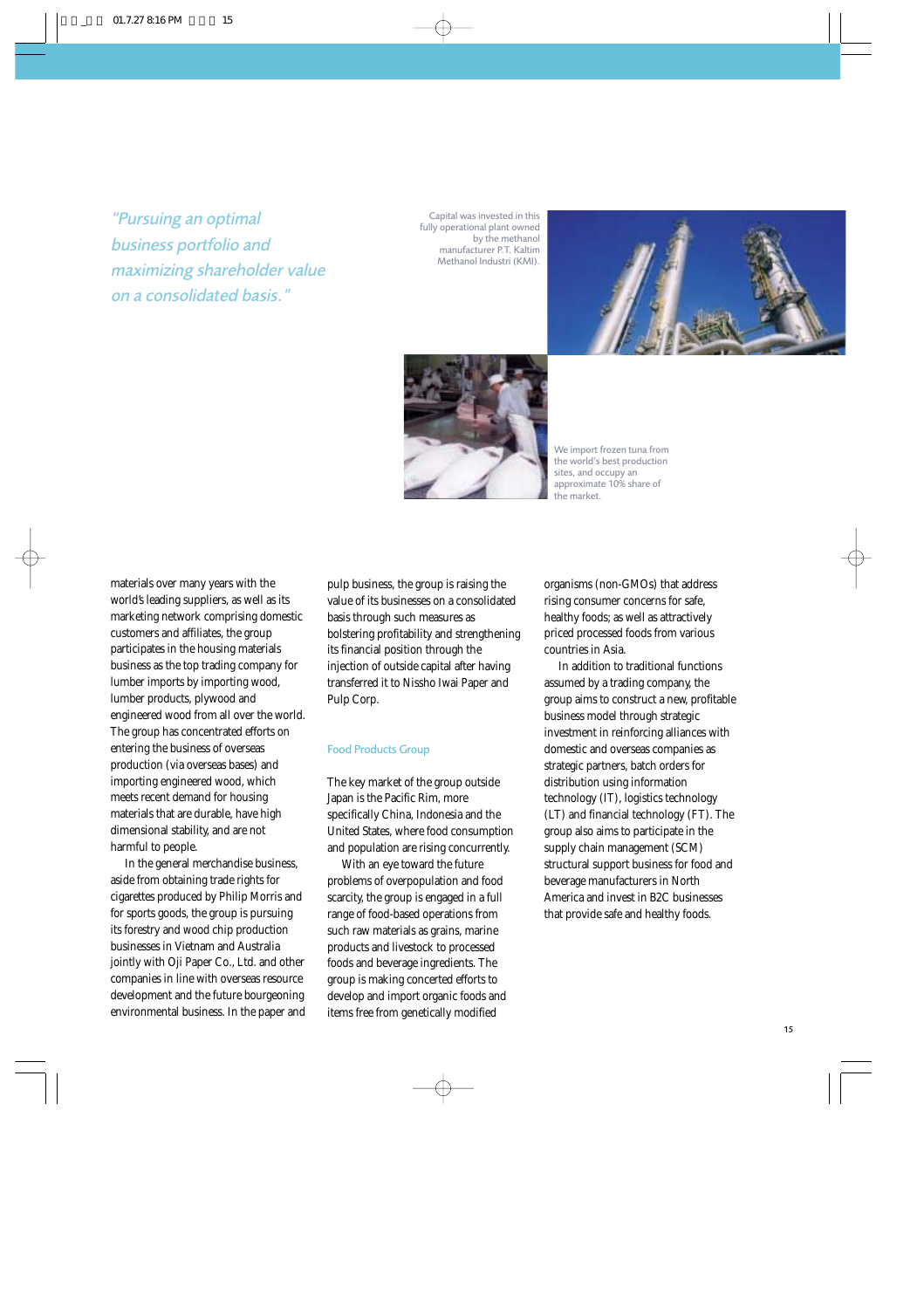

Akitoshi Ueno *President*

# Construction & Urban Development **Company**

### Overview of Operations

The Construction & Urban Development Company aims to be a professional developer with a wide range of expertise.

Business segments chiefly comprise the four key areas of 1) condominiums, 2) residential land development and detached houses, 3) prime contracting, consulting, redevelopment and materials and equipment transactions, and 4) commercial facility development.

In the condominium business, the company provides more than 2,000 units annually, chiefly in Tokyo, Nagoya and Osaka both individually and through joint ventures with Nissho Iwai Real Estate Corporation. Innovative product planning capabilities that accurately reflect market needs are gaining recognition in the industry.

In the residential land development and detached house business, the company provides high-value-added houses with urban and residential designs that take into account the environment and promote enjoyment of nature, and that contain interior furnishings that provide well-sealed, energy-saving and elderly-accessible features.

The prime contracting and consulting business is an area in which our independent network of *sogo shosha* becomes most noticeable. Utilizing land to its full potential, the company provides the best plan available for use in real estate activities. The Kajoh Central Building, a joint project with Yamagata Prefecture and Yamagata City that has been receiving considerable attention recently, opened its doors for the new millennium on January 1, 2001.

In commercial facility development,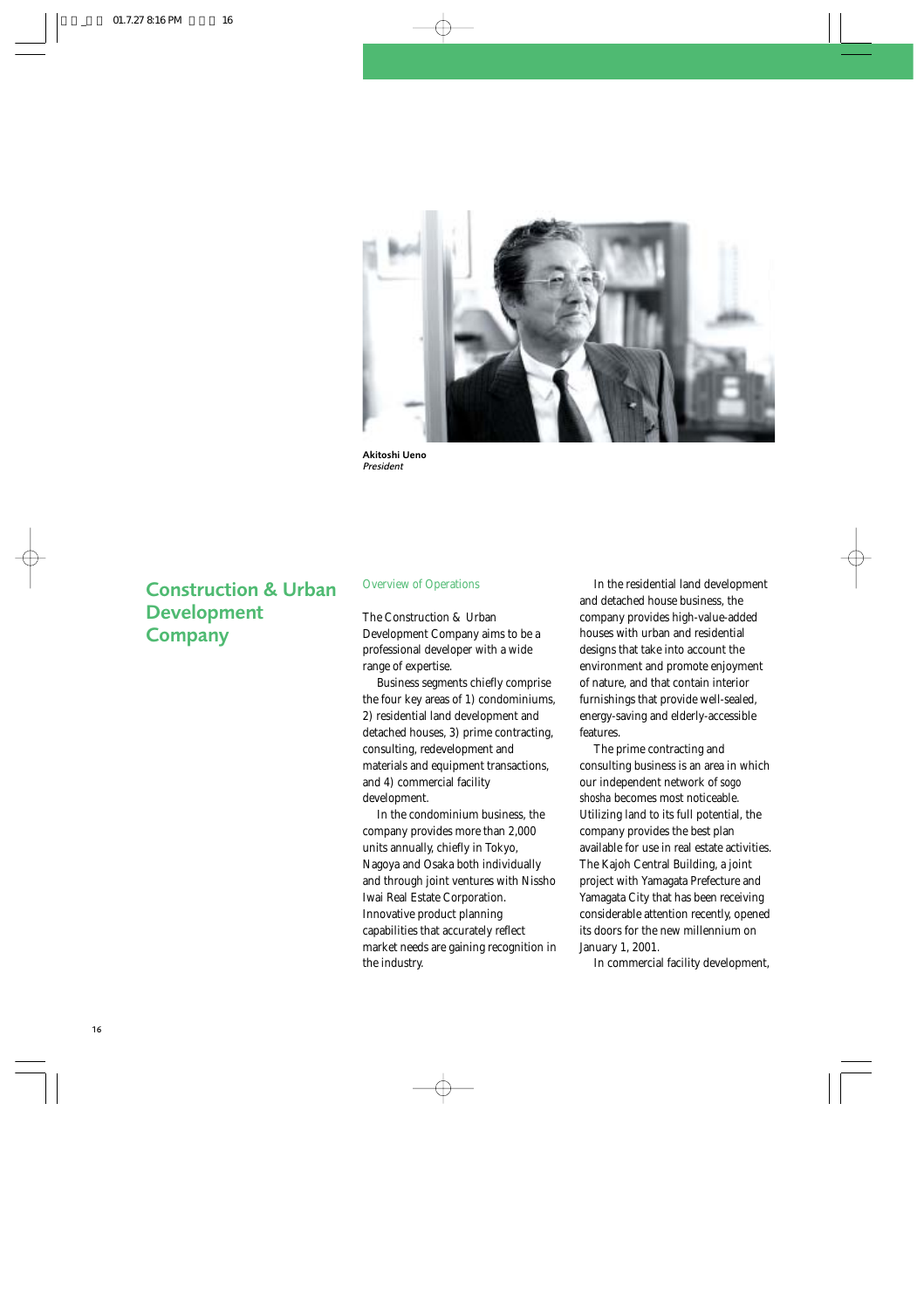# *"Striving to become a company able to generate demand."*

#### It's TOKYO FORESIGHT SOUARE (Shinjuku, Tokyo)

A high-class downtown condominium complex combining comfort with a stunning view.





Gotemba Premium Outlet (Gotemba, Shizuoka)

The Construction & Urban Development Company opened a suburban factory outlet with roughly 80 domestic name-brand stores.

the company is promoting the suburban shopping center business and premium outlet mall business. An outlet mall was opened in Rinku Town on the back of the company's success in Gotemba, Shizuoka Prefecture, and will likely gain overwhelming support from consumers for supplying top brands at reasonable prices.

### **Strategy**

Structures in place at such affiliates as the general developer Nissho Iwai Real Estate, marketing company Nissho Iwai Realnet Corp. and property management company NI Community Corp., enable integrated follow up from real estate planning proposals to lot sales and management, providing greater feedback in product planning. These companies have consequently recorded bolstered performance, and

have started considering plans to become listed on the stock exchange.

The company is concentrating efforts in pioneering Internet marketing and is active in property and customer management that utilizes a comprehensive real estate system, tying marketing centers to offices online. The company's newly developed condominiums provide standard packages that feature 24-hour access to the Internet free of charge.

The Construction & Urban Development Company aims to develop balanced businesses by making optimal use of the management resources it has on hand.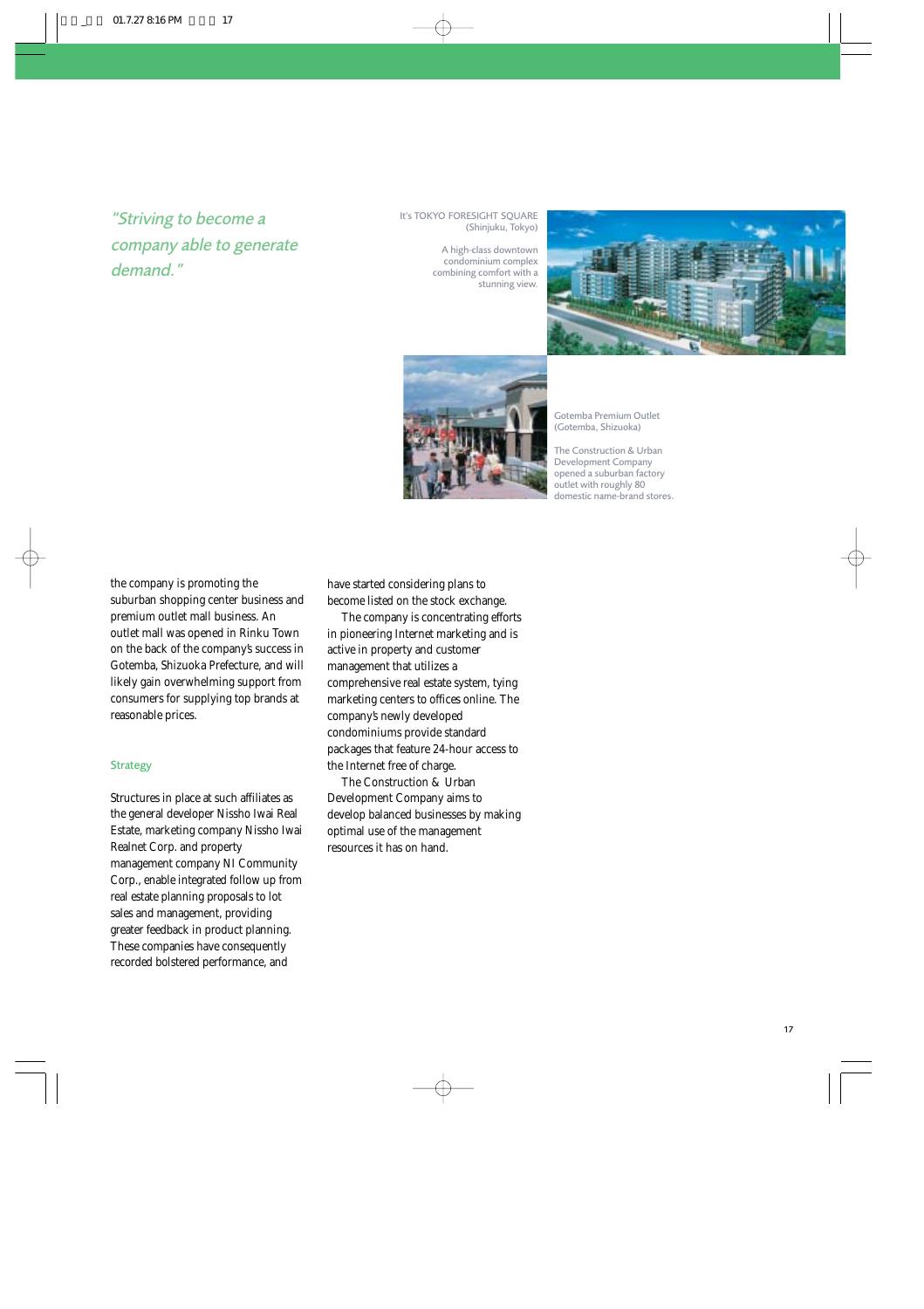### ENVIRONMENTAL ACTIVITIES

The global environment is impacted to some degree by the activities of companies. Companies therefore have some accountability for the conditions of the environment. As the link between companies and such pollution problems as air pollution is quite clear, regulations can be imposed to resolve the situation. However, recent pressing global environmental problems cannot be solved merely with regulations.

Using global warming as an example, activities undertaken by both companies and individuals naturally consume energy, sources of which often derive from fossil fuels. When fossil fuels are burned, they produce carbon dioxide that speeds global warming. As global warming advances, land is lost to a rise in the sea level, and agricultural land incurs damage from changes in atmosphere. In this way, each of us contributes to global warming unconsciously.

Merely abiding by laws and raising awareness among individuals is insufficient in addressing such a complex issue as global environmental problems. There is a need to incorporate structures into the management system that promote corporate activities contributing to an improved global environment. With this in mind, Nissho Iwai is tackling global environmental issues through the introduction of an environmental management system



Nissho Iwai's employees participate in a voluntary forestation campaign in line with social contribution activities.

founded on ISO 14001, the international standard for environmental management systems.

ISO 14001 is a certification granted to companies by a third-party certification body following an assessment of the effectiveness of environmental management systems in place and the degree to which they are properly managed. Nissho Iwai passed its initial certifying examination conducted by Lloyd's Register Quality Assurance Ltd. in November 1998, and has passed every surveillance (held every six months) since. Nissho Iwai's consistent compliance with ISO standards is a tribute to its dedication in continuing activities toward improving the global environment.

Measures for the global environment will have little effect if only carried out by a single company. Results will only be seen if the numerous companies work towards the same goal. Since

raising the number of companies that have environmental management systems in place has a major impact on improving the environment, Nissho Iwai began efforts to promote the introduction of such systems into the other companies in 1999. The Company has thus far assisted 12 Group companies and 21 external companies to implement environmental systems. Nissho Iwai will continue to contribute to improving global environmental problems through a wide range of activities.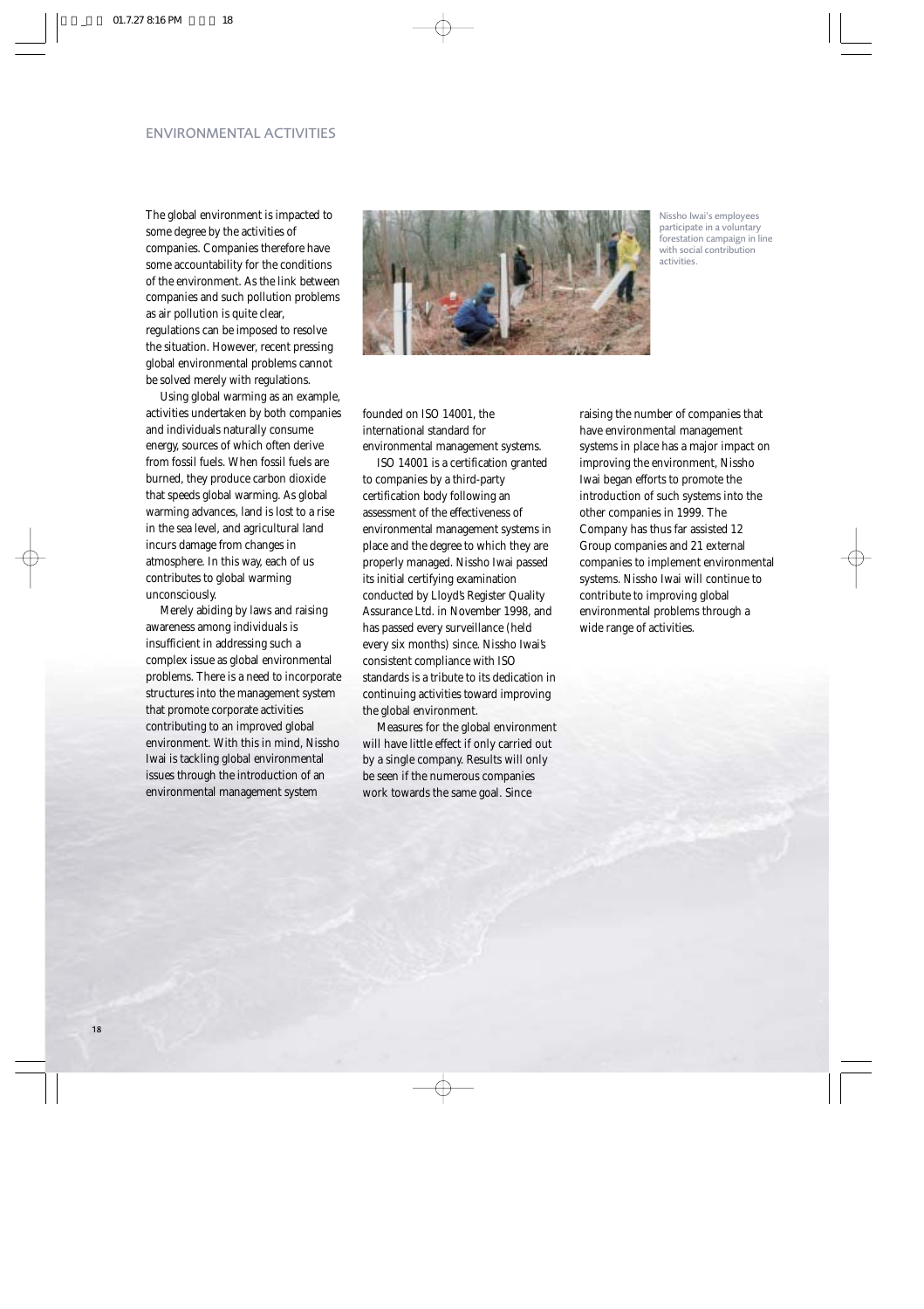## FINANCIAL SECTION

### FIVE-YEAR FINANCIAL SUMMARY

NISSHO IWAI CORPORATION AND CONSOLIDATED SUBSIDIARIES YEARS ENDED MARCH 31

|                                                                                                                                                                                                                                                                                                                                                                                                                                                | Millions of yen |                       |                                                                 |                         |            |  |
|------------------------------------------------------------------------------------------------------------------------------------------------------------------------------------------------------------------------------------------------------------------------------------------------------------------------------------------------------------------------------------------------------------------------------------------------|-----------------|-----------------------|-----------------------------------------------------------------|-------------------------|------------|--|
|                                                                                                                                                                                                                                                                                                                                                                                                                                                | 2001            | 2000                  | 1999                                                            | 1998                    | 1997       |  |
| <b>Results of operations:</b>                                                                                                                                                                                                                                                                                                                                                                                                                  |                 |                       |                                                                 |                         |            |  |
| Total trading transactions                                                                                                                                                                                                                                                                                                                                                                                                                     |                 |                       |                                                                 |                         |            |  |
|                                                                                                                                                                                                                                                                                                                                                                                                                                                | 797,559<br>¥    | $\frac{1}{2}$ 957.276 | ¥ 1,188,362                                                     | $\frac{1}{2}$ 1,383,166 | ¥1,178,414 |  |
| $\textbf{Import}\dots\hspace{-1.5mm}\ldots\hspace{-1.5mm}\ldots\hspace{-1.5mm}\ldots\hspace{-1.5mm}\ldots\hspace{-1.5mm}\ldots\hspace{-1.5mm}\ldots\hspace{-1.5mm}\ldots\hspace{-1.5mm}\ldots\hspace{-1.5mm}\ldots\hspace{-1.5mm}\ldots\hspace{-1.5mm}\ldots\hspace{-1.5mm}\ldots\hspace{-1.5mm}\ldots\hspace{-1.5mm}\ldots\hspace{-1.5mm}\ldots\hspace{-1.5mm}\ldots\hspace{-1.5mm}\ldots\hspace{-1.5mm}\ldots\hspace{-1.5mm}\ldots\hspace{-$ | 1,420,325       | 1,324,496             | 2,066,224                                                       | 2.128.799               | 1,958,100  |  |
|                                                                                                                                                                                                                                                                                                                                                                                                                                                | 1,527,501       | 1,785,104             | 1,980,061                                                       | 2,632,017               | 2,088,886  |  |
|                                                                                                                                                                                                                                                                                                                                                                                                                                                | 2,729,017       | 3,214,428             | 3,424,259                                                       | 3,908,765               | 3,664,019  |  |
|                                                                                                                                                                                                                                                                                                                                                                                                                                                | 6,474,402       | 7,281,304             | 8,658,906                                                       | 10,052,747              | 8,889,419  |  |
|                                                                                                                                                                                                                                                                                                                                                                                                                                                | 287,731         | 267.719               | 272,899                                                         | 291,332                 | 278,538    |  |
|                                                                                                                                                                                                                                                                                                                                                                                                                                                | 20,041          | 10,220                | (98, 542)                                                       | 3,038                   | 15,421     |  |
| <b>Financial position at year-end:</b>                                                                                                                                                                                                                                                                                                                                                                                                         |                 |                       |                                                                 |                         |            |  |
|                                                                                                                                                                                                                                                                                                                                                                                                                                                | ¥3,613,977      | ¥4,078,286            | $\text{\textsterling} 4,658,033 \text{\textsterling} 5,440,638$ |                         | ¥5,414,490 |  |
| Long-term debt, less current portion                                                                                                                                                                                                                                                                                                                                                                                                           | 781,003         | 1,182,109             | 1,790,741                                                       | 1,483,414               | 1,617,304  |  |
|                                                                                                                                                                                                                                                                                                                                                                                                                                                | 120,276         | 182,446               | 166,834                                                         | 269,310                 | 270,937    |  |
|                                                                                                                                                                                                                                                                                                                                                                                                                                                |                 |                       | Yen                                                             |                         |            |  |
| Per share amounts                                                                                                                                                                                                                                                                                                                                                                                                                              |                 |                       |                                                                 |                         |            |  |
|                                                                                                                                                                                                                                                                                                                                                                                                                                                | 22.92<br>¥      | ¥<br>11.69 ¥          | $(112.69)$ ¥                                                    | 3.47                    | ¥<br>18.38 |  |
|                                                                                                                                                                                                                                                                                                                                                                                                                                                |                 |                       |                                                                 | 5.00                    | 5.00       |  |

### **CONTENTS**

| CONSOLIDATED STATEMENTS OF SHAREHOLDERS' EOUITY 27 |  |
|----------------------------------------------------|--|
| CONSOLIDATED STATEMENTS OF CASH FLOWS28            |  |
| NOTES TO CONSOLIDATED FINANCIAL STATEMENTS30       |  |
| REPORT OF INDEPENDENT PUBLIC ACCOUNTANTS44         |  |

All forward-looking information in this annual report is subject to risks and uncertainties that could cause actual results to differ materially from this information, which is based on assumptions and beliefs in light of the information currently available to the management.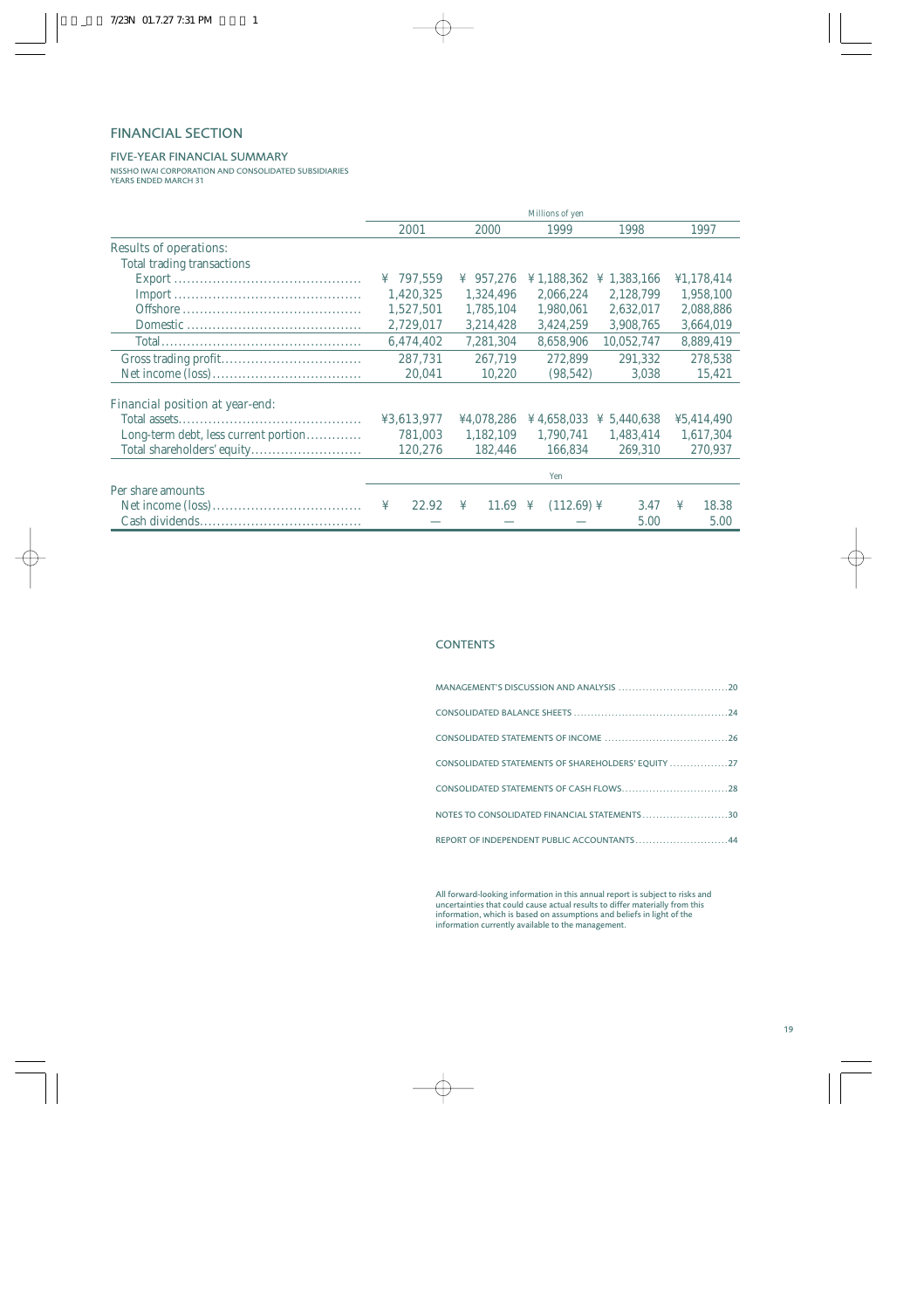#### MANAGEMENT'S DISCUSSION AND ANALYSIS

NISSHO IWAI CORPORATION AND CONSOLIDATED SUBSIDIARIES YEARS ENDED MARCH 31

### Transactions by Type of Trade (Billions of Yen) 8,659 7,281 6,474 (100.0%) (100.0%) (100.0%) Total



|       | Transactions by Type of<br>Commodity (Billions of Yen) |                      |
|-------|--------------------------------------------------------|----------------------|
| Total | 7.281<br>$(100.0\%)$                                   | 6.474<br>$(100.0\%)$ |

(39.5%) (44.2%) (42.2 %)



|                                                      | 2000             | 2001             |
|------------------------------------------------------|------------------|------------------|
| Machinery &<br>information<br>industry               | 2,017<br>(27.7%) | 1.637<br>(25.3%) |
| Metals                                               | 1.753<br>(24.1%) | 1.611<br>(24.9%) |
| Energy                                               | 856<br>(11.7%)   | 1.078<br>(16.7%) |
| Chemicals                                            | 591<br>(8.1%)    | 500<br>(7.7%)    |
| <b>Housing materials</b><br>& general<br>merchandise | 1.041<br>(14.3%) | 747<br>(11.5%)   |
| Consumer<br>products                                 | 676<br>(9.3%)    | 611<br>(9.4%)    |
| Construction<br>& urban<br>development               | 304<br>(4.2%)    | 268<br>$(4.2\%)$ |
| Eliminations or<br>unallocated                       | 43<br>(0.6%)     | 22<br>(0.3%)     |

#### **OVERVIEW**

During the fiscal year ended March 31, 2001, Nissho Iwai Corporation (the "Company") recorded consolidated net sales of ¥6,474.4 billion, a decrease of 11.1% from the previous fiscal year. The Company is realigning its operations through the selection of and concentration on high-margin businesses and the allocation of management resources in growth businesses. Withdrawal from low-margin transactions in accordance with this strategy has yielded lower sales. Measures to improve profitability drove up gross trading profit 7.5% to ¥287.7 billion, increasing the gross trading profit ratio 0.76 percentage point to 4.44%. Operating income advanced 26.8% to ¥62.3 billion, an all-time high for the Company, and net income climbed 96.1% to ¥20.0 billion.

The fiscal year under review was the second year of a three-year management plan aimed at streamlining assets and liabilities while reforming the revenue base to emphasize earnings contributions. During the fiscal year under review, we made significant progress toward achieving these objectives. Assets were reduced by ¥464.3 billion, bringing the total asset reduction to ¥1,044.0 billion, or 87% of the ¥1,200 billion target of the plan. Furthermore, interest-bearing debt (short-term debt, commercial paper, current and long-term portions of long-term debt and notes discounted) was reduced by ¥367.3 billion during the term for a total reduction of ¥832.3 billion in the second year of the plan, representing 69% of the ¥1,200 billion target.

### RESULTS OF OPERATIONS

#### Analysis of Net Sales

Net sales (total trading transactions) declined 11.1%, or ¥806.9 billion, to ¥6,474.4 billion. Although a windfall of approximately ¥250.0 billion in revenues were recorded mainly due to rising prices for petroleum, withdrawal from low-margin transactions with low asset efficiency and the implementation of reforms to the revenue structure to focus on core businesses resulted in a reduction in revenues totaling approximately ¥720.0 billion on a parent company basis and approximately ¥330.0 billion overseas. The appreciation of the yen from ¥111.60 to ¥110.59 per U.S. dollar (average rates) had an adverse affect on net sales of approximately ¥25.0 billion.

By commodity category, sales of the machinery & information industry category fell 18.8% to ¥1,637.4 billion due to the absence of spot projects recorded in the previous fiscal year and a decrease in imports of aircraft.

Transactions in the metals category declined 8.1% to ¥1,611.1 billion. Most of this decline was the result of withdrawing from low-margin transactions.

The energy category was the only area that recorded higher revenues, with sales rising 25.9% to ¥1,077.9 billion due to an increase in petroleum prices.

Sales decreased 15.2% in the chemicals category to ¥500.5 billion.

In the housing materials & general merchandise category, the prolonged recession in Japan hindered sales of housing materials, construction plywood and general merchandise, resulting in sales of ¥746.6 billion, a 28.3% decline from the previous fiscal year.

Sales of consumer products were down 9.6% to ¥611.0 billion, reflecting fewer transactions in oils and fats and seafood.

In the construction and urban development category, sales dropped 11.9% to ¥268.3 billion, primarily owing to reduced brokerage transactions in overseas construction projects.

By transaction, sales in the energy category increased substantially, with imports of ¥132.9 billion and overseas sales ¥125.7 billion. Compared with the previous fiscal year, exports fell 16.7% to ¥797.6 billion, imports rose 7.2% to ¥1,420.3 billion, offshore transactions declined 14.4% to ¥1,527.5 billion and domestic sales decreased 15.1% to ¥2,729.0 billion.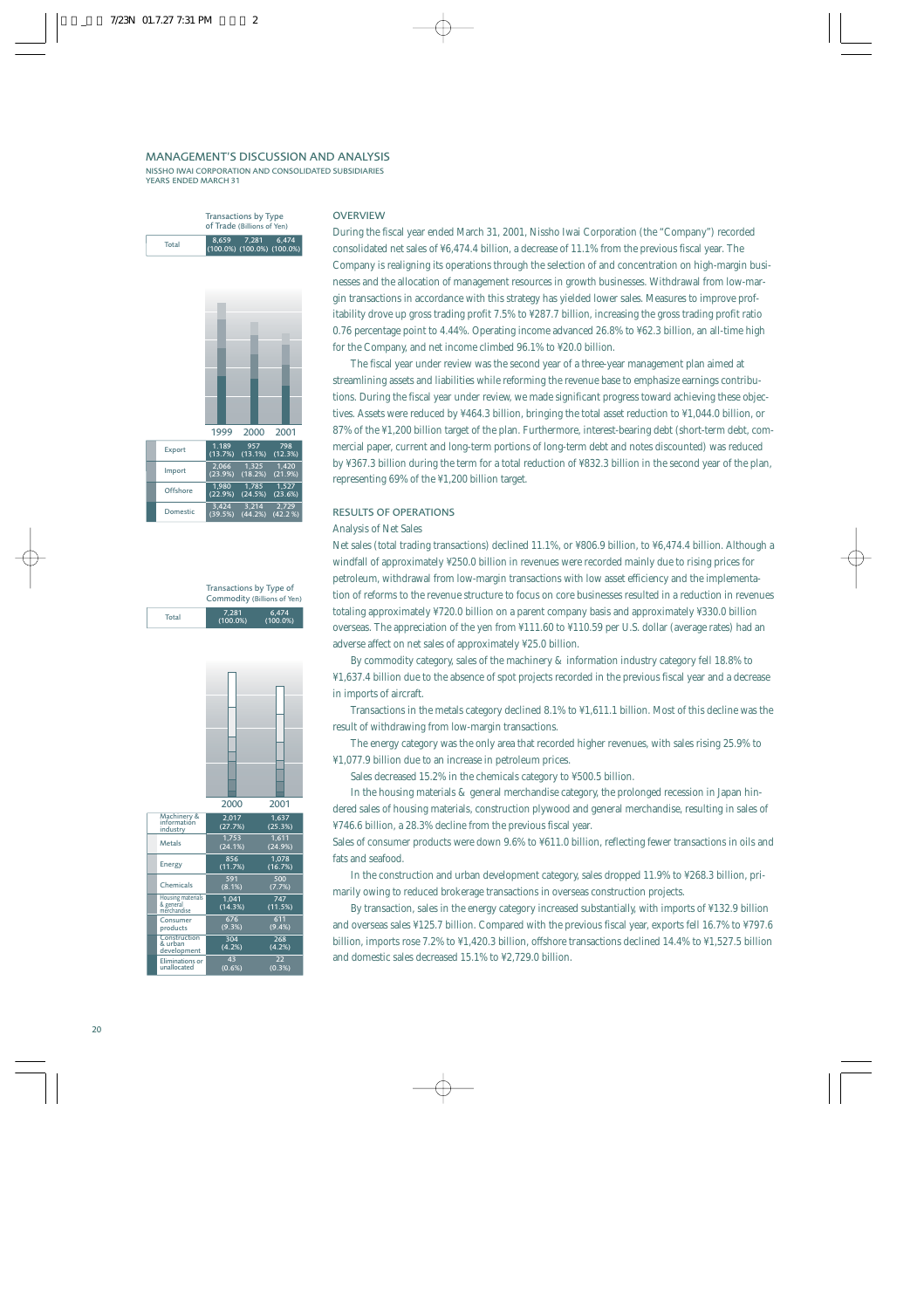Gross Trading Profit Ratio (%)/ Gross Trading Profit by Type of Commodity (Billions of Yen)

268 288 (100.0%) (100.0%)

Total



|                                                      | 2000          | 2001           |
|------------------------------------------------------|---------------|----------------|
| Machinery &<br>information<br>industry               | 82<br>(30.6%) | 102<br>(35.4%) |
| Metals                                               | 59<br>(22.0%) | 60<br>(20.8%)  |
| Energy                                               | 22<br>(8.2%)  | 18<br>(6.2%)   |
| Chemicals                                            | 29<br>(10.8%) | 35<br>(12.1%)  |
| <b>Housing materials</b><br>& general<br>merchandise | 29<br>(10.8%) | 27<br>(9.3%)   |
| Consumer<br>products                                 | 27<br>(10.1%) | 27<br>(9.3%)   |
| Construction<br>& urban<br>development               | 14<br>(5.2%)  | 15<br>(5.2%)   |
| <b>Eliminations or</b><br>unallocated                | 6<br>(2.3%)   | 4<br>(1.7%)    |

45 49 62 Operating Income (Billions of Yen)



### Analysis of Net Income *Operating Income*

Cost of sales fell 11.8% to ¥6,186.7 billion due to withdrawal from low-margin transactions. Gross trading profit rose 7.5% to ¥287.7 billion, representing an improvement of 0.76 percentage point in the gross trading profit ratio to 4.44%.

By commodity, gross trading profit advanced 24.0% in the machinery & information industry category to ¥101.8 billion due to contributions from the integration of an IT-related subsidiary of Nichimen Corporation. In metals, gross trading profit edged up 2.7% to ¥60.4 billion as a result of higher income generated from a market recovery and the acquisition of new domestic business. Gross trading profit in the energy category declined 16.6% to ¥18.1 billion, owing to changes in the number of LPG subsidiaries accounted for by the equity method. Gross trading profit climbed 18.4% in chemicals to ¥34.7 billion with contributions to revenues from a methanol manufacturing and sales subsidiary in Southeast Asia. Gross trading profit in housing materials and general merchandise as well as consumer products fell 8.5% to ¥26.8 billion and 2.5% to ¥26.8 billion, respectively, owing to withdrawal from low-margin transactions and a decline in textiles. In construction and urban development, gross trading profit grew 7.4% to ¥14.5 billion as a result of favorable condominium sales in Japan.

Selling, general and administrative (SG&A) expenses rose 3.1% to ¥225.5 billion. Checks on personnel expenses made in the previous fiscal year contributed substantially to keeping SG&A expenses down. However, changes in the scope of consolidation, amortization expenses for retirement benefit liabilities as well as the effects of the weak yen on translations of income and losses of overseas subsidiaries were instrumental in increasing SG&A expenses. Efforts to reform the Company's expense structure were effective in limiting the increase.

Operating income jumped 26.8% to ¥62.3 billion, a new record for the Company, owing to minimizing the increase in SG&A expenses and the rise in gross trading profit.

### *Income before Income Taxes*

Interest and dividend income declined 3.0% to ¥87.1 billion. Interest expense fell 6.2% to ¥109.3 billion, while equity in losses of unconsolidated subsidiaries and affiliates totaled ¥6.5 billion, an increase of ¥4.5 billion. Other net expenses advanced 23.4% to ¥2.6 billion, reflecting an extraordinary loss of ¥126.9 billion and an extraordinary gain of ¥118.7 billion. As a consequence, income before income taxes soared 70.0% to ¥30.9 billion.

### *Net Income*

Although net sales declined during the term under review, profitability increased due mainly to the withdrawal from low-margin transactions. As a result, net income jumped 96.1% to ¥20.0 billion, an all-time high for the Company.

#### LIQUIDITY AND FINANCIAL RESOURCES

#### Analysis of Cash Flows

Net cash provided by operating activities was ¥133.0 billion, compared with ¥62.0 billion in the previous term. Cash flows from operating activities included income before income taxes of ¥30.9 billion, an increase of 70.0% from the previous term, and depreciation and amortization of ¥25.4 billion. Decrease in trade receivables and decrease in inventories amounted to ¥109.9 billion and ¥40.8 billion respectively.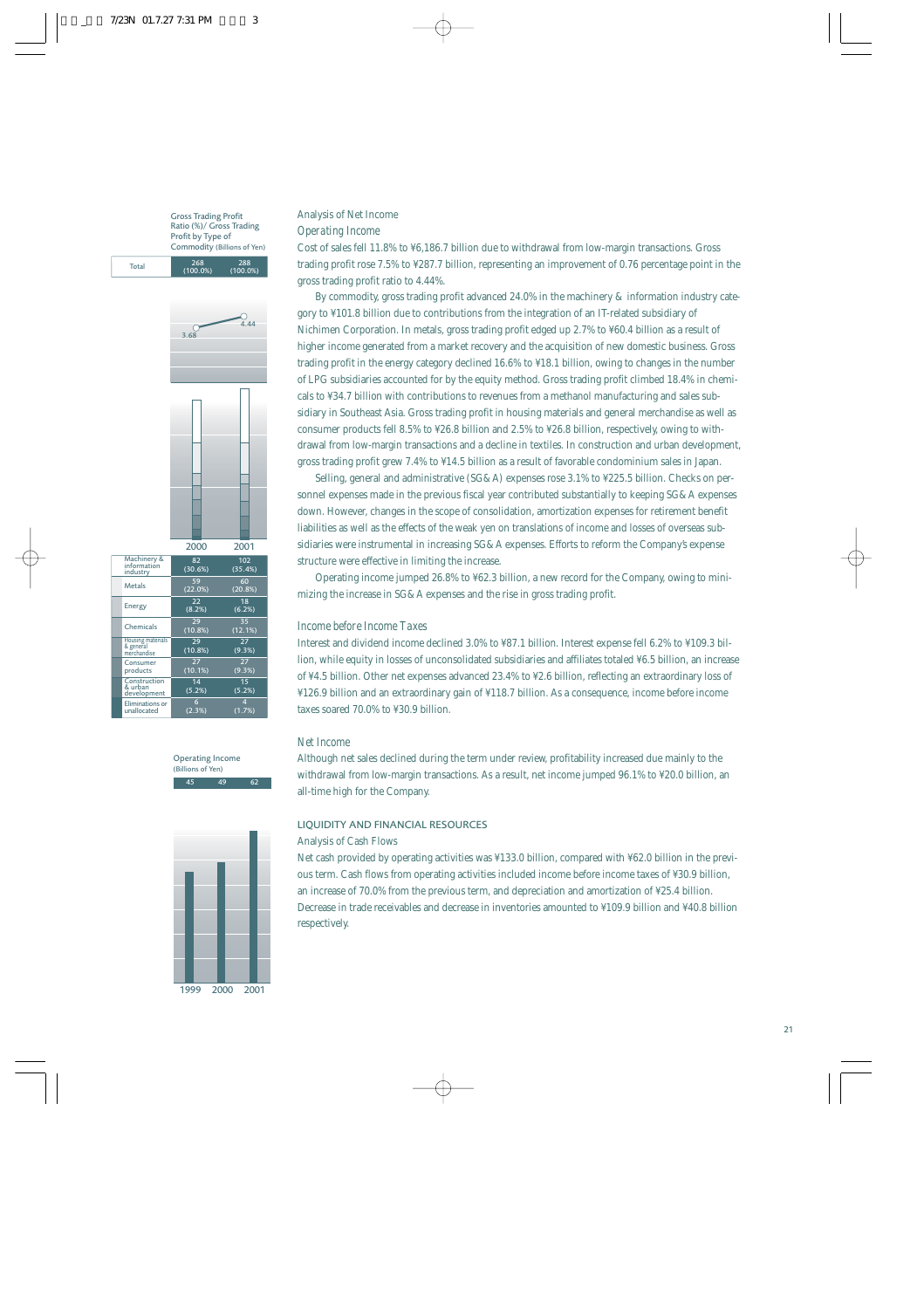$\frac{10}{20}$  20 Net Income (Billions of Yen)



Cash Flows (Billions of Yen)



.<br>Ive of effect of exchange rate changes on cash and cash equival

Net cash provided by investing activities was ¥308.4 billion, compared with ¥401.1 billion a year earlier. The Company raised cash and improved the efficiency of its asset base while continuing to make strategic investments to support business expansion. Although cash flows were lower than the previous fiscal year, investing activities continued to generate ample cash for the Company. As a result, free cash flows amounted to ¥441.4 billion.

Net cash used in financing activities totaled ¥470.3 billion, compared with ¥347.1 billion in the previous fiscal year. Free cash flows were appropriated for the repayment of interest-bearing debt.

Cash and cash equivalents at end of year declined ¥23.9 billion to ¥274.9 billion from ¥298.8 billion a year earlier.

#### Analysis of Financial Position

Total current assets decreased 21.3% to ¥2,056.6 billion, reflecting a reclassification of marketable securities totaling ¥323.7 billion as investment securities in line with changes in accounting methods. In addition, notes and accounts receivable—trade declined 8.0% to ¥ 1,023.7 billion and inventories fell 11.3% to ¥285.9 billion. Total current liabilities were down 1.3% to ¥2,590.0 billion. Short-term debt, principally unsecured declined 3.7% to ¥1,083.3 billion. Current portion of long-term debt increased 9.1% to ¥555.7 billion from ¥509.5 billion a year earlier. Investments and non-current receivables advanced 15.0% to ¥1,010.0 billion. The Company made progress restructuring affiliated companies during the term under review. Although investments in and advances to unconsolidated subsidiaries and affiliates fell 35.3% to ¥71.3 billion, investment securities rose 88.7% to ¥566.2 billion as a result of a transfer from short-term securities in accordance with a change in accounting methods. Property and equipment, at cost grew 2.2% to ¥408.0 billion, and total assets decreased 11.4% to ¥3,614.0 billion.

Interest-bearing debt including notes discounted of ¥69,959 billion fell 12.6% to ¥2,543.8 billion.

Total shareholders' equity declined 34.1% to ¥120.3 billion. Despite the addition of ¥20.0 billion in net income during the fiscal year under review, shareholders' equity decreased due to foreign currency translation adjustment of ¥67.7 billion, which was formerly included in total assets and unrealized losses on available-for-sale securities totaling ¥5.3 billion resulting from the application of markto-market accounting. The accumulated deficit declined 55.9% to ¥8.5 billion.

### PERFORMANCE OF CONSOLIDATED SUBSIDIARIES AND AFFILIATES

For the fiscal year ended March 31, 2001, 350 subsidiaries were consolidated, a decrease of 62 companies from a year earlier, comprising 149 domestic and 201 overseas companies. In addition, there were 187 companies accounted for by the equity method, a decrease of 18 companies, of which 91 were domestic and 96 were overseas companies. The Company continued to make progress in streamlining subsidiaries based on profitability. The ratio of profitable companies increased 2.7 percentage points to 73.9%, as the ratio of profitable consolidated subsidiaries and companies accounted for by the equity method rose 1.9 percentage points to 75.7% and 4.7 percentage points to 70.6%, respectively.

Nissho Iwai has set a three-year target of reducing approximately 200 more affiliated companies.

| Years ended March 31 |  |
|----------------------|--|
|----------------------|--|

| Temp chaca matem | 2001              |     |     | 2000                    |     |       |
|------------------|-------------------|-----|-----|-------------------------|-----|-------|
|                  | Domestic Overseas |     |     | Total Domestic Overseas |     | Total |
|                  |                   |     |     |                         |     |       |
|                  |                   | 297 | 537 | 280                     | 337 | 617   |

( ): Percentage of total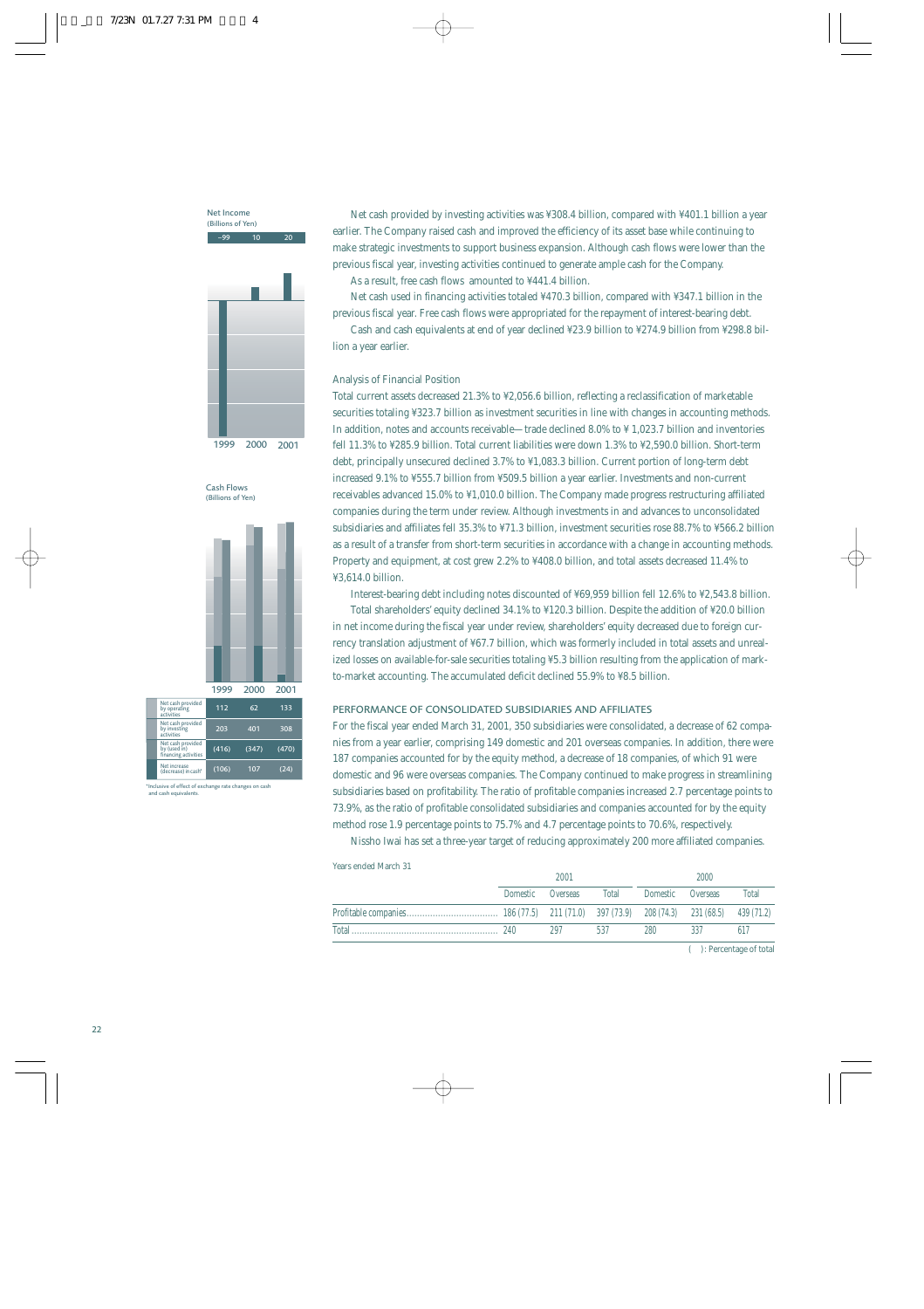4,658 4,078 3,614 Total Assets (Billions of Yen)



167 182 120 Shareholders' Equity (Billions of Yen)



3,376 2,911 2,544 Interest-bearing Debt (Billions of Yen)



1999 2000 2001

#### CHANGES TO DIVISION COMPANY SYSTEM

On April 2001, Nissho Iwai conducted a review of its division company system and consolidated the former nine companies into five division companies comprising the Machinery Company, Metals Company, Energy Company, Chemicals, Consumer & Forest Products Company as well as Construction & Urban Development Company. Each of the five division companies has set internal capital and performance targets factoring in such management metrics as debt ratios and income based on the cost of capital. The Company's ultimate goal is to maximize shareholder value by increasing asset and capital efficiency on a consolidated basis.

Nissho Iwai decided to implement the division company system as the first step toward the establishment of a holding company structure, and has proceeded to restructure its business portfolio through corporate spin-offs, injection of external capital and the formation of strategic alliances. As a part of the Company's strategy to restructure its business portfolio, the Information Business Division was spun off during the fiscal year ended March 31, 2000, into ITX Corporation. This move is a prime example of our ongoing efforts to increase profits while reducing revenues in restructuring the business portfolio.

#### **OUTLOOK**

In the current fiscal year, ending March 31, 2002, the Company forecasts consolidated net sales to decline 7.3% to ¥6,000.0 billion as a result of its continued withdrawal from low-margin transactions and the change of some consolidated subsidiaries to companies accounted for by the equity method, despite higher income expected in the information industry. Nissho Iwai projects gross trading profit to increase 3.2% to ¥297.0 billion on higher revenues from consolidated subsidiaries in the information and automobile industries. SG&A expenses are expected to grow 1.6% to ¥229.0 billion, resulting in forecasts of operating income rising 9.1% to ¥68.0 billion. The increase in SG&A expenses will likely result from larger depreciation and amortization expenses of new headquarters building.

Other expenses are projected to decrease 0.9% to ¥23.0 billion owing to improvements in revenue at companies accounted for by the equity method, despite the absence of temporary revenues from consolidated subsidiaries during the fiscal year under review. As a result, income before income taxes is estimated to increase 26.2% to ¥39.0 billion, and net income is projected to total ¥20.0 billion, the same as the fiscal year under review.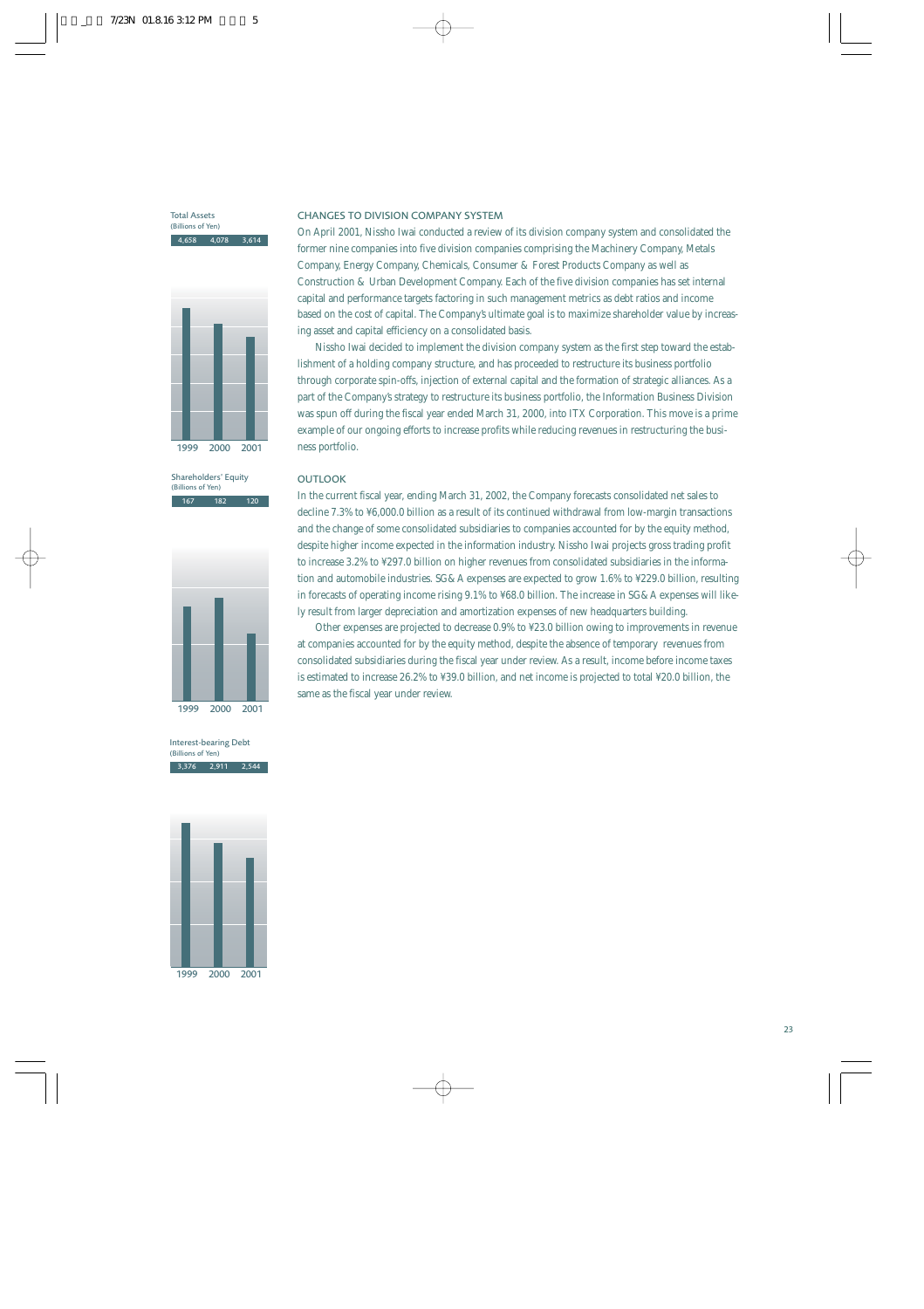### CONSOLIDATED BALANCE SHEETS

NISSHO IWAI CORPORATION AND CONSOLIDATED SUBSIDIARIES MARCH 31, 2001 AND 2000

| Millions of yen                                                                                                                                     |                                                        |                                                       | Thousands of U.S.<br>dollars (Note 1)                        |
|-----------------------------------------------------------------------------------------------------------------------------------------------------|--------------------------------------------------------|-------------------------------------------------------|--------------------------------------------------------------|
| <b>ASSETS</b>                                                                                                                                       | 2001<br>2000                                           |                                                       |                                                              |
| <b>Current assets:</b>                                                                                                                              |                                                        |                                                       |                                                              |
|                                                                                                                                                     | ¥ $274,909$                                            | ¥ 298,779                                             | \$2,217,008                                                  |
|                                                                                                                                                     | 16,724                                                 | 28,012                                                | 134,871                                                      |
|                                                                                                                                                     | 43,896                                                 | 422,064                                               | 354,000                                                      |
| Receivables:                                                                                                                                        |                                                        |                                                       |                                                              |
|                                                                                                                                                     | 255,861                                                | 270,429                                               | 2,063,395                                                    |
|                                                                                                                                                     | 767,830                                                | 842,365                                               | 6,192,177                                                    |
|                                                                                                                                                     | 171,915                                                | 170,400                                               | 1,386,411                                                    |
|                                                                                                                                                     | 100,720                                                | 95,127                                                | 812,258                                                      |
|                                                                                                                                                     | (47, 312)                                              | (59, 526)                                             | (381, 548)                                                   |
|                                                                                                                                                     | 285,898                                                | 322,456                                               | 2,305,629                                                    |
|                                                                                                                                                     | 36,545                                                 | 56,050                                                | 294,718                                                      |
|                                                                                                                                                     | 21,293                                                 | 11,999                                                | 171,718                                                      |
|                                                                                                                                                     | 128,294                                                | 156,428                                               | 1,034,629                                                    |
|                                                                                                                                                     | 2,056,573                                              | 2,614,583                                             | 16,585,266                                                   |
| <b>Investments and non-current receivables:</b><br>Investments in and advances to unconsolidated<br>Long-term loans, receivables and other (Note 4) | 566,154<br>71,297<br>437,901<br>(65, 318)<br>1,010,034 | 300,081<br>110,239<br>540,251<br>(71, 911)<br>878,660 | 4,565,758<br>574,976<br>3,531,460<br>(526, 758)<br>8,145,436 |
|                                                                                                                                                     |                                                        |                                                       |                                                              |
| <b>Property and equipment, at cost (Note 4):</b>                                                                                                    | 125,598                                                | 129,277                                               | 1,012,887                                                    |
|                                                                                                                                                     | 169,195                                                | 146,194                                               | 1,364,476                                                    |
|                                                                                                                                                     | 264,985                                                | 270,694                                               | 2,136,976                                                    |
|                                                                                                                                                     | 7,979                                                  | 34,039                                                | 64,347                                                       |
|                                                                                                                                                     | (159, 713)                                             | (181, 016)                                            | (1, 288, 009)                                                |
|                                                                                                                                                     | 408,044                                                | 399,188                                               | 3,290,677                                                    |
|                                                                                                                                                     |                                                        |                                                       |                                                              |
| <b>Other assets:</b>                                                                                                                                |                                                        |                                                       |                                                              |
|                                                                                                                                                     | 44,566                                                 | 30,395                                                | 359,403                                                      |
|                                                                                                                                                     |                                                        | 87,275                                                |                                                              |
|                                                                                                                                                     | 94,760                                                 | 68,185                                                | 764.194                                                      |
|                                                                                                                                                     | ¥3,613,977                                             | ¥4,078,286                                            | \$29,144,976                                                 |

See accompanying notes.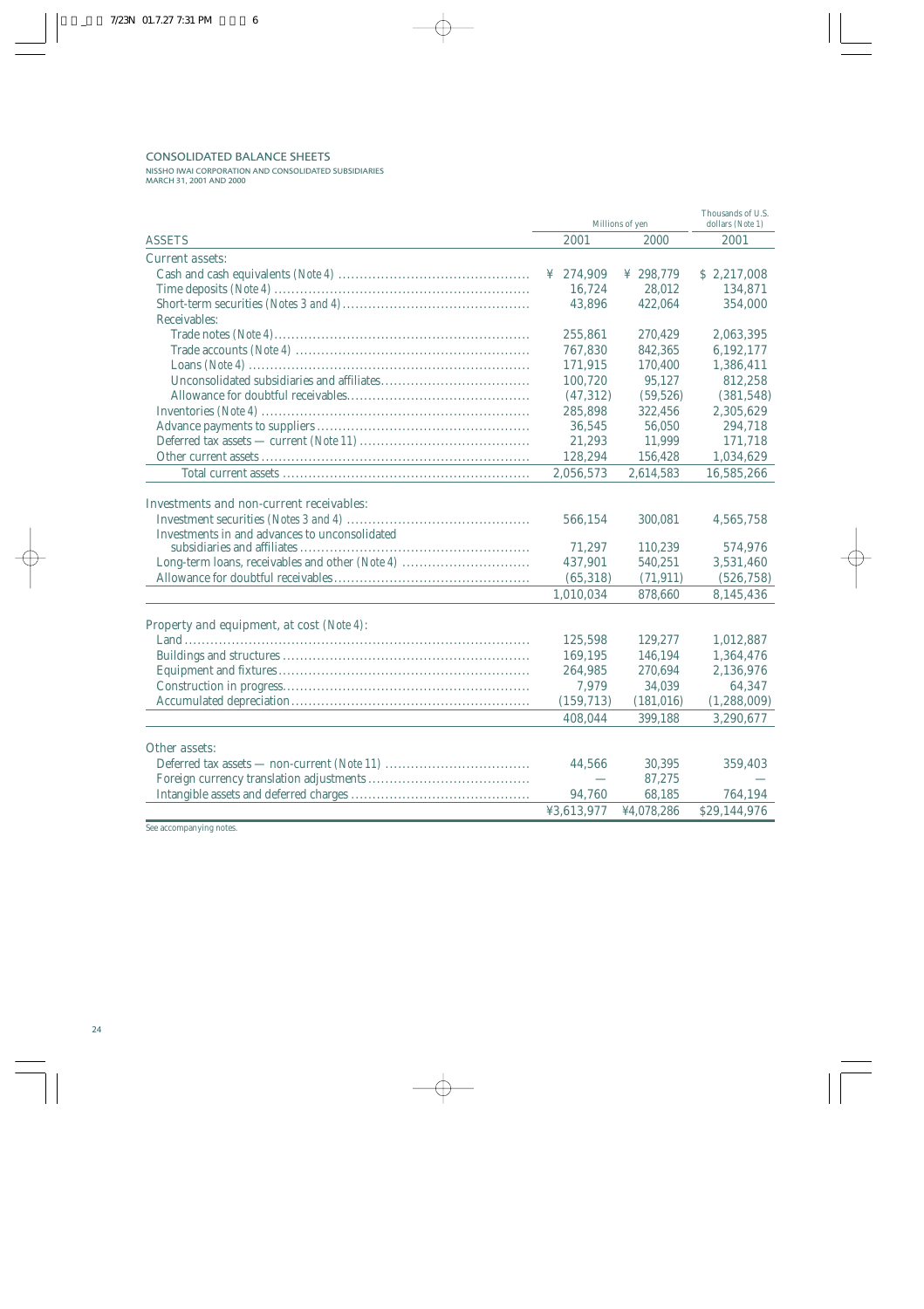| 2001<br>2000<br>2001<br><b>LIABILITIES AND SHAREHOLDERS' EQUITY</b><br><b>Current liabilities:</b><br>Short-term debt, principally unsecured (Notes 4 and 5)<br>¥1,083,341<br>¥1,125,168<br>\$8,736,621<br>53,801<br>57,401<br>433,879<br>Current portion of long-term debt (Notes 4 and 5)<br>509,511<br>555,696<br>4,481,419<br>Payables:<br>205,065<br>207,631<br>1,653,750<br>493,977<br>468,588<br>3,778,935<br>14,187<br>12,873<br>114,411<br>26,257<br>37,104<br>211,750<br>7,971<br>13,480<br>108,710 |
|---------------------------------------------------------------------------------------------------------------------------------------------------------------------------------------------------------------------------------------------------------------------------------------------------------------------------------------------------------------------------------------------------------------------------------------------------------------------------------------------------------------|
|                                                                                                                                                                                                                                                                                                                                                                                                                                                                                                               |
|                                                                                                                                                                                                                                                                                                                                                                                                                                                                                                               |
|                                                                                                                                                                                                                                                                                                                                                                                                                                                                                                               |
|                                                                                                                                                                                                                                                                                                                                                                                                                                                                                                               |
|                                                                                                                                                                                                                                                                                                                                                                                                                                                                                                               |
|                                                                                                                                                                                                                                                                                                                                                                                                                                                                                                               |
|                                                                                                                                                                                                                                                                                                                                                                                                                                                                                                               |
|                                                                                                                                                                                                                                                                                                                                                                                                                                                                                                               |
|                                                                                                                                                                                                                                                                                                                                                                                                                                                                                                               |
|                                                                                                                                                                                                                                                                                                                                                                                                                                                                                                               |
|                                                                                                                                                                                                                                                                                                                                                                                                                                                                                                               |
| 50,854<br>36,032<br>290,581                                                                                                                                                                                                                                                                                                                                                                                                                                                                                   |
| 3,890<br>32<br>4                                                                                                                                                                                                                                                                                                                                                                                                                                                                                              |
| 133,590<br>117,335<br>1,077,340                                                                                                                                                                                                                                                                                                                                                                                                                                                                               |
| 2,590,041<br>2,623,715<br>20,887,428                                                                                                                                                                                                                                                                                                                                                                                                                                                                          |
|                                                                                                                                                                                                                                                                                                                                                                                                                                                                                                               |
| <b>Non-current liabilities:</b>                                                                                                                                                                                                                                                                                                                                                                                                                                                                               |
|                                                                                                                                                                                                                                                                                                                                                                                                                                                                                                               |
| Long-term debt, less current portion (Notes 4 and 5)<br>781,003<br>1,182,109<br>6,298,411                                                                                                                                                                                                                                                                                                                                                                                                                     |
| 13,251<br>8,315<br>106,863                                                                                                                                                                                                                                                                                                                                                                                                                                                                                    |
| Deferred tax liabilities — non-current (Note 11)<br>28,963<br>12,405<br>233,573                                                                                                                                                                                                                                                                                                                                                                                                                               |
| 25,288<br>26,446<br>203,935                                                                                                                                                                                                                                                                                                                                                                                                                                                                                   |
| 848,505<br>1,229,275<br>6,842,782                                                                                                                                                                                                                                                                                                                                                                                                                                                                             |
|                                                                                                                                                                                                                                                                                                                                                                                                                                                                                                               |
| Minority interests in consolidated subsidiaries<br>55,155<br>42,850<br>444,798                                                                                                                                                                                                                                                                                                                                                                                                                                |
| Contingent liabilities (Note 12)                                                                                                                                                                                                                                                                                                                                                                                                                                                                              |
|                                                                                                                                                                                                                                                                                                                                                                                                                                                                                                               |
|                                                                                                                                                                                                                                                                                                                                                                                                                                                                                                               |
| <b>Shareholders' equity:</b>                                                                                                                                                                                                                                                                                                                                                                                                                                                                                  |
| Common stock, par value ¥50 per share (Note 6)<br>102,938<br>102,938<br>830,145                                                                                                                                                                                                                                                                                                                                                                                                                               |
| 98,890<br>98,890<br>797,501                                                                                                                                                                                                                                                                                                                                                                                                                                                                                   |
| (8,538)<br>(19, 382)<br>(68, 855)                                                                                                                                                                                                                                                                                                                                                                                                                                                                             |
| 193,290<br>182,446<br>1,558,791                                                                                                                                                                                                                                                                                                                                                                                                                                                                               |
| Unrealized losses on available-for-sale securities<br>(5,297)<br>(42, 718)                                                                                                                                                                                                                                                                                                                                                                                                                                    |
| (67, 717)<br>(546, 105)                                                                                                                                                                                                                                                                                                                                                                                                                                                                                       |
| 120,276<br>182,446<br>969,968                                                                                                                                                                                                                                                                                                                                                                                                                                                                                 |
| ¥3,613,977<br>¥4,078,286<br>\$29,144,976                                                                                                                                                                                                                                                                                                                                                                                                                                                                      |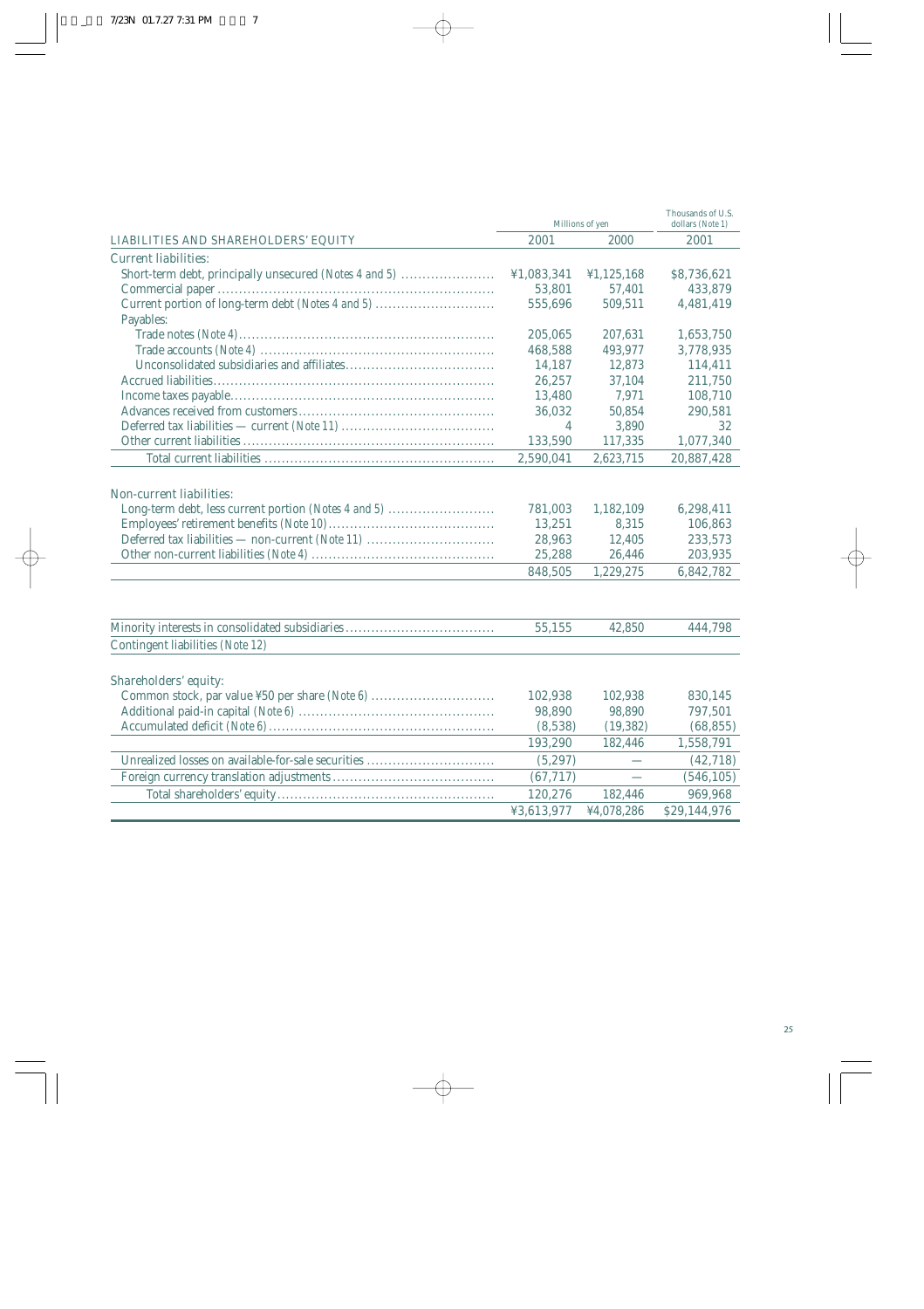### CONSOLIDATED STATEMENTS OF INCOME

NISSHO IWAI CORPORATION AND CONSOLIDATED SUBSIDIARIES YEARS ENDED MARCH 31, 2001, 2000 AND 1999

|                                                        |             | Thousands of U.S.<br>dollars (Note 1) |                |                         |
|--------------------------------------------------------|-------------|---------------------------------------|----------------|-------------------------|
|                                                        | 2001        | 2000                                  | 1999           | 2001                    |
| <b>Net sales</b> (Total trading transactions) (Note 8) | ¥6,474,402  | ¥7,281,304                            | ¥8,658,906     | \$52,212,919            |
|                                                        | 6,186,671   | 7,013,585                             | 8,386,007      | 49,892,508              |
|                                                        | 287,731     | 267,719                               | 272,899        | 2,320,411               |
| Selling, general and administrative expenses           | 225,478     | 218,631                               | 227,917        | 1,818,371               |
|                                                        | 62,253      | 49,088                                | 44.982         | 502,040                 |
| <b>Other income (expenses):</b>                        |             |                                       |                |                         |
|                                                        | 87,140      | 89,811                                | 95,040         | 702,742                 |
|                                                        | (109, 271)  | (116, 512)                            | (112,021)      | (881, 218)              |
| Equity in losses of unconsolidated                     |             |                                       |                |                         |
|                                                        | (6,536)     | (2,038)                               | (3,611)        | (52, 710)               |
|                                                        | (2,650)     | (2, 148)                              | (132, 616)     | (21, 370)               |
|                                                        | 30,936      | 18,201                                | (108, 226)     | 249,484                 |
| <b>Income taxes</b> (Note 11):                         |             |                                       |                |                         |
|                                                        | 25,045      | 16,088                                | 13,509         | 201,976                 |
|                                                        | (13, 845)   | (6,885)                               | (23, 682)      | (111, 653)              |
|                                                        | 11,200      | 9,203                                 | (10, 173)      | 90,323                  |
| Minority interests in consolidated subsidiaries        | 305         | 1,222                                 | (489)          | 2,460                   |
|                                                        | 20,041<br>¥ | 10,220<br>¥                           | ¥<br>(98, 542) | <sup>S</sup><br>161,621 |
|                                                        |             |                                       |                |                         |
|                                                        |             | Yen                                   |                | U.S. cents              |
|                                                        | 22.92<br>¥  | ¥<br>11.69                            | (112.69)<br>¥  | 18.48c                  |
|                                                        | 21.59       | 11.10                                 |                | 17.41                   |
|                                                        |             |                                       |                |                         |

See accompanying notes.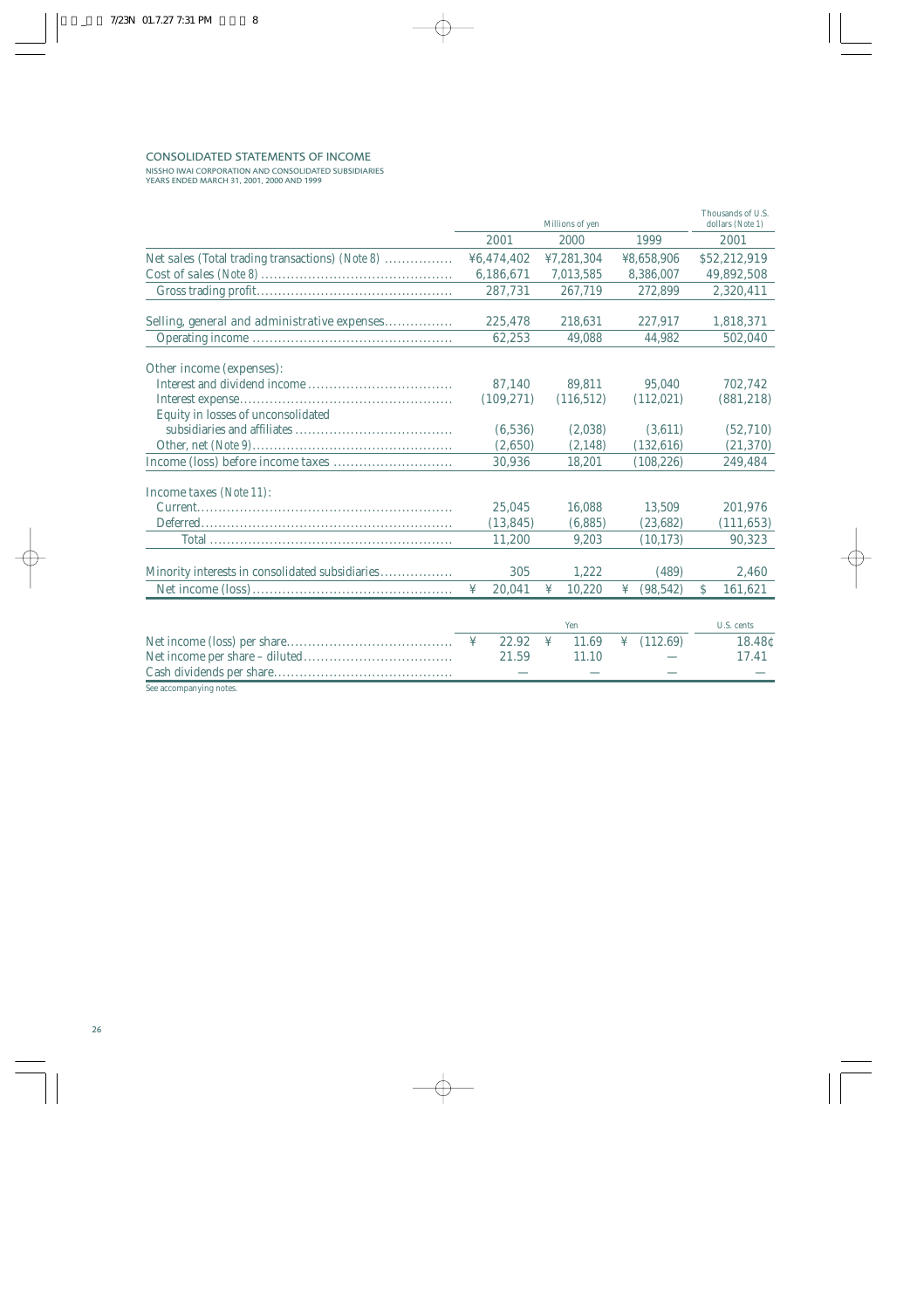### CONSOLIDATED STATEMENTS OF SHAREHOLDERS' EQUITY

NISSHO IWAI CORPORATION AND CONSOLIDATED SUBSIDIARIES YEARS ENDED MARCH 31, 2001, 2000 AND 1999

|                                                                            | Millions of yen        |                       |            | Thousands of U.S.<br>dollars (Note 1) |
|----------------------------------------------------------------------------|------------------------|-----------------------|------------|---------------------------------------|
|                                                                            | 2001                   | 2000                  | 1999       | 2001                                  |
| <b>Common stock</b> (Note 6):                                              |                        |                       |            |                                       |
|                                                                            | ¥102,938               | ¥102,938              | ¥102,938   | \$830,145                             |
|                                                                            | ¥102,938               | ¥102,938              | ¥102,938   | \$830,145                             |
|                                                                            |                        |                       |            |                                       |
| <b>Additional paid-in capital (Note 6):</b>                                |                        |                       |            |                                       |
|                                                                            | ¥ $98,890$             | ¥ 98,890              | ¥ 98,890   | \$797,501                             |
|                                                                            | ¥ 98,890               | ¥ 98,890              | ¥ $98,890$ | \$797,501                             |
|                                                                            |                        |                       |            |                                       |
| <b>Unappropriated retained earnings</b><br>(Accumulated deficit) (Note 6): |                        |                       |            |                                       |
|                                                                            | $\frac{1}{2}(19,382)$  | $\frac{1}{2}(34,994)$ | ¥ 67,486   | \$(156,306)                           |
|                                                                            | 20,041                 | 10,220                | (98, 542)  | 161,621                               |
| Appropriation:                                                             |                        |                       |            |                                       |
|                                                                            |                        |                       | (2,186)    |                                       |
| Bonuses to directors and corporate auditors                                | (37)                   | (43)                  | (57)       | (298)                                 |
| Effect arising from changes of subsidiaries and                            |                        |                       |            |                                       |
|                                                                            | (4,806)                | 1,081                 | (382)      | (38, 758)                             |
| Net unrealized gains on securities                                         |                        |                       |            |                                       |
|                                                                            |                        | 4,354                 |            |                                       |
| Transfer to unrealized gains on securities                                 |                        |                       |            |                                       |
|                                                                            | (4, 354)               |                       |            | (35, 114)                             |
|                                                                            |                        |                       | (1,313)    |                                       |
|                                                                            | ¥ $(8,538)$            | $\frac{1}{2}(19,382)$ | ¥ (34,994) |                                       |
|                                                                            |                        |                       |            | \$ (68, 855)                          |
| <b>Unrealized losses on available-for-sale securities</b>                  |                        |                       |            |                                       |
|                                                                            | ¥                      | ¥                     | ¥          | \$                                    |
| Unrealized losses on available-for-sale securities                         | (5,297)                |                       |            | (42, 718)                             |
|                                                                            | ¥ $(5,297)$            | ¥                     | ¥          | \$ (42,718)                           |
|                                                                            |                        |                       |            |                                       |
| <b>Foreign currency translation adjustments</b>                            |                        |                       |            |                                       |
|                                                                            | ¥                      | ¥                     | ¥          | S                                     |
| Foreign currency translation adjustments                                   | (67, 717)              |                       |            | (546, 105)                            |
|                                                                            | $\frac{1}{2}(67, 717)$ | ¥                     | ¥          | \$(546, 105)                          |
|                                                                            |                        |                       |            |                                       |
| <b>Number of shares of common stock authorized</b>                         |                        |                       |            |                                       |
|                                                                            | 1,600,000              | 1,600,000             | 1,600,000  |                                       |
| <b>Number of shares of common stock issued (thousands):</b>                |                        |                       |            |                                       |
|                                                                            | 874,432                | 874,432               | 874,432    |                                       |
|                                                                            | 874,434                | 874,432               | 874,432    |                                       |
| See accompanying notes.                                                    |                        |                       |            |                                       |
|                                                                            |                        |                       |            |                                       |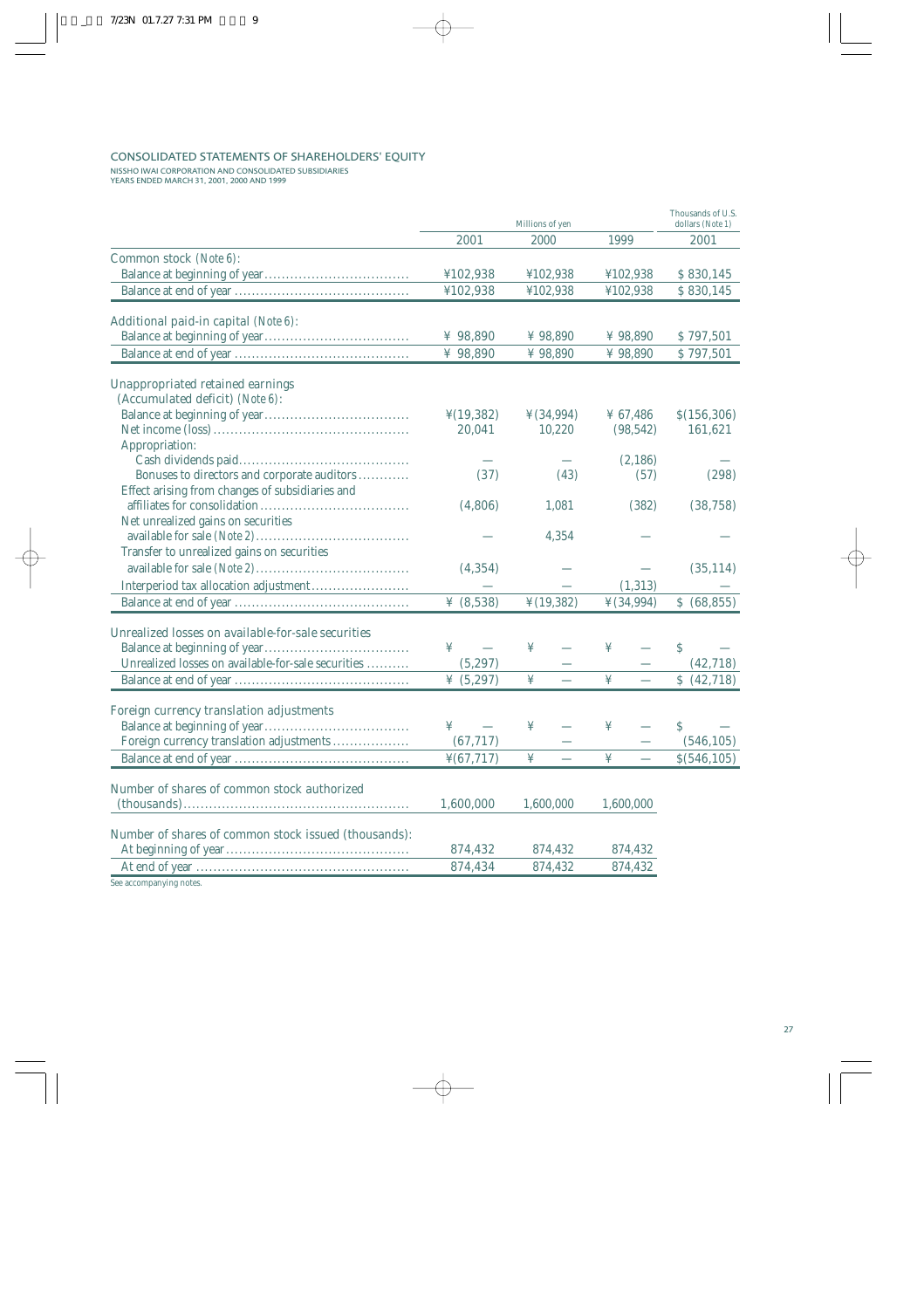### CONSOLIDATED STATEMENTS OF CASH FLOWS

NISSHO IWAI CORPORATION AND CONSOLIDATED SUBSIDIARIES YEARS ENDED MARCH 31, 2001 AND 2000

|                                                                                                        | Millions of yen     | Thousands of U.S.<br>dollars (Note 1) |                          |
|--------------------------------------------------------------------------------------------------------|---------------------|---------------------------------------|--------------------------|
|                                                                                                        | 2001                | 2000                                  | 2001                     |
| <b>Cash flows from operating activities:</b>                                                           |                     |                                       |                          |
|                                                                                                        | 30,936<br>¥         | 18,201<br>¥                           | S<br>249,484             |
| Adjustments to reconcile income before income taxes                                                    |                     |                                       |                          |
| to net cash provided by operating activities:                                                          |                     |                                       |                          |
|                                                                                                        | 25,383              | 28,065                                | 204,702                  |
| Amortization of goodwill recognized on consolidation                                                   | 4,009               | 2,872                                 | 32,331                   |
| Increase (decrease) in employees' retirement benefits                                                  | 4,939               | (284)                                 | 39,831                   |
| (Decrease) increase in provision for doubtful receivables                                              | (1,205)             | 61,581                                | (9,718)                  |
|                                                                                                        | (87, 140)           | (89, 811)                             | (702, 742)               |
|                                                                                                        | 109,271             | 116,512                               | 881,218                  |
|                                                                                                        | 6,323               | 8,519                                 | 50,992                   |
| Equity in losses of unconsolidated subsidiaries and affiliates                                         | 6,536               | 2,038                                 | 52,710                   |
|                                                                                                        | (14, 364)           | 5,125                                 | (115,839)                |
|                                                                                                        | (89, 494)           | (101, 266)                            | (721, 726)               |
|                                                                                                        | 33,786              | 22,550                                | 272,468                  |
|                                                                                                        | 109,874             | 136,240                               | 886,081                  |
|                                                                                                        | 40,788<br>50,943    | 70,549<br>(65, 911)                   | 328,935<br>410,831       |
|                                                                                                        | (36, 698)           | (22, 886)                             |                          |
|                                                                                                        | (14, 742)           | (88, 635)                             | (295, 952)<br>(118, 887) |
|                                                                                                        | (44)                | (64)                                  | (355)                    |
|                                                                                                        | 179,101             | 103,395                               |                          |
|                                                                                                        | 83,903              |                                       | 1,444,364<br>676,637     |
| Interest paid.                                                                                         | (112, 104)          | 96,816<br>(128, 705)                  | (904, 058)               |
|                                                                                                        | (17, 923)           | (9,532)                               | (144, 540)               |
|                                                                                                        | 132,977             | 61,974                                | 1,072,403                |
|                                                                                                        |                     |                                       |                          |
| <b>Cash flows from investing activities:</b>                                                           |                     |                                       |                          |
|                                                                                                        | 11,597              | 46,953                                | 93,524                   |
|                                                                                                        | 86,173              | 112,778                               | 694,944                  |
|                                                                                                        | (70, 272)           | (34, 373)                             | (566, 710)               |
|                                                                                                        | 61,282              | 44,738                                | 494,210                  |
| Payments for purchase of investment securities                                                         | (91, 312)           | (35, 947)                             | (736, 387)               |
| Proceeds from redemption and sale of investment securities                                             | 200,912             | 149,564                               | 1,620,258                |
| Decrease (increase) in short-term loans receivable                                                     | 94,848              | (34,740)                              | 764,903                  |
|                                                                                                        | (89, 366)           | (117,214)                             | (720, 694)               |
|                                                                                                        | 126,053             | 274,102                               | 1,016,556                |
| Payments for acquisition of newly consolidated subsidiaries                                            | (39, 273)           |                                       | (316, 717)               |
|                                                                                                        | 17,806              | (4,777)                               | 143,596                  |
|                                                                                                        | 308,448             | 401,084                               | 2,487,483                |
|                                                                                                        |                     |                                       |                          |
| <b>Cash flows from financing activities:</b>                                                           |                     |                                       |                          |
|                                                                                                        | (67, 476)           | 42,557                                | (544, 161)               |
|                                                                                                        | (3,600)             | 15,201                                | (29, 032)                |
|                                                                                                        | 12,548              | 1,257                                 | 101,194                  |
|                                                                                                        | (132,780)           | (72, 108)                             | (1,070,806)              |
|                                                                                                        | 134,122             | 156,486                               | 1,081,629                |
|                                                                                                        | (412,905)           | (490, 278)                            | (3,329,879)              |
| Proceeds from issuance of common stock to minority shareholders                                        |                     | 64                                    |                          |
|                                                                                                        | (214)               | (286)                                 | (1,726)                  |
|                                                                                                        | (470, 305)          | (347, 107)                            | (3,792,781)              |
|                                                                                                        | 5,009               |                                       |                          |
| Effect of exchange rate changes on cash and cash equivalents                                           |                     | (8, 472)                              | 40,395                   |
| Net (decrease) increase in cash and cash equivalents<br>Cash and cash equivalents at beginning of year | (23,870)<br>298,779 | 107,479<br>191,300                    | (192, 500)<br>2,409,508  |
|                                                                                                        | ¥ 274,909           | ¥ 298,779                             |                          |
|                                                                                                        |                     |                                       | \$2,217,008              |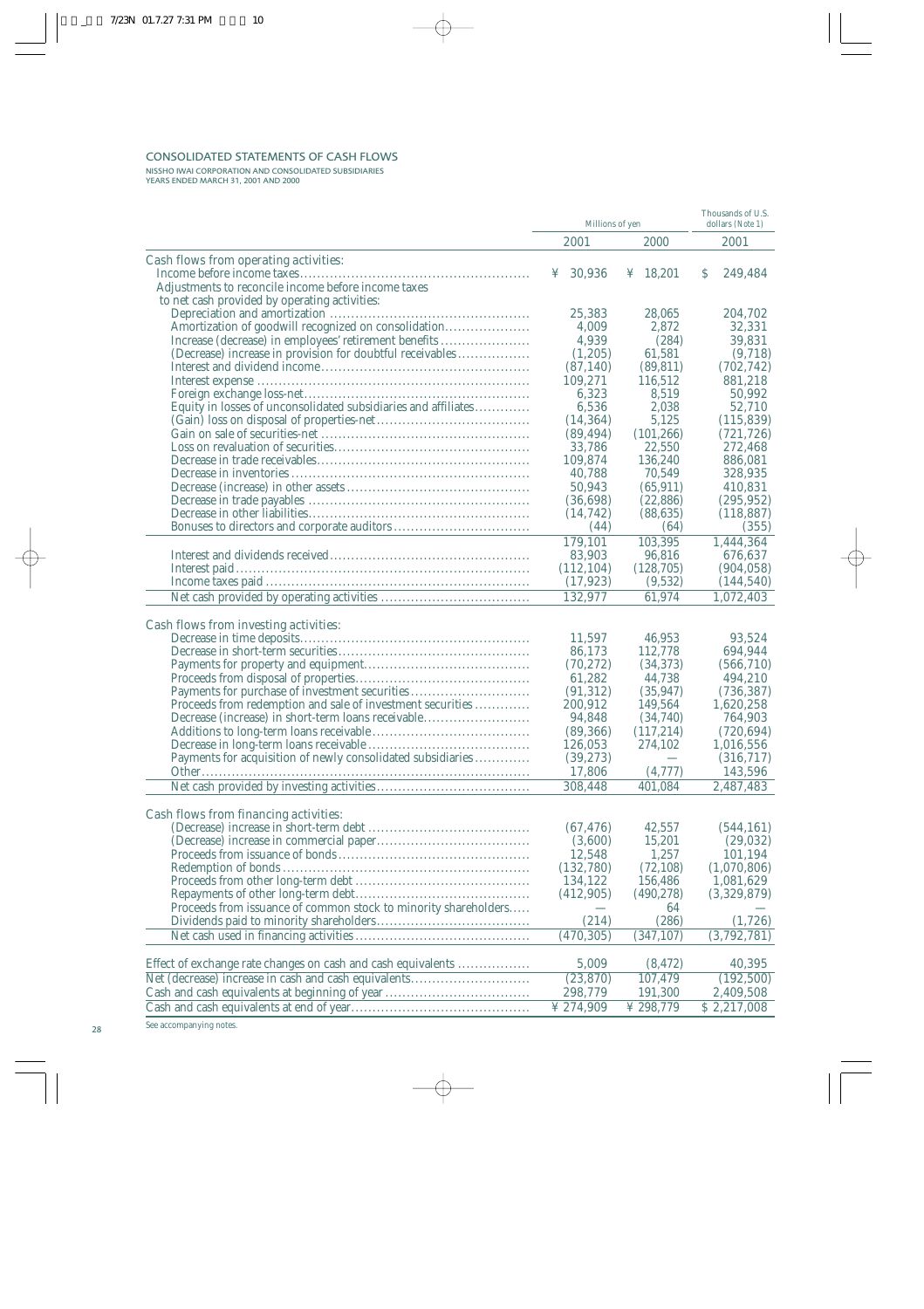## CONSOLIDATED STATEMENT OF CASH FLOWS (Continued): NISSHO IWAI CORPORATION AND CONSOLIDATED SUBSIDIARIES YEAR ENDED MARCH 31, 1999

|                                                                                            | Millions of yen |
|--------------------------------------------------------------------------------------------|-----------------|
|                                                                                            | 1999            |
| <b>Cash flows from operating activities:</b>                                               |                 |
|                                                                                            | ¥ $(98, 542)$   |
| Adjustments to reconcile net loss to net cash provided by operating activities:            |                 |
|                                                                                            | 26,334          |
|                                                                                            | (16, 835)       |
|                                                                                            | (22, 179)       |
|                                                                                            | 28,750          |
|                                                                                            | 120,286         |
|                                                                                            | (8,161)         |
|                                                                                            | 3,611           |
|                                                                                            | 16,599          |
|                                                                                            | 153,063         |
|                                                                                            | 50,616          |
|                                                                                            | (22, 177)       |
|                                                                                            | (189, 866)      |
|                                                                                            | (1,097)         |
|                                                                                            | 78,588          |
|                                                                                            | (6,529)         |
|                                                                                            | 112,461         |
|                                                                                            |                 |
| <b>Cash flows from investing activities:</b>                                               |                 |
|                                                                                            | (43, 340)       |
|                                                                                            | 53,307          |
|                                                                                            | (86, 862)       |
|                                                                                            | 556,646         |
|                                                                                            | (247, 879)      |
|                                                                                            | 25,761          |
|                                                                                            | (233,090)       |
|                                                                                            | 176,945         |
|                                                                                            | 1,015           |
|                                                                                            | 202,503         |
|                                                                                            |                 |
| <b>Cash flows from financing activities:</b>                                               |                 |
|                                                                                            | (678, 583)      |
|                                                                                            | 77,540          |
|                                                                                            | (317, 421)      |
|                                                                                            | 786,230         |
|                                                                                            | (281, 755)      |
|                                                                                            | (2,186)         |
|                                                                                            | (416, 175)      |
|                                                                                            |                 |
|                                                                                            | (5,266)         |
|                                                                                            | (106, 477)      |
|                                                                                            | 297,777         |
|                                                                                            | ¥191,300        |
|                                                                                            |                 |
| <b>Supplemental disclosure of cash flow information:</b><br>Cash paid during the year for: |                 |
| <b>Interest</b>                                                                            | $Y$ 106 561     |

# Interest............................................................................................................... ¥ 106,561 Income taxes ........................................................................................................ 12,058

See accompanying notes.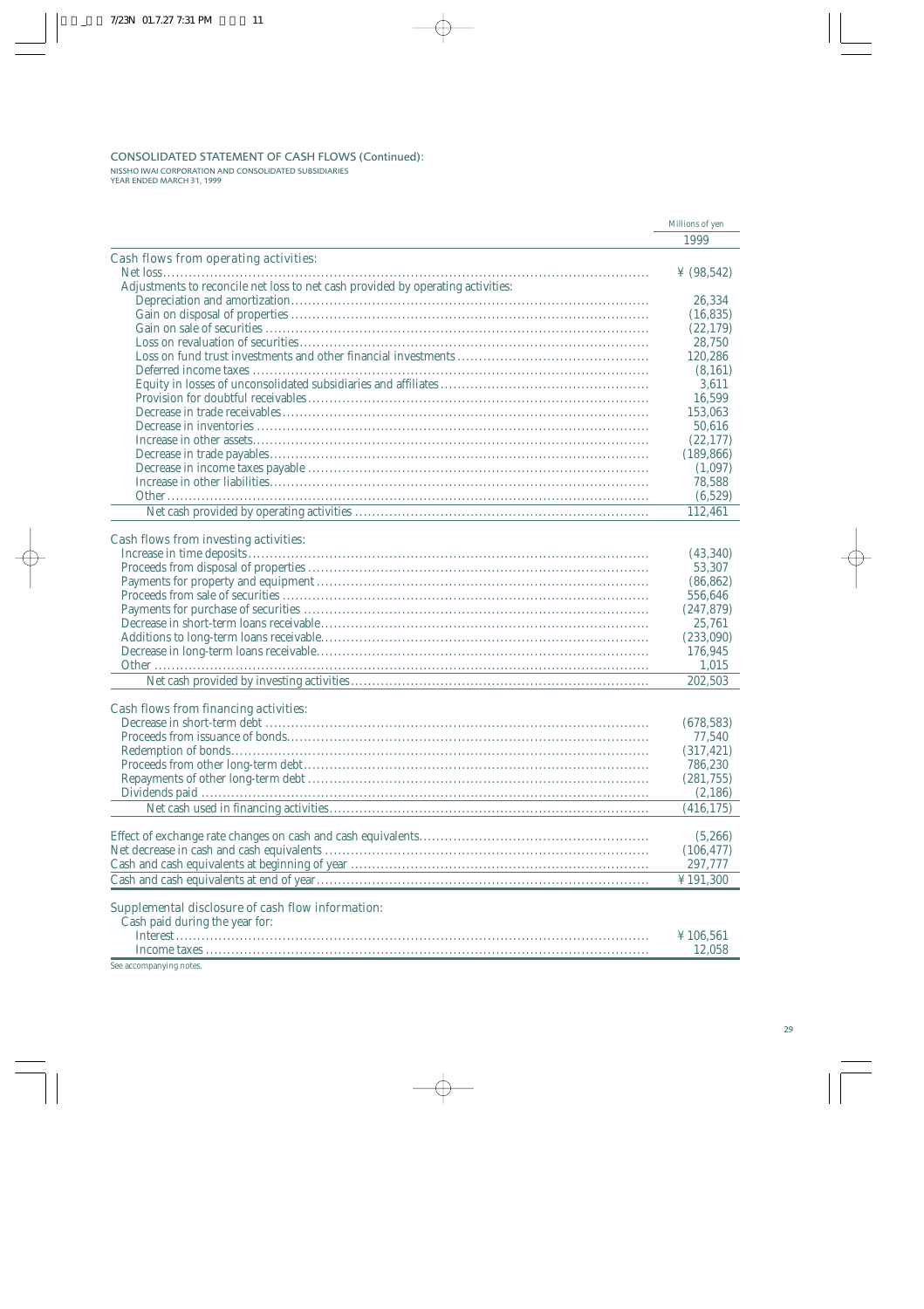#### 1. BASIS OF PRESENTING CONSOLIDATED FINANCIAL STATEMENTS

Nissho Iwai Corporation (the "Company") and its consolidated domestic subsidiaries maintain their accounts and records in accordance with the provisions set forth in the Japanese Commercial Code and the Securities and Exchange Law and in conformity with accounting principles and practices generally accepted in Japan ("Japanese GAAP"), which are different from the accounting and disclosure requirements of International Accounting Standards. The accounts of overseas consolidated subsidiaries are based on their accounting records maintained in conformity with generally accepted accounting principles and practices prevailing in the respective countries of domicile.

The accompanying consolidated financial statements are a translation of the audited consolidated financial statements of the Company which were prepared in accordance with Japanese GAAP and were filed with the appropriate Local Finance Bureau of Ministry of Finance as required by the Securities and Exchange Law.

#### 2. SUMMARY OF SIGNIFICANT ACCOUNTING POLICIES

#### Consolidation

The Company prepared the consolidated financial statements for the years ended March 31, 2001 and 2000 in accordance with the revised Accounting Principles for Consolidated Financial Statements effective from the year ended March 31, 2000.

The consolidated financial statements include the accounts of the Company and its 350 (412 in 2000) significant companies, over which the Company has control through majority voting right or certain other conditions evidencing control by the Company. Investments in 187 (205 in 2000) unconsolidated subsidiaries and affiliates (generally 20-50% ownership), over which the Company has the ability to exercise significant influence over operating and financial policies of the investees, are accounted for by the equity method. Intercompany transactions and accounts have been eliminated. In the elimination of investments in subsidiaries, the assets and liabilities of the subsidiaries, including the portion attributable to minority shareholders, are evaluated using the fair value at the time the Company acquired control of the respective subsidiaries. The excess of costs of the Company's investments in subsidiaries and affiliates over its equity in the fair value of net assets at dates of acquisition is, with minor exceptions, being amortized on the straight-line basis over periods ranging from five years to twenty years. In 1999, certain major overseas consolidated subsidiaries changed their fiscal year end dates. For these subsidiaries the consolidated financial statements for the year ended March 31, 1999 include only nine months of operations.

#### Cash and cash equivalents

Cash and cash equivalents include short-term investments, which are readily convertible into cash and have no risk of change in value with original maturities of three months or less.

### Allowance for doubtful receivables

Prior to April 1, 2000, the allowance for doubtful receivables was provided in amounts management considers sufficient to cover possible losses on collection. The allowance is based on past collection experience and management's estimate of the collectibility of individual receivables.

In preparing the accompanying consolidated financial statements, certain reclassifications have been made in the consolidated financial statements issued domestically in order to present them in a form which is more familiar to readers outside Japan. The consolidated statements of cash flows for 1999 and statements of shareholders' equity for 2001, 2000, and 1999 have been prepared for the purpose of inclusion in the consolidated financial statements, although such statements were not customarily prepared in Japan and were not required to be filed with regulatory authorities.

The translation of the Japanese yen amounts into U.S. dollars is included solely for the convenience of the readers using the prevailing exchange rate at March 31, 2001, which was ¥124 to U.S.\$1.00. The convenience translations should not be construed as representations that the Japanese yen amounts have been, could have been, or could in the future be, converted into U.S. dollars at this or any other rate of exchange.

Effective April 1, 2000, the Companies adopted the new accounting standard for financial instruments and provided the allowance for doubtful accounts principally at an amount computed based on the actual ratio of bad debts in the past and the estimated uncollectible amounts based on the analysis of certain individual receivables. The effect of adopting the new accounting standard was immaterial.

#### Short-term securities and investment securities

Prior to April 1, 2000, short-term securities and investment securities, except those accounted for by the equity method, were stated at cost by the moving average method.

Effective from April 1, 2000, the Company and its consolidated domestic subsidiaries adopted the new Japanese accounting standard for financial instruments ("Opinion Concerning Establishment of Accounting Standard for Financial Instruments" issued by the Business Accounting Deliberation Council on January 22, 1999).

Under the new standard, all companies are required to examine the purpose of holding each security and classify those securities as (a) securities held for trading purposes (hereafter, "trading securities"), (b) debt securities intended to be held to maturity (hereafter, "held-to-maturity debt securities"), (c) equity securities issued by subsidiaries and affiliated companies, and (d) for all other securities that are not classified in any of the above categories (hereafter, "available-for-sale securities")

- (a) Trading securities are stated at fair value. Gains and losses realized on disposal and unrealized gains and losses from market value fluctuations are recognized as gains or losses in the period of the change.
- (b) Held-to-maturity debt securities are stated at amortized cost.
- (c) Equity securities issued by subsidiaries and affiliated companies which are not consolidated or accounted for using the equity method are stated at moving-average cost.
- (d) Available-for-sale securities with available fair market values are stated at fair market value. The mark-to-market method for available-for-sale securities is required to be applied principally effective from April 1, 2001, but is allowed to be applied in advance. In the semi-annual report, available-for-sale securities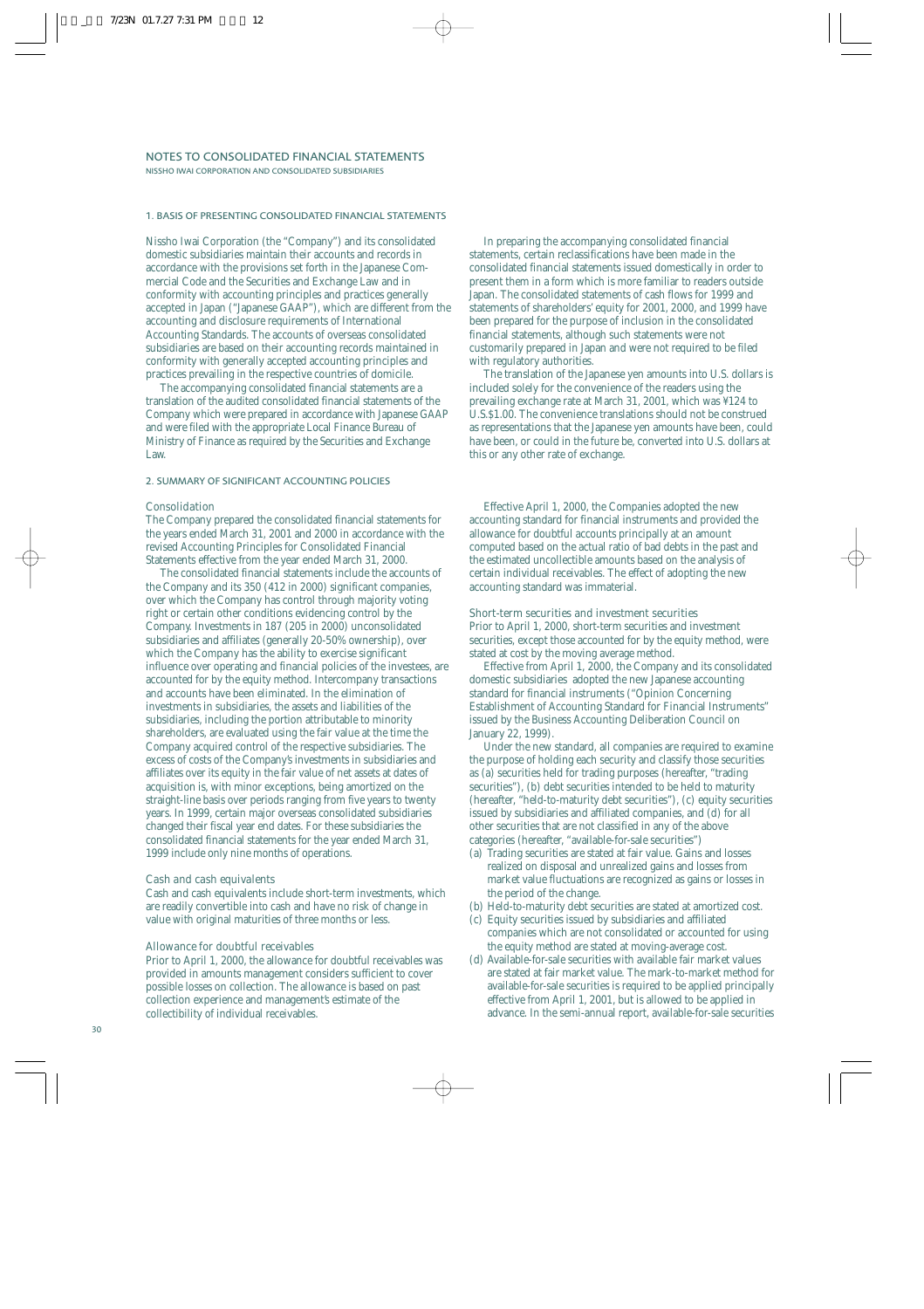were stated at cost at September 30, 2000. However, the Company decided to apply the mark-to-market method for the year ended March 31, 2001 for the purpose of improving its financial position under the current conditions of the stock market in Japan. Unrealized gains and losses on these securities are reported, net of applicable income taxes, as a separate component of shareholders' equity. Realized gains and losses on sale of such securities are computed using movingaverage cost. Available-for-sale securities with no available fair market values are stated at moving-average cost. As a result, investment securities increased by ¥15,561 million (\$125,429 thousand), and unrealized losses of ¥5,297 million (\$42,718 thousand) were recorded, net of tax and minority interest, in shareholders' equity.

If the market value of held-to-maturity debt securities, equity securities issued by unconsolidated subsidiaries and affiliated companies, and available-for-sale securities, declines significantly, such securities are stated at fair market value and the difference between fair market value and the carrying amount is recognized as loss in the period of the decline. If the market value of equity securities issued by unconsolidated subsidiaries and affiliated companies not on the equity method is not readily available, such securities should be written down to net assets value with a corresponding charge in the income statement in the event net assets value declines significantly. In these cases, such fair market value or the net asset value will be the carrying amount of the securities at the beginning of the next year.

After reviewing the purposes for holding securities at the beginning of the current year, trading securities and debt securities due within one year are included in current assets, and debt securities due over one year and other securities are included in investments. As a result, securities in current assets decreased by ¥323,701 million (\$2,610,492 thousand) and investment securities concurrently increased by the same amount.

Effective for the year ended March 31, 2000, with respect to certain subsidiaries in the United States of America, the consolidated financial statements included net unrealized gains on securities available for sale as the result of their application of Statement of Financial Accounting Standards (SFAS) No.115, "Accounting for Certain Investments in Debt and Equity Securities". This change of policy resulted in an increase in short-term securities of ¥8,126 million and decreases in investment securities of ¥870 million and in accumulated deficit of ¥4,354 million. As a result of the new accounting standard adopted in Japan in the year ended March 31, 2001, this amount of ¥4,354 million was reclassified from accumulated deficit to "Unrealized losses on available-for-sale securities" in shareholders' equity.

### Inventories

Inventories, consisting mainly of commodities and materials held for resale, are stated at cost, principally on the first-in, first-out basis, except for items that are written down because net realizable values are substantially less than their original costs.

### Property and equipment

Property and equipment are stated at cost. Depreciation is computed primarily by the declining-balance method for assets held by the Company and its domestic subsidiaries, except that buildings and structures in the Nissho Iwai Shin-Yokohama Center and buildings acquired after March 31, 1998 are depreciated by the straight-line method. Assets held by foreign subsidiaries are depreciated in accordance with local accounting standards, principally by the straight-line method.

Repair and maintenance expenditures are charged to income when incurred.

#### Software costs

In accordance with new accounting standards in Japan effective for the year ended March 31, 2000, the Company and its domestic subsidiaries include internal use software in intangible assets and amortize it on the straight-line method over an estimated useful life of five years.

#### Deferred charges

Bond issue expenses are amortized on the straight-line method over three years. Bond issue discounts are deferred and amortized on the straight-line method over the period through redemption.

#### Finance leases

Finance leases of the Company and its domestic subsidiaries which do not transfer ownership and do not have bargain purchase options are accounted for in the same manner as operating leases.

#### Translation of foreign currencies

—Receivables and payables denominated in foreign currencies— Prior to April 1, 2000, receivables and payables in foreign currencies were principally translated at historical rates, except for those translated at contracted foreign exchange rates, and those of the Company's overseas branches and foreign consolidated subsidiaries that were translated at year end rates.

Effective from April 1, 2000, the Company and its consolidated domestic subsidiaries adopted the revised accounting standard for foreign currency translation, "Opinion Concerning Revision of Accounting Standard for Foreign Currency Translation", issued by the Business Accounting Deliberation Council on October 22, 1999.

Under the revised standard, current and non-current receivables and payables denominated in foreign currencies are translated into Japanese yen at year-end rates.

The effect of application of the new standard decreased income before income taxes by ¥6,499 million (\$52,411 thousand). —Foreign currency financial statements—

The financial statements of foreign consolidated subsidiaries and affiliates are translated into Japanese yen at the year-end rate, except for shareholders' equity accounts which are translated at historical rates.

Resulting translation adjustments are reflected in the consolidated financial statements as foreign currency translation adjustments.

In accordance with the revised standard, the Company and its domestic subsidiaries report foreign currency translation adjustments in shareholders' equity and minority interests. The prior year's amount, which was included in assets, has not been reclassified.

### Net sales (total trading transactions) and related costs

As general trading companies, the Company and certain of its consolidated subsidiaries act as principal or agent in trading transactions. When acting as agent, the companies charge a commission to their principal, but the total sales value of the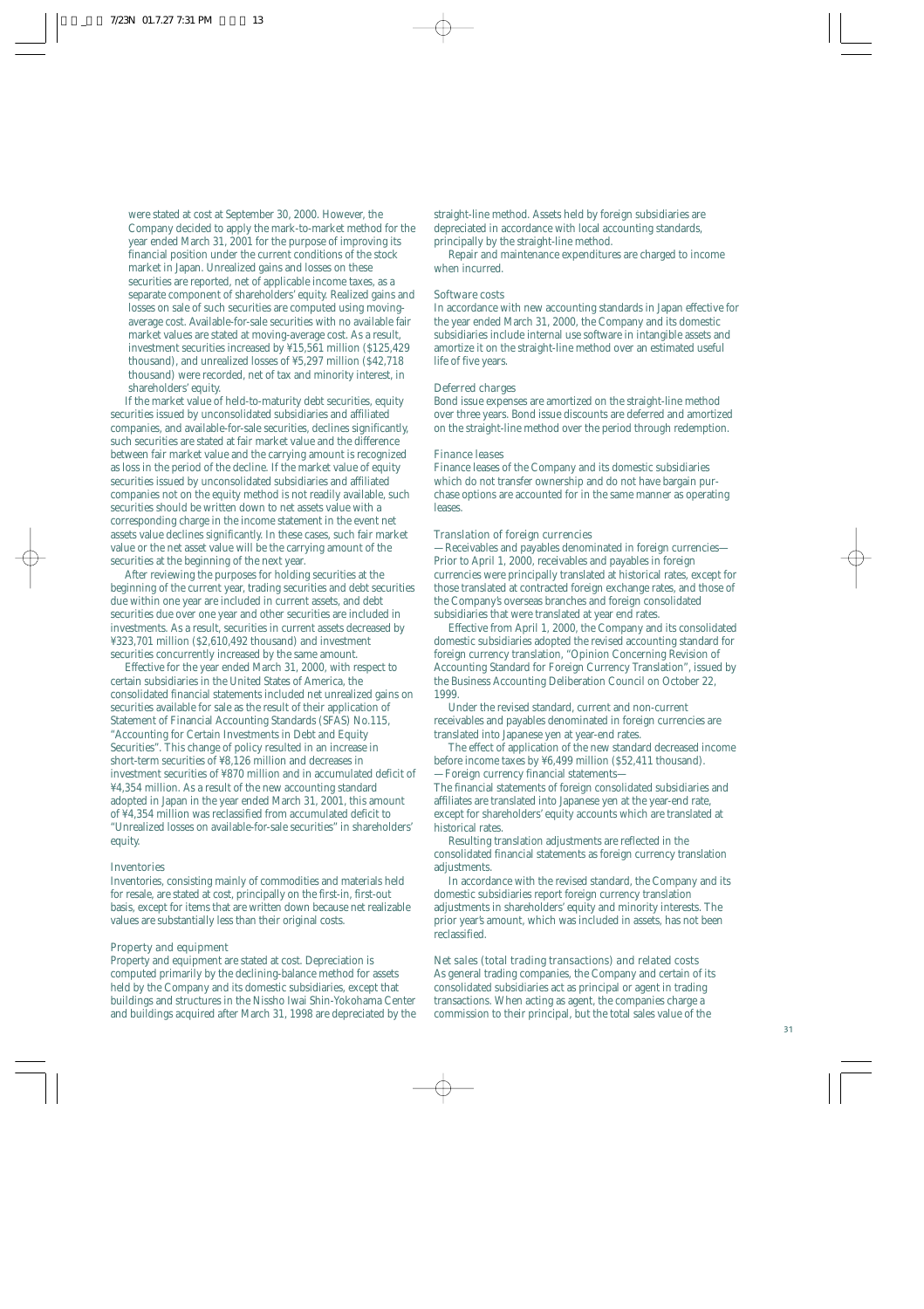related contracts is included in net sales (total trading transactions), and cost of sales represents the total sales value less the commission.

Gross trading profit represents the difference between net sales and cost of sales with respect to purchase and sale transactions in which the companies act as principal, and represents compensation in the form of commissions with respect to agency transactions.

As to a substantial portion of the transactions in which the companies act as principal, only title to and payment for the goods pass through the companies without physical acquisition and delivery by the companies.

### Employees' retirement benefits

The Company has a lump-sum retirement benefit plan and a funded noncontributory pension plan generally covering all employees other than directors and corporate auditors. Under the terms of the lump-sum retirement benefit plan, eligible employees are entitled under most circumstances, upon mandatory retirement or earlier voluntary termination of employment, to lump-sum payments based on compensation at the time of retirement, years of service and other factors.

Effective April 1, 2000, the Company and its consolidated domestic subsidiaries adopted the new accounting standard, "Opinion on Setting Accounting Standard for Employees' Severance and Pension Benefits", issued by the Business Accounting Deliberation Council on June 16, 1998.

The Company and its consolidated domestic subsidiaries provided allowance for employees' severance and retirement benefits at March 31, 2001 based on estimated amounts of projected benefit obligation and the fair value of the plan assets at that date.

The net transition obligation is amortized over 10 years, except that in Nissho Electronics Corp. all the net transition obligation was expensed in the year ended March 31, 2001, and for Nissho Iwai Steel Leasing Co., Ltd the net transition obligation is amortized over 5 years. The total amount expensed by these two subsidiaries is included in other net expenses in the amount of ¥1,803 million (\$14,540 thousand). Actuarial gains and losses are recognized in expenses using the declining-balance method (or straight-line method in some subsidiaries) over the average of the estimated remaining service lives commencing with the following period.

As a result of the adoption of the new accounting standard, in the year ended March 31, 2001, income before income taxes decreased by ¥5,461 million (\$44,040 thousand) compared with the amounts under the standards used previously.

#### Income taxes

Effective for the year ended March 31, 1999, the Company and its major domestic subsidiaries adopted the newly issued "Accounting for Income Taxes." Under the new standard, deferred taxes are recognized for the estimated tax effects of temporary differences between the financial reporting and tax basis of assets and liabilities. Deferred tax assets and liabilities are measured using enacted tax rates applicable to the periods in which the temporary differences are expected to be recovered or settled.

For the year ended March 31, 1998 the Company and its domestic subsidiaries accounted for income taxes on the basis of amounts currently payable. Deferred taxes were not recognized except for the timing differences resulting from adjustments on consolidation, such as elimination of unrealized intercompany profit, and in the accounts of certain foreign consolidated subsidiaries.

The adoption of this new standard resulted in a decrease in the net loss of ¥22,548 million for the year ended March 31, 1999 and a decrease in the March 31, 1999 accumulated deficit of ¥21,235 million.

### Derivatives and hedge accounting

The new accounting standard for financial instruments, effective from the year ended March 31, 2001, requires companies to state derivative financial instruments at fair value and to recognize changes in the fair value as gains or losses unless derivative instruments are used for hedging purposes.

If derivative instruments are used as hedges and meet certain hedging criteria, the Company and its consolidated subsidiaries defer recognition of gains or losses resulting from changes in fair value of derivative financial instruments until the related losses or gains on the hedged items are recognized.

However, in cases where forward foreign exchange contracts are used as hedges and meet certain hedging criteria, forward foreign exchange contracts and hedged items are accounted for in the following manner:

1. If a forward foreign exchange contract is executed to hedge an existing foreign currency receivable or payable,

(a) the difference, if any, between the Japanese yen amount of the hedged foreign currency receivable or payable translated using the spot rate at the inception date of the contract and the book value of the receivable or payable is recognized in the income statement in the period which includes the inception date, and

(b) the discount or premium on the contract (that is, the difference between the Japanese yen amount of the contract translated using the contracted forward rate and that translated using the spot rate at the inception date of the contract) is recognized over the term of the contract.

2. If a forward foreign exchange contract is executed to hedge a future transaction denominated in a foreign currency, the future transaction will be recorded using the contracted forward rate, and no gains or losses on the forward foreign exchange contract are recognized.

Also, if interest rate swap contracts are used as hedges and meet certain hedging criteria, the net amount to be paid or received under the interest rate swap contract is added to or deducted from the interest on the assets or liabilities for which the swap contract was executed.

The effect of the application of the new standard decreased income before income taxes by ¥30,667 million (\$247,315 thousand).

#### Amounts per share

The computation of net income (loss) per share is based on the weighted average number of shares of common stock outstanding during the relevant period. Diluted net income per share is computed based on the assumption that all dilutive convertible bonds were converted at the beginning of the year or later date of issuance.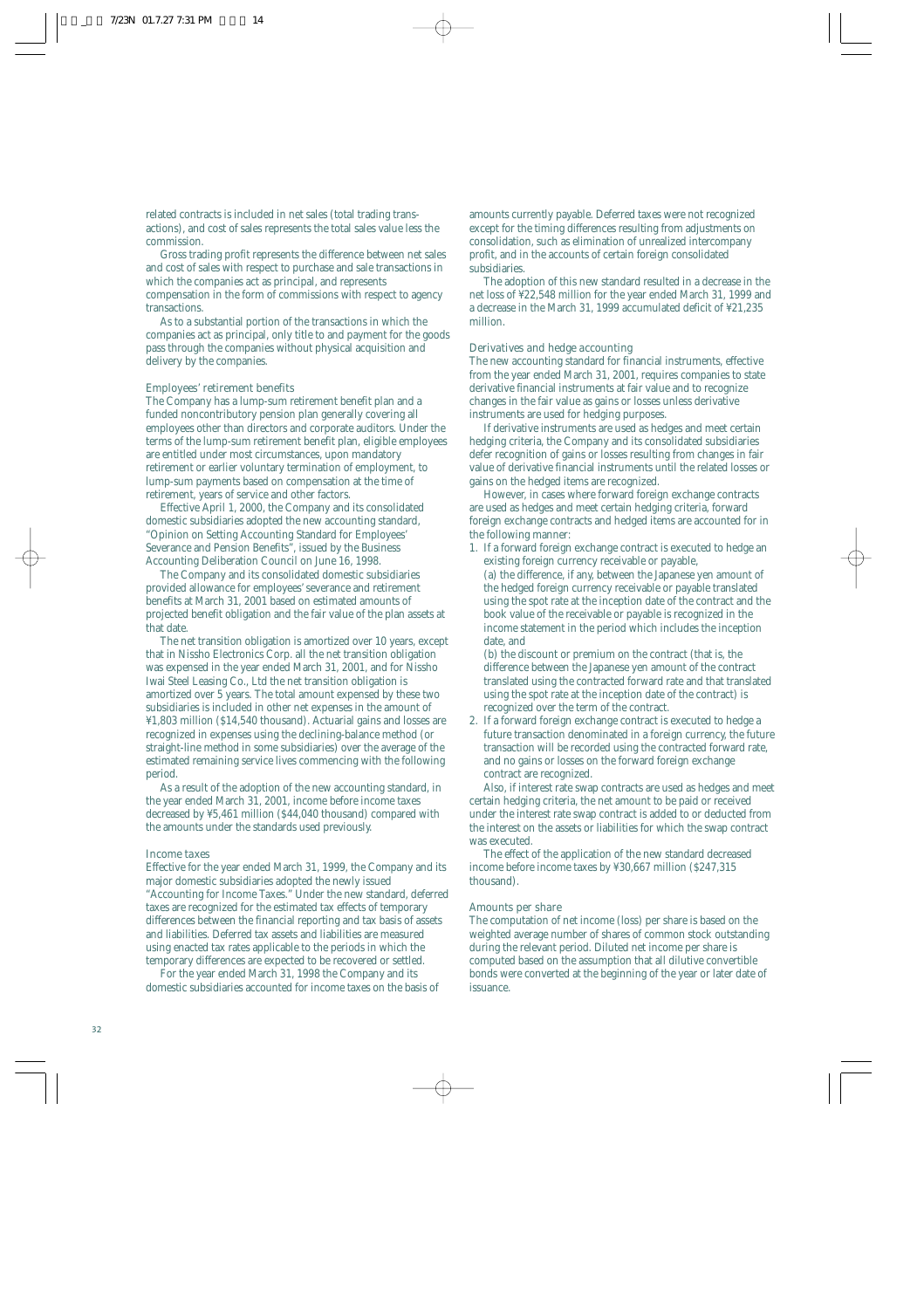#### 3. SHORT-TERM SECURITIES AND INVESTMENT SECURITIES

Information regarding each category of the securities classified as trading, available-for-sale, and held-to-maturity at March 31,2001 is as follows:

|                                                       | Millions of ven |                     |                       |               |  |  |
|-------------------------------------------------------|-----------------|---------------------|-----------------------|---------------|--|--|
| At March 31, 2001                                     | Cost            | Unrealized<br>gains | Unrealized<br>losses  | Fair<br>value |  |  |
| Securities classified as:                             |                 |                     |                       |               |  |  |
|                                                       |                 |                     |                       | ¥ 20.185      |  |  |
| Available-for-sale with available fair market values: |                 |                     |                       |               |  |  |
|                                                       | ¥236.981        | 470.481             | $\frac{1}{2}(51.738)$ | 255.724       |  |  |
|                                                       | 76.504          | 900                 | (4.076)               | 73.328        |  |  |
|                                                       | 230             |                     |                       | 225           |  |  |
|                                                       | 121.956         | 1.164               | (7.530)               | 115.590       |  |  |

|                                                       | Thousands of U.S. dollars |                     |                      |               |  |
|-------------------------------------------------------|---------------------------|---------------------|----------------------|---------------|--|
| At March 31, 2001                                     | Cost                      | Unrealized<br>gains | Unrealized<br>losses | Fair<br>value |  |
| Securities classified as:                             |                           |                     |                      |               |  |
|                                                       |                           |                     |                      | \$162.782     |  |
| Available-for-sale with available fair market values: |                           |                     |                      |               |  |
|                                                       | \$1,911,137               | \$568.395           | S(417.242)           | \$2,062,290   |  |
|                                                       | 616.968                   | 7.258               | (32.871)             | 591.355       |  |
|                                                       | 1.855                     | 16                  | (56)                 | 1.815         |  |
|                                                       | 983.516                   | 9.387               | (60.726)             | 932.177       |  |

Total sales of available-for-sale securities sold in the year ended March 31, 2001 amounted to ¥76,118 million (\$613,855 thousand) and the related gains and losses amounted to ¥11,712 million (\$94,452 thousand) and ¥7,610 million (\$61,371 thousand), respectively.

The carrying values and maturities for securities classified as available-for-sale and held-to-maturity at March 31, 2001 are as follows:

|                   |                      | Thousands of |
|-------------------|----------------------|--------------|
| At March 31, 2001 | Millions of yen      | U.S. dollars |
|                   | $\frac{1}{2}$ 23.710 | $S$ 191.210  |
|                   | 161.518              | 1,302,565    |
|                   | 46.982               | 378,887      |

Information on book values, market values and net unrealized gains (losses) at March 31, 2000 was as follows:

|                   | Millions of yen |              |                                  |
|-------------------|-----------------|--------------|----------------------------------|
| At March 31, 2000 | Book value      | Market value | Net unrealized<br>gains (losses) |
| Current:          |                 |              |                                  |
|                   | ¥204.020        | ¥171.517     | $\frac{1}{2}(32,503)$            |
|                   | 28.339          | 25.568       | (2,771)                          |
|                   | 3.119           | 3.388        | 269                              |
|                   | 4235.478        | ¥200.473     | $\frac{1}{2}(35,005)$            |
| Noncurrent:       |                 |              |                                  |
|                   | ¥ 76.478        | ¥ 64.966     | $\frac{1}{2}(11,512)$            |
|                   | 15.117          | 14.728       | (389)                            |
|                   | 88              | 81           |                                  |
|                   | ¥ 91.683        | ¥ 79.775     | $\frac{1}{2}(11,908)$            |

The above excludes unlisted securities and bonds whose values are unaffected by market fluctuations.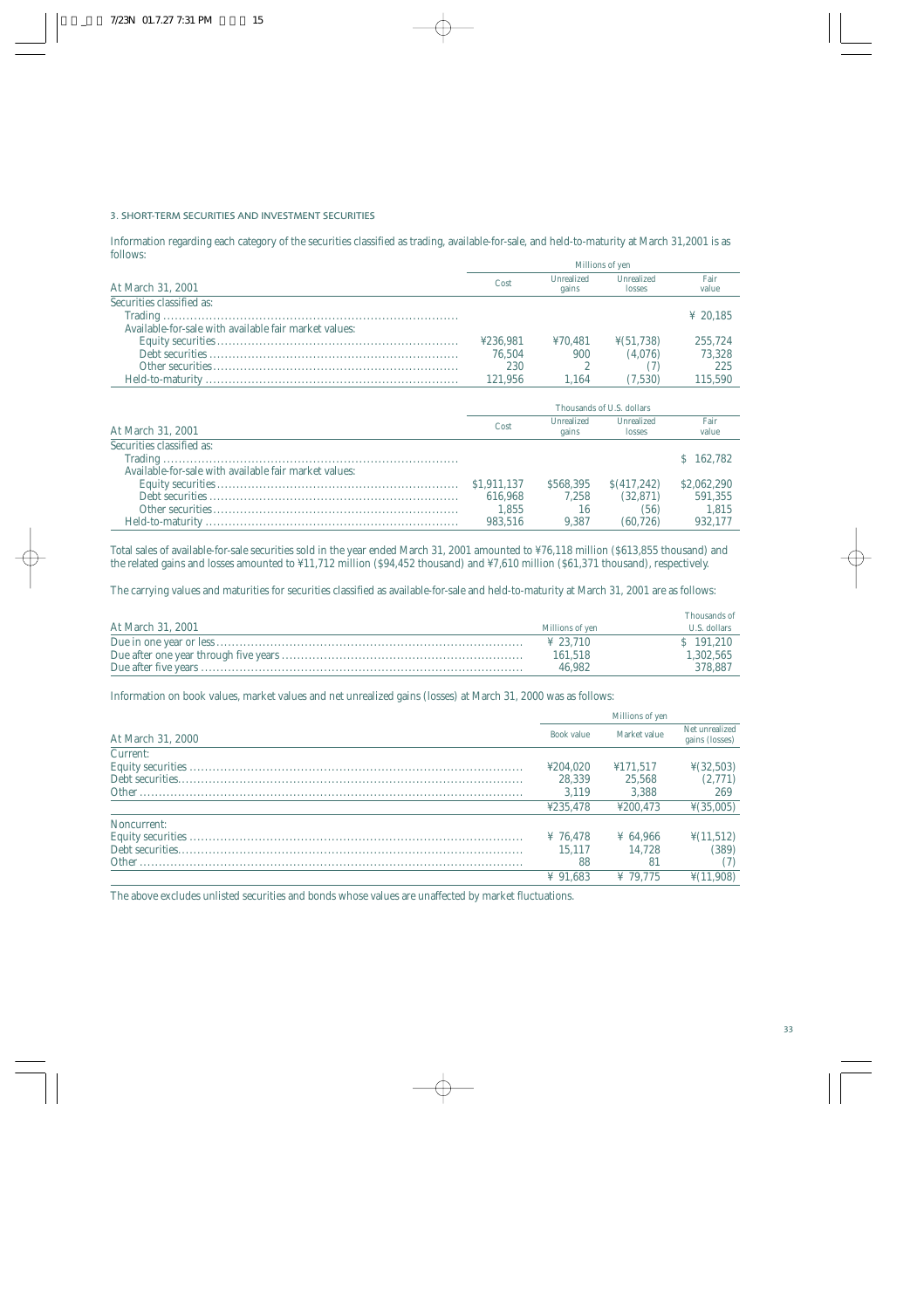#### 4. PLEDGED ASSETS

At March 31, 2001, the following assets were pledged as collateral for short-term debt and payables of ¥76,694 million (\$618,501 thousand), long-term debt and other liabilities of ¥200,420 million (\$1,616,291 thousand) and transaction and other guarantees:

| Millions of yen     | Thousands of<br>U.S. dollars |
|---------------------|------------------------------|
| $\frac{1}{2}$ 5.054 | $S = 40.758$                 |
| 36.353              | 293,169                      |
| 113.074             | 911.887                      |
| 13.874              | 111.887                      |
| 95.300              | 768.548                      |
| 147.299             | 1,187,895                    |
| ¥410.954            | \$3.314.144                  |

#### 5. SHORT-TERM DEBT AND LONG-TERM DEBT

Short-term debt was represented by short-term notes, generally for 90 days, bearing average interest at annual rates of 4.58% and 3.84% at March 31, 2001 and 2000, respectively.

As is customary in Japan, long-term and short-term bank borrowings are made under general agreements which provide that additional security and guarantees for present and future

indebtedness will be given upon the request of the bank, and that any collateral so provided will be applicable to all indebtedness due to such bank. In addition, the agreements provide that the bank has the right to off-set cash deposited against long-term borrowings that become due and, in case of default and certain other specified events, against all other debts payable to the bank.

A summary of long-term debt at March 31, 2001 and 2000, was as follows:

|                                                                                                |      | Millions of yen |      |            | Thousands of<br>U.S. dollars |             |
|------------------------------------------------------------------------------------------------|------|-----------------|------|------------|------------------------------|-------------|
|                                                                                                | 2001 |                 | 2000 |            |                              | 2001        |
|                                                                                                |      |                 |      |            |                              |             |
|                                                                                                | ¥    | 12,500          | ¥    | 12,500     | S                            | 100,806     |
|                                                                                                |      | 9.700           |      | 9.700      |                              | 78,226      |
| 1.00% bonds due 2003 payable in Japanese yen, exchangeable for shares of                       |      |                 |      |            |                              |             |
|                                                                                                |      | 9.967           |      | 11.016     |                              | 80,379      |
|                                                                                                |      | 8,800           |      | 8.800      |                              | 70,968      |
|                                                                                                |      | 6,200           |      | 6,200      |                              | 50,000      |
|                                                                                                |      | 5,700           |      | 5.700      |                              | 45,968      |
|                                                                                                |      | 27,293          |      | 30,257     |                              | 220,105     |
| Notes under medium-term note programmes maturing serially through 2007                         |      |                 |      |            |                              |             |
|                                                                                                |      | 108,062         |      | 165,558    |                              | 871,468     |
| Bonds maturing serially through 2007 payable in Japanese yen at interest rates of              |      |                 |      |            |                              |             |
|                                                                                                |      | 28,020          |      | 84,400     |                              | 225,968     |
| Long-term loans, principally from commercial and trust banks and insurance                     |      |                 |      |            |                              |             |
| companies, maturing serially through 2018 at average interest rate of 3.84%                    |      | 848,257         |      | 1,039,265  |                              | 6,840,781   |
| Long-term loans, from governmental financial institutions, principally                         |      |                 |      |            |                              |             |
| Japan Bank for International Cooperation, maturing serially through 2018 at average            |      |                 |      |            |                              |             |
|                                                                                                |      | 217,295         |      | 246,544    |                              | 1,752,379   |
| Other long-term indebtedness, maturing serially through 2028 at average interest rate of 3.94% |      | 54,905          |      | 71,680     |                              | 442,782     |
|                                                                                                |      | 1,336,699       |      | 1,691,620  |                              | 10,779,830  |
|                                                                                                |      | 555,696         |      | 509,511    |                              | 4,481,419   |
|                                                                                                |      | ¥ $781,003$     |      | ¥1,182,109 |                              | \$6,298,411 |
|                                                                                                |      |                 |      |            |                              |             |

The aggregate annual amounts of long-term debt maturing in the years ending March 31, 2002 to 2007 and thereafter, are as follows:

| Years ending March 31 | Millions of yen | Thousands of<br>U.S. dollars |
|-----------------------|-----------------|------------------------------|
|                       | ¥ $555.696$     | \$4.481.419                  |
|                       | 278.746         | 2.242.952                    |
| 2004                  | 210.140         | 1.694.677                    |
|                       | 119.503         | 963.734                      |
| 2006                  | 78.037          | 629.331                      |
| $2007$ and thereafter | 94.577          | 762.717                      |
|                       | ¥1.336.699      | \$10.779.830                 |

- (\*1) Floating rate is based on six-month euro-yen LIBOR (London Interbank Offered Rate) plus 0.6% with ceiling rate of 2.8% up to February 2002 and 3.2% up to February 2003.
- (\*2) The conversion price per share of the 0.65% convertible bonds was ¥441 (\$3.56).

At March 31, 2001, 71,299,320 shares of common stock were reserved for conversion of the convertible bonds, including those held by consolidated subsidiaries.

(\*3) The amounts includes the Notes issued by Nissho Iwai American Corp., Nissho Iwai Europe Plc, Nissho Iwai International Finance (Cayman) Ltd. and Nissho Iwai HK (Cayman) Ltd.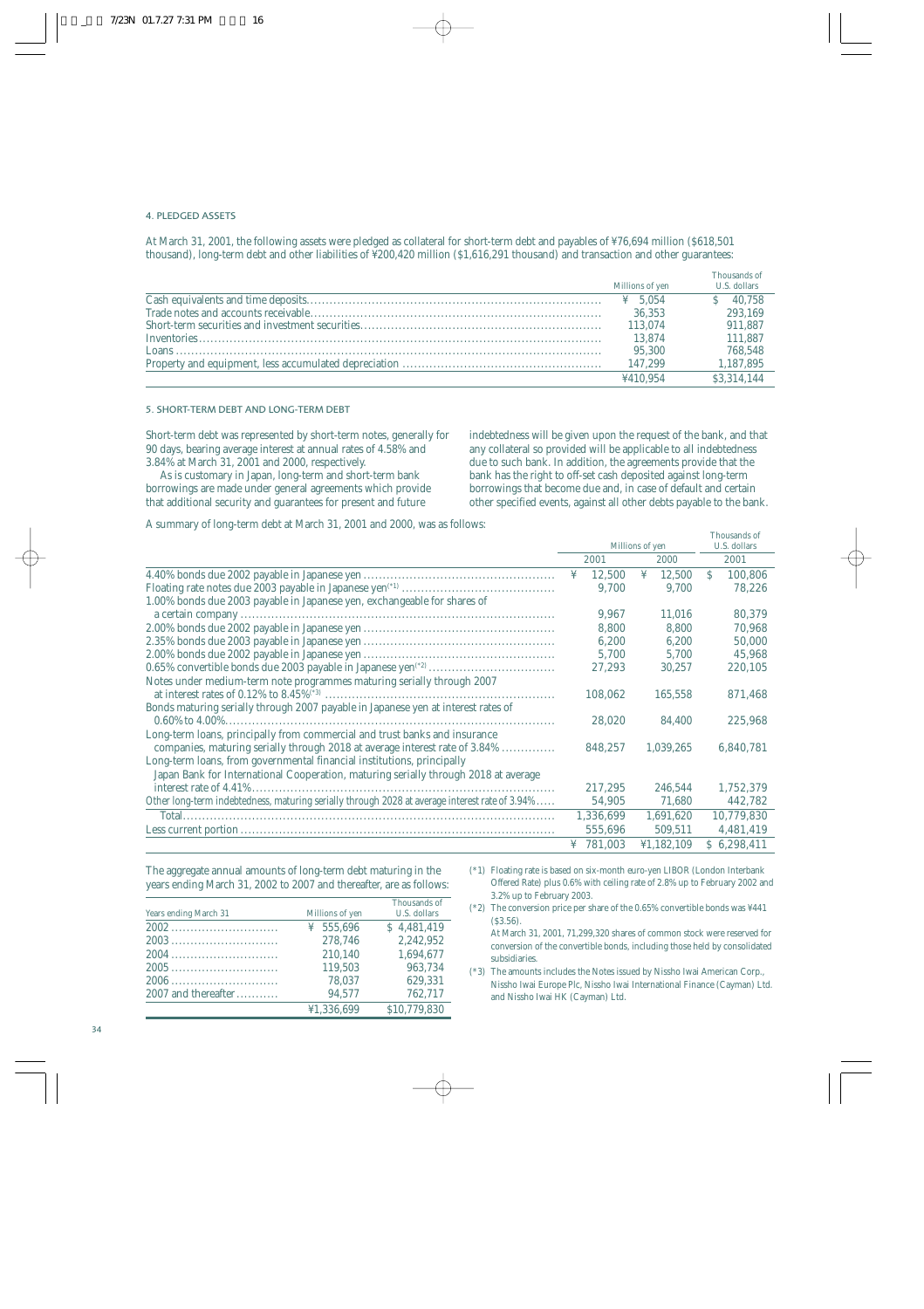#### 6. SHAREHOLDERS' EQUITY

The Commercial Code of Japan provides that: (a) The entire issue price of shares must be credited to common stock, with the provision that, by resolution of the Board of Directors, up to one-half of such issue price may be credited to additional paid-in capital, so long as the common stock is equal to at least the aggregate par value of the shares issued. (b) An amount equal to at least 10% of cash appropriations of retained earnings shall be set aside as legal reserve until such

#### 7. SEGMENT INFORMATION

The activities of the Companies include worldwide trading in various commodities, financing for customers and suppliers relating to such trading activities, and organizing and coordinating industrial projects on an international basis in conjunction with trading activities.

In April 1, 2000, the Companies replaced the existing organizational structure with a new division company system of nine in-house companies and ITX Corporation which was formed as a result of the transfer of our Information Business Division. For the year ended March, 31, 2001, the Company reports classified operating segment information into 10 segments based on the new

Operating segment information was as follows:

reserve equals 25% of the stated capital. The legal reserve may not be distributed to shareholders, but may be appropriated to eliminate or reduce a deficit, if any, by resolution of the shareholders, or it may be capitalized by resolution of the Board of Directors. Legal reserves of the Company and domestic consolidated subsidiaries are reflected in the consolidated financial statements as a reduction in the accumulated deficit.

divisions company system for the purpose of more useful information about the business of the Companies. Prior year operating segment information has been reclassified to conform to the presentation style at the year ended March 31, 2001.

Prior to March 31, 2000, the Company did not report information about operating segments because the Company had operated in a single industry commonly classified as general trading companies. However, commencing with the year ended March 31, 2000, the Company reports operating segment information for the purpose of disclosure of more useful information about the business of the Companies.

| $\tilde{\phantom{a}}$<br>$\tilde{\phantom{a}}$ |                     |                                      |                                                |                         |                                        |                       | Millions of yen      |                                                          |          |                                          |              |                                        |              |
|------------------------------------------------|---------------------|--------------------------------------|------------------------------------------------|-------------------------|----------------------------------------|-----------------------|----------------------|----------------------------------------------------------|----------|------------------------------------------|--------------|----------------------------------------|--------------|
| Year ended March 31, 2001                      | Plant &<br>Project  | Industrial<br>System &<br>Automotive | Aerospace,<br>Marine &<br><b>Rolling Stock</b> | Information<br>Industry | <b>Metals</b>                          | <b>Energy</b>         | Chemicals            | Housing Materials Consumer<br>and General<br>Merchandise | Products | Construction<br>and Urban<br>Development | Total        | Elimination<br>$_{0}$ r<br>Unallocated | Consolidated |
| Total trading transactions:                    |                     |                                      |                                                |                         |                                        |                       |                      |                                                          |          |                                          |              |                                        |              |
| Outside customers.                             | ¥357.428            | ¥428.635                             | ¥632.885                                       | 4218.430                | $\text{\textsterling}1.611.122$        | ¥1.077.938            | ¥500.528             | ¥746.569                                                 | ¥610.980 | ¥268.240                                 | ¥6.452.755   | $\frac{1}{2}$ 21.647                   | ¥6,474,402   |
| Intersegment                                   | 24,288              | 26.320                               | 11.006                                         | 518                     | 56.491                                 | 29.223                | 14.415               | 3.704                                                    | 18.058   | 6.423                                    | 190.446      | (190, 446)                             |              |
|                                                | 381.716             | 454.955                              | 643.891                                        | 218,948                 | .667.613                               | .107.161              | 514.943              | 750.273                                                  | 629.038  | 274.663                                  | 6.643.201    | (168.799)                              | 6,474,402    |
| Operating expenses                             | 378,916             | 448.590                              | 640.305                                        | 204.558                 | .653.863                               | .103.236              | 503.699              | 745.669                                                  | 624.173  | 265.156                                  | 6.568.165    | (156, 016)                             | 6,412,149    |
| Operating income                               | $\frac{1}{4}$ 2.800 | 6.365                                | 3.586                                          | $\frac{1}{2}$ 14.390    | 3.750<br>¥                             | 3,925                 | $\frac{1}{2}$ 11.244 | 4.604                                                    | 4.865    | 9.507                                    | 75.036       | $\frac{1}{2}$ (12.783)                 | 62,253       |
| Assets                                         | ¥363.639            | ¥226.715                             | ¥332.395                                       |                         | $\text{\#}265.689 \text{ \# } 634.316$ | 130.574               | ¥250.681             | ¥228.723                                                 | ¥225.069 | ¥302.123                                 | ¥2.959.927   | ¥654.050                               | ¥3.613.977   |
| Depreciation and                               |                     |                                      |                                                |                         |                                        |                       |                      |                                                          |          |                                          |              |                                        |              |
| amortization                                   | 237                 |                                      | 3.473                                          | .782                    | 4.314<br>$\ddot{\phantom{1}}$          | .000<br>$\ddot{\ast}$ | '.082                | 556                                                      | 2.037    | 141                                      | 21.039       | 4.344<br>¥                             | 25.383       |
| Capital expenditures                           | 514                 | 1.389                                | ¥ 17.966                                       | 3.552 ¥<br>¥            | 6.111 ¥                                | 990                   | 4.268                | 1.672                                                    | 1.041    | 9.164                                    | 46.671<br>—¥ | ¥ 30.883                               | 77.555       |

|                             |                    |                                      |                                                |                         |                          |               | Thousands of U.S. dollars |                                                          |             |                                          |                          |                                             |              |
|-----------------------------|--------------------|--------------------------------------|------------------------------------------------|-------------------------|--------------------------|---------------|---------------------------|----------------------------------------------------------|-------------|------------------------------------------|--------------------------|---------------------------------------------|--------------|
|                             | Plant &<br>Project | Industrial<br>System &<br>Automotive | Aerospace,<br>Marine &<br><b>Rolling Stock</b> | Information<br>Industry | Metals                   | <b>Energy</b> | <b>Chemicals</b>          | Housing Materials Consumer<br>and General<br>Merchandise | Products    | Construction<br>and Urban<br>Development | Total                    | Elimination<br><sub>or</sub><br>Unallocated | Consolidated |
| Total trading transactions: |                    |                                      |                                                |                         |                          |               |                           |                                                          |             |                                          |                          |                                             |              |
| Outside customers.          | \$2,882,484        | \$3,456,734                          | \$5,103,911                                    | \$1,761,532             | \$12,992,919             | \$8.693.048   | \$4.036.516               | S6.020.<br>.718                                          | \$4.927.258 | \$2,163,226                              | \$52,038,347             | \$174,573                                   | \$52,212,919 |
| Intersegment                | 195,871            | 212.258                              | 88.758                                         | 4.177                   | 455.573                  | 235.669       | 116.250                   | 29.871                                                   | 145.629     | 51.798                                   | 1,535,855                | (1,535,855)                                 |              |
|                             | 3,078,355          | 3.668.992                            | 5.192.669                                      | 710<br>1.765.1          | 13.448.492               | 8.928.718     | 4.152.766                 | 6.050.589                                                | 5,072,887   | 2.215.024                                | 53.574.202               | (1,361,282)                                 | 52,212,919   |
| Operating expenses          | 3.055.774          | 3.617.661                            | 5.163.750                                      | 1.649.661               | 13.337.605               | 8,897,065     | 4.062.089                 | 6,013,460                                                | 5,033,653   | 2,138,355                                | 52.969.073               | (1,258,194)                                 | 51,710,879   |
| Operating income            | 22.581             | 51.331                               | 28.919                                         | 116.048                 | 110.887                  | 31.653        | 90.67                     | 37.129                                                   | 39.234      | 76.669                                   | 605.129                  | \$(103.089)                                 | 502.040      |
|                             | \$2,932,573        | \$1,828,347                          | \$2,680,605                                    |                         | \$2,142,653 \$ 5,115,452 | \$1.053.016   | \$2,021,621               | \$1,844,540                                              | \$1,815,073 |                                          | \$2,436,476 \$23,870,379 | \$5,274,597                                 | \$29,144,976 |
| Depreciation and            |                    |                                      |                                                |                         |                          |               |                           |                                                          |             |                                          |                          |                                             |              |
| amortization                | 1.911              | 3.323                                | 28,008                                         | 14.371                  | 34.790<br>-S             | 8.065         | 57.113                    | 4.484                                                    | 16.427      | .137                                     | 169.669                  | 35.032                                      | 204.702      |
| Capital expenditures        | 4.145              | 1.202                                | \$144,887                                      | 28.645 S                | 49,282                   | 7,984         | 34,419                    | 13.484<br>S                                              | 8,395       | 73.903 S                                 | 376.379                  | \$249.056                                   | 625.444      |

Assets in the eliminations or unallocated column, totalling ¥764,981 million (\$6,169,202 thousand) consist primarily of cash and cash equivalents, and securities for financial activities.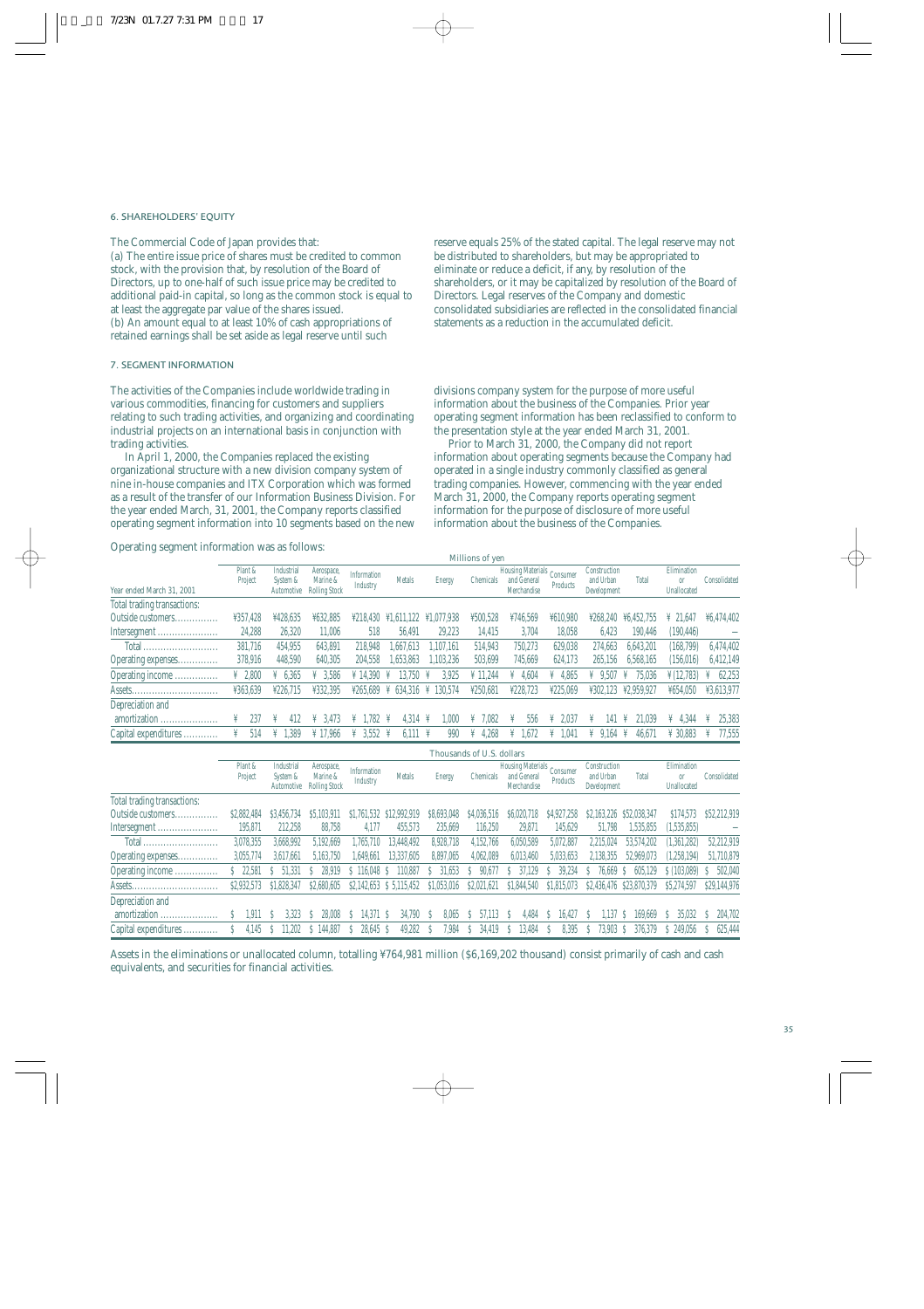|                             |                     |                                      |                                                |                         |                    |               |                  |                                                        |                      |                                          |                 | Millions of yen                              |              |  |  |  |  |  |
|-----------------------------|---------------------|--------------------------------------|------------------------------------------------|-------------------------|--------------------|---------------|------------------|--------------------------------------------------------|----------------------|------------------------------------------|-----------------|----------------------------------------------|--------------|--|--|--|--|--|
| Year ended March 31, 2000   | Plant &<br>Project  | Industrial<br>System &<br>Automotive | Aerospace,<br>Marine &<br><b>Rolling Stock</b> | Information<br>Industry | Metals             | <b>Energy</b> | Chemicals        | <b>Housing Materials</b><br>and General<br>Merchandise | Consumer<br>Products | Construction<br>and Urban<br>Development | Total           | Elimination<br>0 <sup>r</sup><br>Unallocated | Consolidated |  |  |  |  |  |
| Total trading transactions: |                     |                                      |                                                |                         |                    |               |                  |                                                        |                      |                                          |                 |                                              |              |  |  |  |  |  |
| Outside customers           | ¥634.866            | ¥401.459                             | ¥727.426                                       | ¥252.820                | ¥1.753.110         | ¥856,389      | ¥590.577         | ¥1.041.483                                             | ¥675.816             | ¥304.562                                 | .238.508<br>¥7. | 42.796<br>¥                                  | ¥7,281,304   |  |  |  |  |  |
| Intersegment                | 28,136              | 20.863                               | 35,359                                         | 16,543                  | 71.821             | 8,559         | 25.004           | 6.501                                                  | 100.761              | 17.204                                   | 330.751         | (330,751)                                    |              |  |  |  |  |  |
|                             | 663.002             | 422.322                              | 762.785                                        | 269.364                 | 1.824.931          | 864.948       | 615.581          | .047.984                                               | 776,577              | 321.766                                  | 7.569.259       | (287, 955)                                   | 7,281,304    |  |  |  |  |  |
| Operating expenses          | 658.944             | 416.482                              | 758.553                                        | 266.638                 | 1.813.513          | 860.292       | 606.654          | .038.770                                               | 773.514              | 313.643                                  | 7.507.002       | (274.786)                                    | 232,216      |  |  |  |  |  |
| Operating income            | $\frac{1}{4}$ 4.058 | 5.840                                | 4.232                                          | 2.726                   | 1.418<br>¥         | 4.656         | 8.927            | 9.214                                                  | 3.063                | 8.123<br>¥                               | 62.257          | $\frac{1}{2}$ (13.169)                       | 49.088<br>¥  |  |  |  |  |  |
|                             | ¥436.661            | ¥205.344                             | ¥348.055                                       |                         | ¥184.398 ¥ 734.872 | ¥172.898      |                  | ¥288.808 ¥ 241.824                                     | ¥256.522             | ¥363.502                                 | ¥3.232.883      | ¥845.403                                     | ¥4.078.286   |  |  |  |  |  |
| Depreciation and            |                     |                                      |                                                |                         |                    |               |                  |                                                        |                      |                                          |                 |                                              |              |  |  |  |  |  |
| amortization                | 134                 | 350                                  | 3.409                                          | .779                    | 3.193              | .,452<br>¥    | $5.957 \text{ }$ | 708                                                    | 2.128                | .062                                     | 20.178          | 7.886                                        | 28.064       |  |  |  |  |  |
| Capital expenditures<br>.   |                     | 640                                  | 3.005                                          | 2.593                   |                    | 2.581         | 4.125 ¥          | 497                                                    | 496                  | 6.422<br>¥                               | 27.551          | 12.722                                       | 40.274       |  |  |  |  |  |

Segment information by geographic area was as follows:

|                                                                                              |              |                      |                     | Millions of yen           |                    |                               |              |
|----------------------------------------------------------------------------------------------|--------------|----------------------|---------------------|---------------------------|--------------------|-------------------------------|--------------|
| Year ended March 31, 2001                                                                    | Japan        | North America        | <b>Europe</b>       | Asia, Oceania             | <b>Other Areas</b> | Elimination or<br>Unallocated | Consolidated |
| Total trading transactions:                                                                  |              |                      |                     |                           |                    |                               |              |
| Outside customers                                                                            | ¥5,088,746   | ¥484,334             | ¥193,656            | ¥ 668,607                 | ¥39,058            | ¥                             | ¥6,474,402   |
| $\label{eq:inter-area} \textbf{Inter-areas}.\dots \dots \dots \dots \dots \dots \dots \dots$ | 402,221      | 435,577              | 262,458             | 333,453                   | 350                | (1,434,059)                   |              |
|                                                                                              | 5,490,967    | 919,911              | 456,114             | 1,002,060                 | 39,408             | (1,434,059)                   | 6,474,402    |
| Operating expenses                                                                           | 5,446,374    | 917,095              | 453,397             | 993,107                   | 38,043             | (1,435,869)                   | 6,412,149    |
| Operating income                                                                             | ¥<br>44,593  | ¥<br>2,816           | ¥<br>2,717          | ¥<br>8,953                | ¥ 1,365            | ¥<br>1,810                    | ¥<br>62,253  |
|                                                                                              | ¥2,909,968   | ¥305,837             | ¥500,313            | 419,137<br>¥              | ¥97,996            | (619, 276)<br>¥               | ¥3,613,977   |
|                                                                                              |              |                      |                     | Thousands of U.S. dollars |                    |                               |              |
|                                                                                              | Japan        | North America        | <b>Europe</b>       | Asia, Oceania             | <b>Other Areas</b> | Elimination or<br>Unallocated | Consolidated |
| Total trading transactions:                                                                  |              |                      |                     |                           |                    |                               |              |
| Outside customers \$41,038,274                                                               |              | \$3,905,919          | \$1,561,742         | \$5,391,992               | \$314,984          | S<br>$\overline{\phantom{0}}$ | \$52,212,919 |
| Inter-areas                                                                                  | 3,243,718    | 3,512,718            | 2,116,597           | 2,689,137                 | 2,823              | (11, 564, 992)                |              |
|                                                                                              | 44,281,992   | 7,418,637            | 3,678,339           | 8,081,129                 | 317,806            | (11, 564, 992)                | 52,212,919   |
| Operating expenses  43,922,371                                                               |              | 7,395,927            | 3,656,427           | 8,008,927                 | 306,798            | (11,579,589)                  | 51,710,879   |
|                                                                                              | 359,621      | S<br>22,710          | 21,911<br>S         | 72,202<br>Š.              | \$11,008           | \$.<br>14,597                 | Ŝ<br>502,040 |
|                                                                                              | \$23,467,484 | \$2,466,427          | \$4,034,782         | \$3,380,137               | \$790,290          | \$(4,994,161)                 | \$29,144,976 |
|                                                                                              |              |                      |                     | Millions of yen           |                    |                               |              |
| Year ended March 31, 2000                                                                    | Japan        | <b>North America</b> | <b>Europe</b>       | Asia, Oceania             | <b>Other Areas</b> | Elimination or<br>Unallocated | Consolidated |
| Total trading transactions:                                                                  |              |                      |                     |                           |                    |                               |              |
| Outside customers                                                                            | ¥5,912,447   | ¥ 717,396            | ¥144,916            | ¥486,343                  | ¥ $20,202$         | ¥                             | ¥7,281,304   |
| Inter-areas                                                                                  | 673,472      | 420,103              | 248,524             | 385,616                   | 239                | (1,727,954)                   |              |
|                                                                                              | 6,585,919    | 1,137,499            | 393,440             | 871,959                   | 20,441             | (1,727,954)                   | 7,281,304    |
| Operating expenses                                                                           | 6,548,076    | 1,134,908            | 389,099             | 868,665                   | 21,035             | (1,729,567)                   | 7,232,216    |
| Operating income (loss)                                                                      | 37,843<br>¥  | 2,591<br>¥           | $\frac{1}{4}$ 4,341 | ¥<br>3,294                | ¥<br>(594)         | ¥<br>1,613                    | ¥<br>49,088  |
|                                                                                              | ¥3,117,732   | 308,445<br>¥         | ¥589,948            | ¥433,201                  | ¥209,994           | ¥<br>(581, 034)               | ¥4,078,286   |
|                                                                                              |              |                      |                     | Millions of yen           |                    |                               |              |
| Year ended March 31, 1999                                                                    | Japan        | <b>North America</b> | <b>Europe</b>       | Asia, Oceania             | <b>Other Areas</b> | Elimination or<br>Unallocated | Consolidated |
| Total trading transactions:                                                                  |              |                      |                     |                           |                    |                               |              |
| Outside customers                                                                            | ¥7,553,445   | ¥ 665,561            | ¥146,695            | ¥ 247,261                 | ¥ $45,944$         | ¥<br>$\overline{\phantom{m}}$ | ¥8,658,906   |
| Inter-areas                                                                                  | 620,500      | 603,675              | 256,901             | 941,691                   | 326                | (2,423,093)                   |              |
|                                                                                              | 8,173,945    | 1,269,236            | 403,596             | 1,188,952                 | 46,270             | (2,423,093)                   | 8,658,906    |
| Operating expenses                                                                           | 8,141,026    | 1,263,514            | 401,841             | 1,186,692                 | 46,281             | (2,425,430)                   | 8,613,924    |
| Operating income (loss)                                                                      | ¥<br>32,919  | ¥<br>5,722           | 1,755<br>¥          | ¥<br>2,260                | ¥<br>(11)          | ¥<br>2,337                    | ¥<br>44,982  |
|                                                                                              | ¥3,398,465   | 415,712<br>¥         | ¥800,812            | ¥<br>500,107              | ¥279,132           | ¥<br>(736, 195)               | ¥4,658,033   |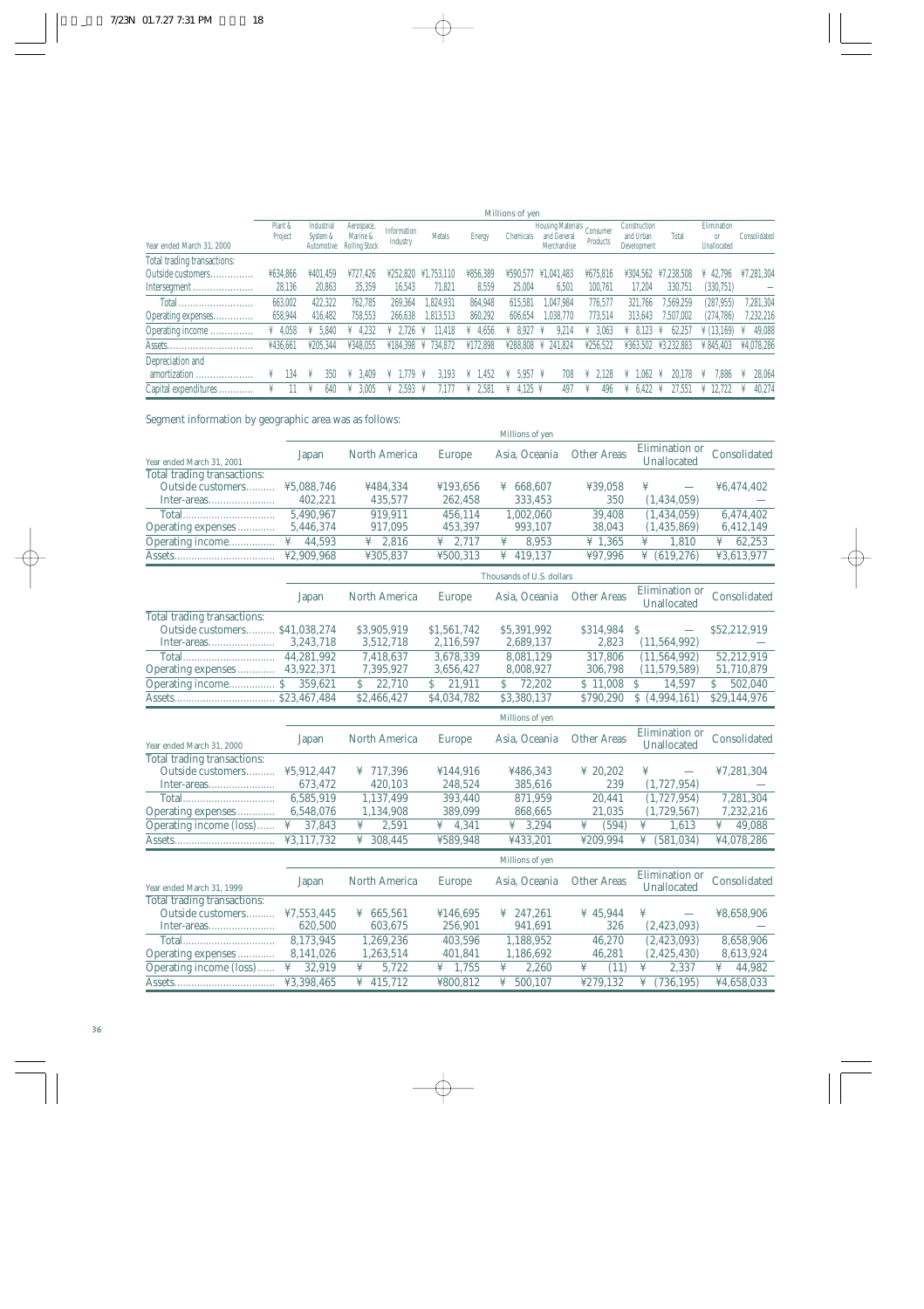| The principal countries or areas included in each region are as | EuropeUnited Kingdom and Germany                |
|-----------------------------------------------------------------|-------------------------------------------------|
| follows:                                                        | Asia, Oceania Singapore and China               |
| North AmericaU.S.A. and Canada                                  | Other areasCentral and South America and Africa |

Included in assets in the elimination or unallocated column at March 31, 2000 and 1999 are foreign currency translation adjustments of ¥87,274 million and ¥72,903 million, respectively.

Overseas trading transactions for the years ended March 31, 2001, 2000 and 1999 were as follows:

| Millions of ven       |                       |                       | THOUSAIRS OF<br>U.S. dollars |
|-----------------------|-----------------------|-----------------------|------------------------------|
| 2001                  | 2000                  | 1999                  | 2001                         |
| $\frac{1}{2}$ 533.170 | $\frac{1}{2}$ 830.853 | $\frac{1}{2}$ 893.454 | \$4.299.758                  |
| 301.924               | 361.585               | 372.532               | 2.434.871                    |
| 931.961               | 853.834               | 1.219.429             | 7.515.815                    |
| 558,005               | 696.108               | 683.008               | 4.500.040                    |
| ¥2.325.060            | ¥2.742.380            | ¥3.168.423            | \$18,750,484                 |

The principal countries or areas included in each region are as follows: North America ..... U.S.A. and Canada

Asia, Oceania.......Thailand and China

Other areas .........Middle and Near East and Central and South America

Thousands of

Europe ..............Belgium and United Kingdom

Overseas trading transactions include the total sales of the Company and the consolidated subsidiaries that occurred outside of Japan.

8. SALES TO AND PURCHASES FROM UNCONSOLIDATED SUBSIDIARIES AND AFFILIATES

Sales to and purchases from unconsolidated subsidiaries and affiliates for the years ended March 31, were as follows:

|          | Millions of ven |          | Thousands of<br>U.S. dollars |
|----------|-----------------|----------|------------------------------|
| 2001     | 2000            | 1999     | 2001                         |
| ¥167.590 | ¥177.026        | ¥277.791 | \$1,351,534                  |
| 175.536  | 263,370         | 302.278  | 1.415.620                    |

9. OTHER INCOME (EXPENSES)

Details of "Other, net" in the consolidated statements of income for the years ended March 31 were as follows:

|                                                                                 | Millions of yen       |              |                          | Thousands of<br>U.S. dollars |
|---------------------------------------------------------------------------------|-----------------------|--------------|--------------------------|------------------------------|
|                                                                                 | 2001                  | 2000         | 1999                     | 2001                         |
|                                                                                 | ¥89.494               | ¥101.266     | ¥ 22.179                 | S 721.726                    |
|                                                                                 | (33.786)              | (25, 632)    | (28,750)                 | (272, 468)                   |
|                                                                                 | 14.364                | (5.125)      | 16.835                   | 115.839                      |
| Loss on withdrawal from certain foreign operations                              |                       |              | (937)                    |                              |
| Loss, and provision for loss, on the dissolution of subsidiaries and affiliates | (8, 438)              | (20.612)     | (2.792)                  | (68,048)                     |
|                                                                                 | (21.880)              | (34.605)     | (13.401)                 | (176, 452)                   |
| Loss on fund trust investments and other financial investments                  | --                    |              | (120, 286)               |                              |
| Loss on translation of receivables and payables in foreign currencies           | (6.499)               | (7.633)      | (3.519)                  | (52.411)                     |
|                                                                                 | (4.604)               | (5,052)      |                          | (37, 129)                    |
|                                                                                 | (30, 667)             |              | $\overline{\phantom{a}}$ | (247, 315)                   |
|                                                                                 | (634)                 | (4.755)      | (1, 945)                 | (5,112)                      |
|                                                                                 | $\frac{1}{2}$ (2,650) | (2.148)<br>¥ | $\frac{1}{2}(132.616)$   | \$(21,370)                   |

### 10. EMPLOYEES' SEVERANCE AND RETIREMENT BENEFITS

As explained in Note 2. Summary of Significant Accounting Policies, effective April 1, 2000, the Company and its consolidated domestic subsidiaries adopted the new accounting standard for employees' severance and retirment benefits, under which the liabilities and expense for severance and retirement benefits are

determined based on the amounts obtained by actuarial calculations.

Details of projected benefit obligation, fair value of pension assets, and liability for employees' retirement benefits at March 31, 2001 were as follows: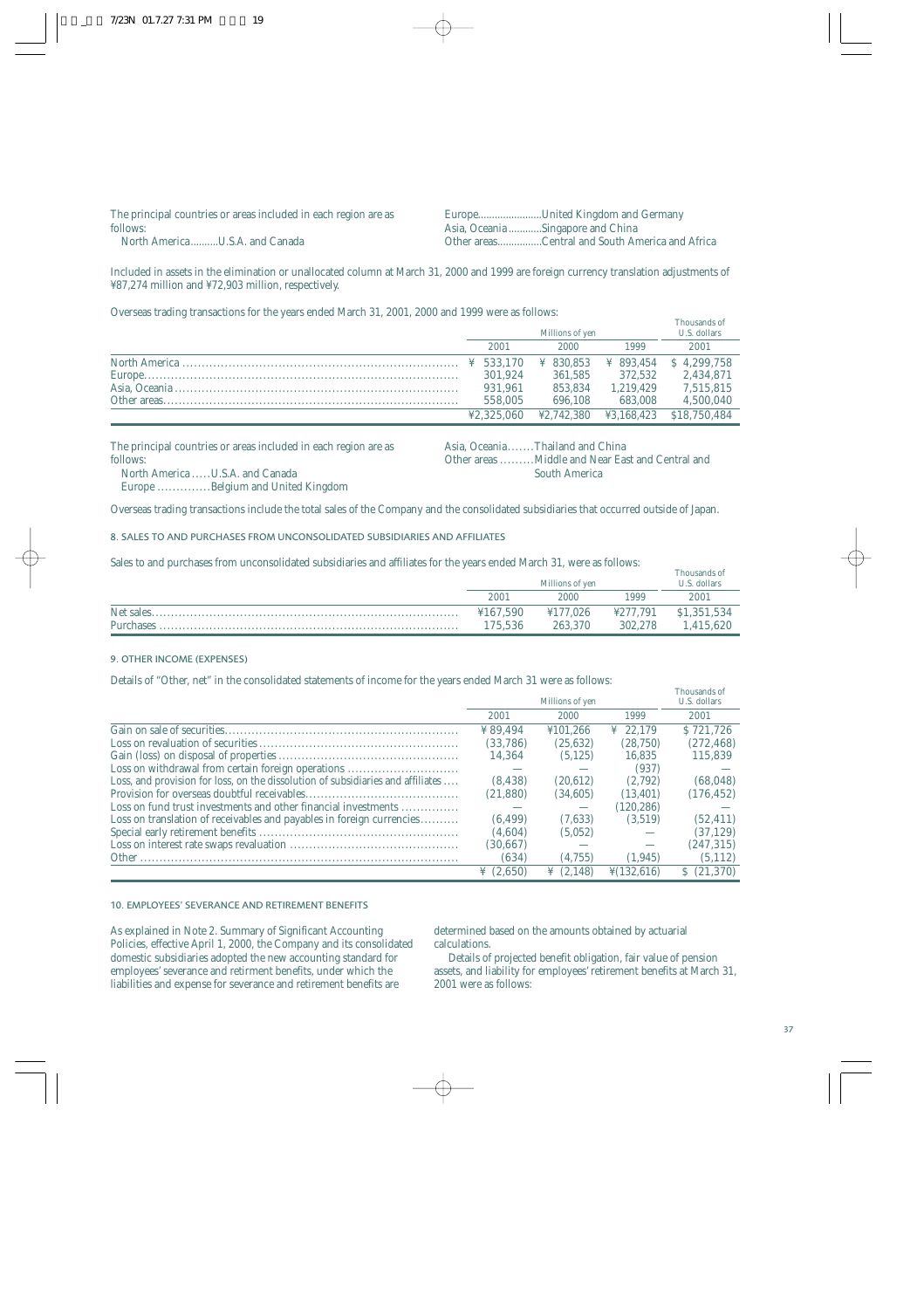|                      | Thousands of |
|----------------------|--------------|
| Millions of yen      | U.S. dollars |
| 4172.111             | \$1,387,992  |
| (92.890)             | (749, 113)   |
| (13.251)             | (106, 863)   |
| $\frac{1}{2}$ 65.969 | $S$ 532,008  |

Unrecognized projected benefit obligation at March 31, 2001 is as follows:

| Millions of ven | Thousands of<br>U.S. dollars |
|-----------------|------------------------------|
| 454.328         | \$438.129                    |
| 11.640          | 93.871                       |
| 465.969         | \$532,008                    |

Included in the consolidated statement of income for the year ended March 31, 2001 are severance and retirement benefit expenses comprised of the following:

|                 | Thousands of |
|-----------------|--------------|
| Millions of yen | U.S. dollars |
| ¥ 6.865         | \$55.363     |
| 5.620           | 45.322       |
| (2,899)         | (23, 379)    |
| 7.963           | 64.218       |
| 417.549         | \$141.524    |

At the beginning of the current year the discount rate used by the Companies was 3.50%, and at the year end of March 31, 2001 the rate used by the Companies is mainly 3.00%. The rate of expected return on plan assets used by the Companies is mainly 3.00%.

Principally, the estimated amount of all retirement benefits to be paid at future retirement dates is allocated equally to each service year using the estimated number of total service years.

Actuarial gains/losses will generally be recognized in the income statement in equal amounts over 10 years from April 1, 2001.

The unrecognized net transition obligation is recognized in the income statement in equal amounts over 10 years, except for certain consolidated subsidiaries.

Thousands of

#### 11. INCOME TAXES

The Company and its domestic subsidiaries are subject to a number of different taxes based on income which in the aggregate, for the years ended March 31, 2001, 2000 and 1999, indicate approximate statutory rates of 42%, 42% and 48% respectively. Foreign subsidiaries are subject to income taxes of the countries where they operate.

Significant components of deferred tax assets and liabilities were as follows:

|                                                                           |                 |           | тноизаниз оп |
|---------------------------------------------------------------------------|-----------------|-----------|--------------|
|                                                                           | Millions of yen |           | U.S. dollars |
| At March 31                                                               | 2001            | 2000      | 2001         |
| Deferred tax assets:                                                      |                 |           |              |
|                                                                           | ¥37.027         | ¥30.067   | \$298,605    |
|                                                                           | 12,409          |           | 100.073      |
|                                                                           | 3.259           | 2.006     | 26,282       |
|                                                                           | 11.599          | 17.182    | 93.540       |
|                                                                           | 12.425          | 7.192     | 100.202      |
|                                                                           | (7.159)         | (11, 728) | (57, 734)    |
|                                                                           | (3,702)         |           | (29, 855)    |
|                                                                           | 65,858          | 44.719    | 531.113      |
| Deferred tax liabilities:                                                 |                 |           |              |
|                                                                           | 18.154          |           | 146.403      |
|                                                                           | 3,852           | 9.682     | 31,065       |
| Reversal of allowance resulting from elimination of intercompany accounts | $ ^{(*)}$       | 1.215     |              |
|                                                                           |                 | 2.902     |              |
|                                                                           | 10.663          | 4.821     | 85,992       |
|                                                                           | (3,702)         |           | (29, 855)    |
|                                                                           | 28,967          | 18.620    | 233,605      |
|                                                                           | ¥36.891         | ¥26.099   | \$297,508    |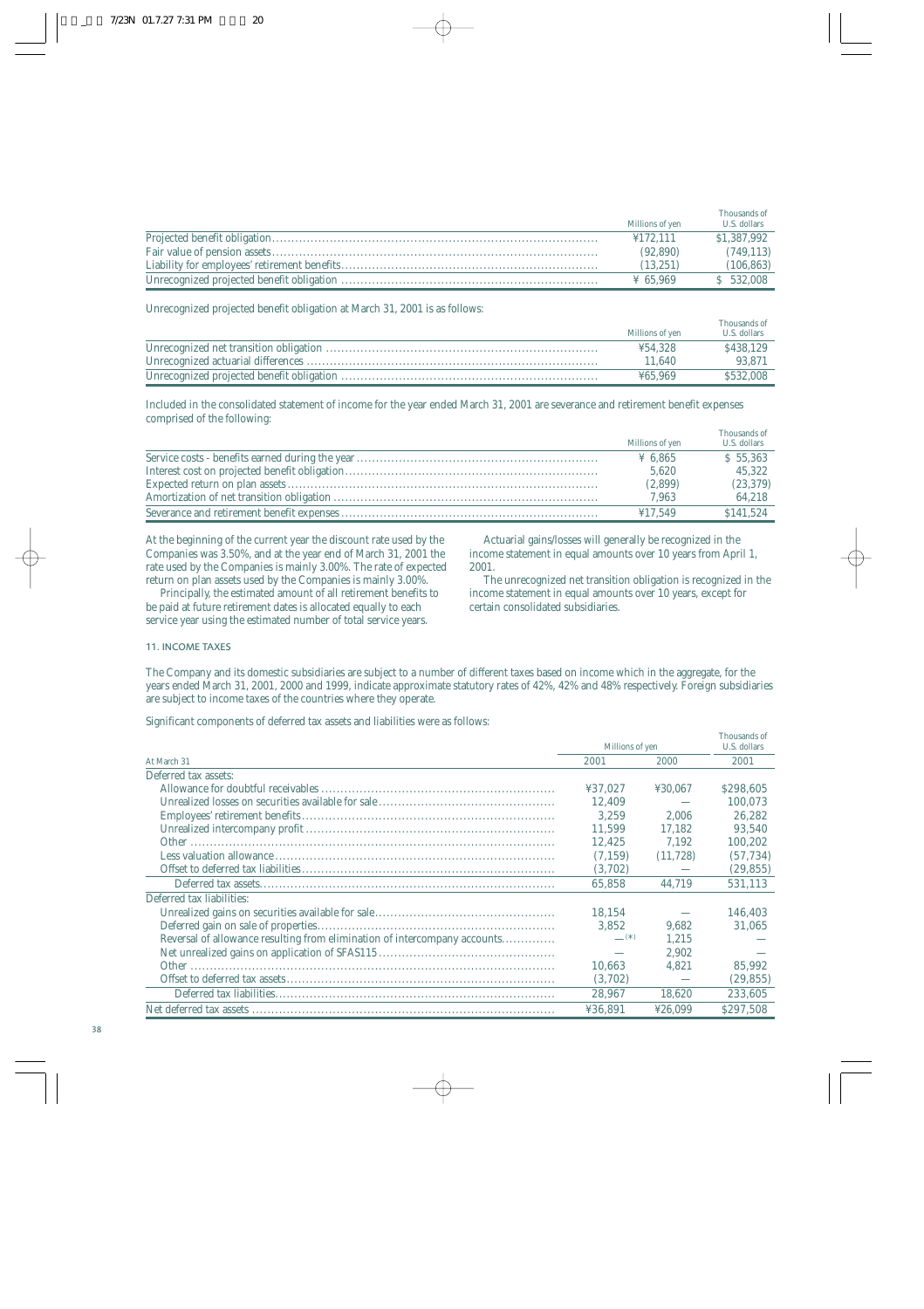At March 31, 2001 and 2000, deferred tax assets of ¥12,736 million (\$102,710 thousand) and ¥21,475 million, respectively, for net operating loss carryforwards of consolidated subsidiaries have not been recognized.

The difference between the statutory tax rate of 42.1% and the effective rate of income taxes reflected in the accompanying consolidated statements of income of 36.2%, 50.6% for the year ended March 31, 2001, 2000, respectively, were as follows:

| At March 31                                                               | 2001     | 2000     |
|---------------------------------------------------------------------------|----------|----------|
|                                                                           | 42.1%    | 42.1%    |
|                                                                           | (14.6)   | $(\ast)$ |
|                                                                           |          | 4.7      |
|                                                                           | $(\ast)$ | 6.6      |
|                                                                           | (0.2)    | (2.8)    |
| Effective rate of income taxes reflected in the accompanying consolidated |          |          |
|                                                                           | 36.2%    | 50.6%    |

The items with asterisk in this schedule are included in "Other."

#### 12. CONTINGENT LIABILITIES

Contingent liabilities at March 31, 2001, were as follows:

|                                    | Millions of yen      | Thousands of<br>U.S. dollars |
|------------------------------------|----------------------|------------------------------|
|                                    | $\frac{1}{2}$ 75.459 | \$ 608,540                   |
| For guarantees of indebtedness to: |                      |                              |
|                                    | $\frac{1}{4}$ 46.404 | \$374,226                    |
| Others.                            | 94.191               | 759.605                      |
|                                    | 4140.595             | \$1.133.831                  |

Contingent liabilities for guarantees of indebtedness consist of obligations under letters of guarantees, letters of awareness, and other standby agreements.

#### 13. LEASES

Information on finance leases of the Companies is as follows:

| Non-capitalized finance leases, as lessee:                                                                                                                                                                                                                                                                                                                                                                                                                                                                             | Millions of yen                    |                           |                 |         | Thousands of<br>U.S. dollars |
|------------------------------------------------------------------------------------------------------------------------------------------------------------------------------------------------------------------------------------------------------------------------------------------------------------------------------------------------------------------------------------------------------------------------------------------------------------------------------------------------------------------------|------------------------------------|---------------------------|-----------------|---------|------------------------------|
| At March 31, 2001                                                                                                                                                                                                                                                                                                                                                                                                                                                                                                      | <b>Buildings</b><br>and structures | Equipment<br>and fixtures | Other           | Total   | Total                        |
| Original lease obligation, including finance charges                                                                                                                                                                                                                                                                                                                                                                                                                                                                   | ¥787                               | ¥13.325                   | 41,389          | ¥15.501 | \$125,008                    |
| $\begin{minipage}[c]{0.9\linewidth} Future minimum lease payments. \end{minipage} \begin{minipage}[c]{0.9\linewidth} \textit{ne} \textit{not} \textit{not} \textit{not} \textit{not} \textit{not} \textit{not} \textit{not} \textit{not} \textit{not} \textit{not} \textit{not} \textit{not} \textit{not} \textit{not} \textit{not} \textit{not} \textit{not} \textit{not} \textit{not} \textit{not} \textit{not} \textit{not} \textit{not} \textit{not} \textit{not} \textit{not} \textit{not} \textit{not} \textit{$ | 315                                | 5.823                     | 543             | 6.680   | 53,871                       |
|                                                                                                                                                                                                                                                                                                                                                                                                                                                                                                                        |                                    |                           |                 | 2.420   | 19.516                       |
|                                                                                                                                                                                                                                                                                                                                                                                                                                                                                                                        |                                    |                           | Millions of yen |         |                              |
|                                                                                                                                                                                                                                                                                                                                                                                                                                                                                                                        | <b>Buildings</b>                   | Equipment                 |                 |         |                              |
| At March 31, 2000                                                                                                                                                                                                                                                                                                                                                                                                                                                                                                      | and structures                     | and fixtures              | Other           | Total   |                              |
| Original lease obligation, including finance charges                                                                                                                                                                                                                                                                                                                                                                                                                                                                   | 4453                               | ¥11.253                   | ¥615            | ¥12.321 |                              |
|                                                                                                                                                                                                                                                                                                                                                                                                                                                                                                                        | 147                                | 4.960                     | 255             | 5,363   |                              |
|                                                                                                                                                                                                                                                                                                                                                                                                                                                                                                                        |                                    |                           |                 | 1.950   |                              |

Lease payments for the years ended March 31, 2001, 2000 and 1999 were ¥1,673 million (\$13,492 thousand), ¥688 million and ¥1,330 million, respectively.

| Finance leases, as lessor:                      | Millions of ven  |              |       |        | Thousands of<br>U.S. dollars |
|-------------------------------------------------|------------------|--------------|-------|--------|------------------------------|
|                                                 | <b>Buildings</b> | Equipment    |       |        |                              |
| At March 31, 2001                               | and structures   | and fixtures | Other | Total  | Total                        |
|                                                 | ¥422             | 46.346       | 4189  | 46.957 | \$56,105                     |
| Lease properties, less accumulated depreciation |                  | .994         |       | 2.241  | 18.073                       |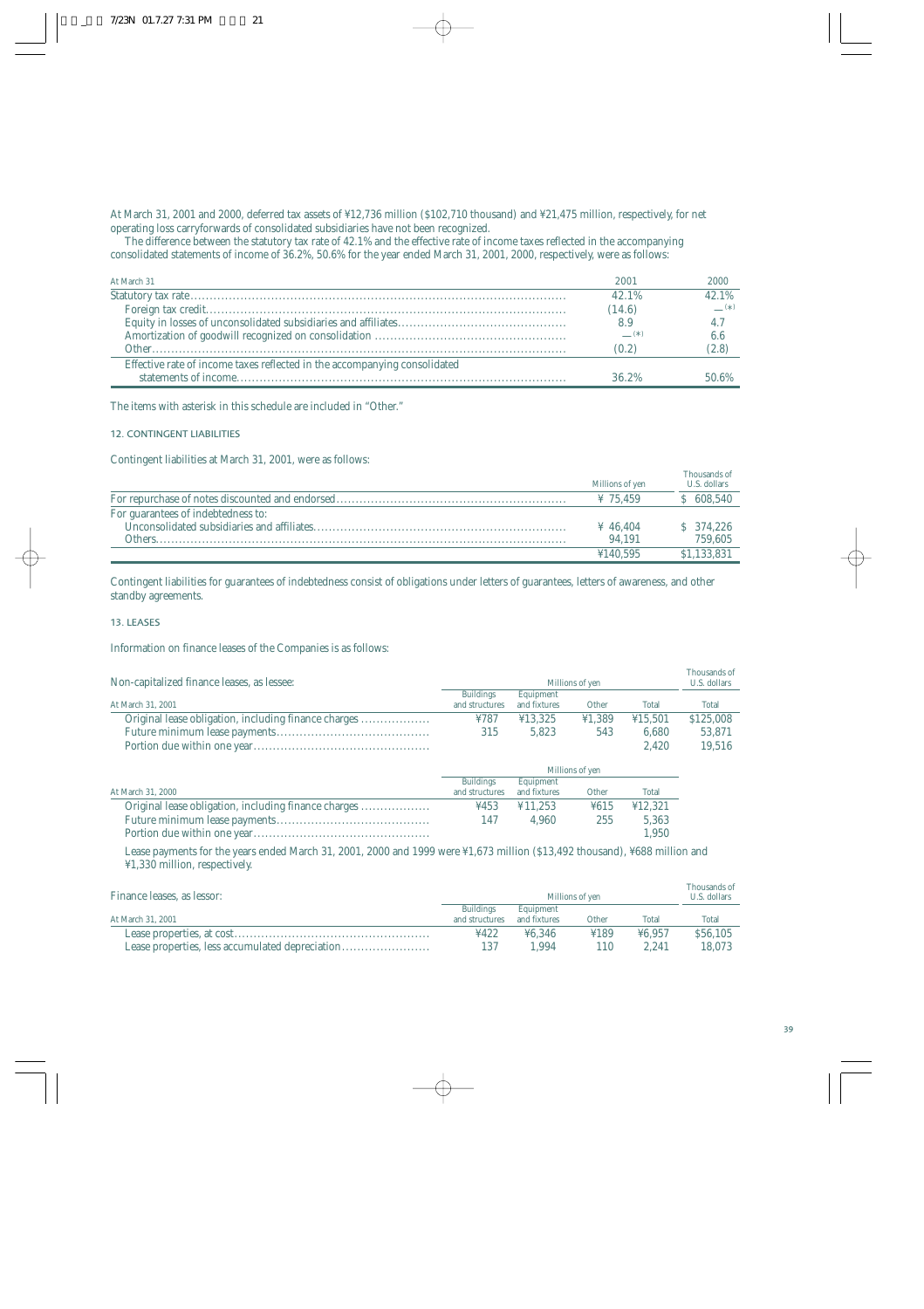|                   | Millions of yen  |              |       |         |
|-------------------|------------------|--------------|-------|---------|
|                   | <b>Buildings</b> | Equipment    |       |         |
| At March 31, 2000 | and structures   | and fixtures | Other | Total   |
|                   | 4297             | ¥21.629      | 4213  | ¥22.139 |
|                   | 68               | 8.242        | 124   | 8.433   |

Future minimum lease payments to be received after March 31, 2001 are ¥4,460 million (\$35,968 thousand) of which ¥1,827 million (\$14,734 thousand) is due within one year.

Lease payments received for the years ended March 31, 2001, 2000 and 1999 were ¥1,676 million (\$13,516 thousand), ¥3,549 million and ¥4,579 million, respectively.

As lessee under noncancelable operating leases, future minimum lease payments are ¥1,370 million (\$11,048 thousand) of which ¥499 million (\$4,024 thousand) is due within one year.

### 14. DERIVATIVE INSTRUMENTS

The Companies use foreign exchange contracts, currency options, swap and various types of interest rate, bond, equity and commodity related forwards, futures and options, principally to reduce the market risk associated with financial activities and commodity trading activities. The Companies select highly-ranked financial institutions, exchanges and brokers as counter parties to minimize credit risk exposure. All of the derivative transactions are under the strict control of management through various limit restrictions and reporting by risk control sections. The Company and each consolidated subsidiary's accounting sections also

confirm the outstanding positions and fair values with counter parties. The results of these procedures are reported to the Company's risk control section.

The Companies evaluate hedge effectiveness semi-annually by comparing the cumulative changes in cash flows or the changes in fair value of hedged items and the corresponding changes in the hedging derivative instruments.

The following tables summarize market value information as of March 31, 2001 and 2000 of derivative transactions for which hedge accounting has not been applied.

Thousands of

The following summarizes hedging derivative financial instruments used by the Companies and items hedged:

| Hedging instruments:        |                                                                                          |
|-----------------------------|------------------------------------------------------------------------------------------|
| Currency related contracts: | Foreign exchange contracts and Currency swap contracts                                   |
| Interest related contracts: | Interest rate swap contracts and Option (cap) contracts                                  |
|                             | Commodity related contracts: Future contracts and Forward contracts                      |
| Hedged items:               |                                                                                          |
| Currency related contracts: | Foreign currency receivables and debts and Foreign currency forecasted contracts         |
| Interest related contracts: | Interest on financial assets (including accounts receivable, bonds, loan receivable) and |
|                             | financial liabilities (including loan payable, bonds and convertible bonds)              |
|                             | Commodity related contracts: Balance of commodity trading contracts                      |
|                             |                                                                                          |

Outstanding positions and recognized gains and losses at March 31, 2001 were as follows:

|                                  | Millions of yen     |                      | U.S. dollars   |
|----------------------------------|---------------------|----------------------|----------------|
|                                  | Contract            | Recognized           | Recognized     |
|                                  | amount              | gains (losses)       | gains (losses) |
| Currency related contracts:      |                     |                      |                |
| Swap contracts                   |                     |                      |                |
|                                  | 41.182              | $\frac{1}{2}(240)$   | S(1,935)       |
|                                  | 4.699               | 78                   | 629            |
| Total                            |                     | $\frac{1}{2}(162)$   | \$(1,306)      |
| Interest rate related contracts: |                     |                      |                |
| <b>Option contracts</b>          |                     |                      |                |
|                                  | $\frac{1}{2}$ 1.000 | ¥<br>(54)            | (435)          |
| Swap contracts                   |                     |                      |                |
|                                  | 84.075              | 579                  | 4.669          |
|                                  | 92.247              | (7,686)              | (41, 983)      |
|                                  | 1.243               |                      | 56             |
| Total.                           |                     | $\frac{1}{2}(7.153)$ | S(57,685)      |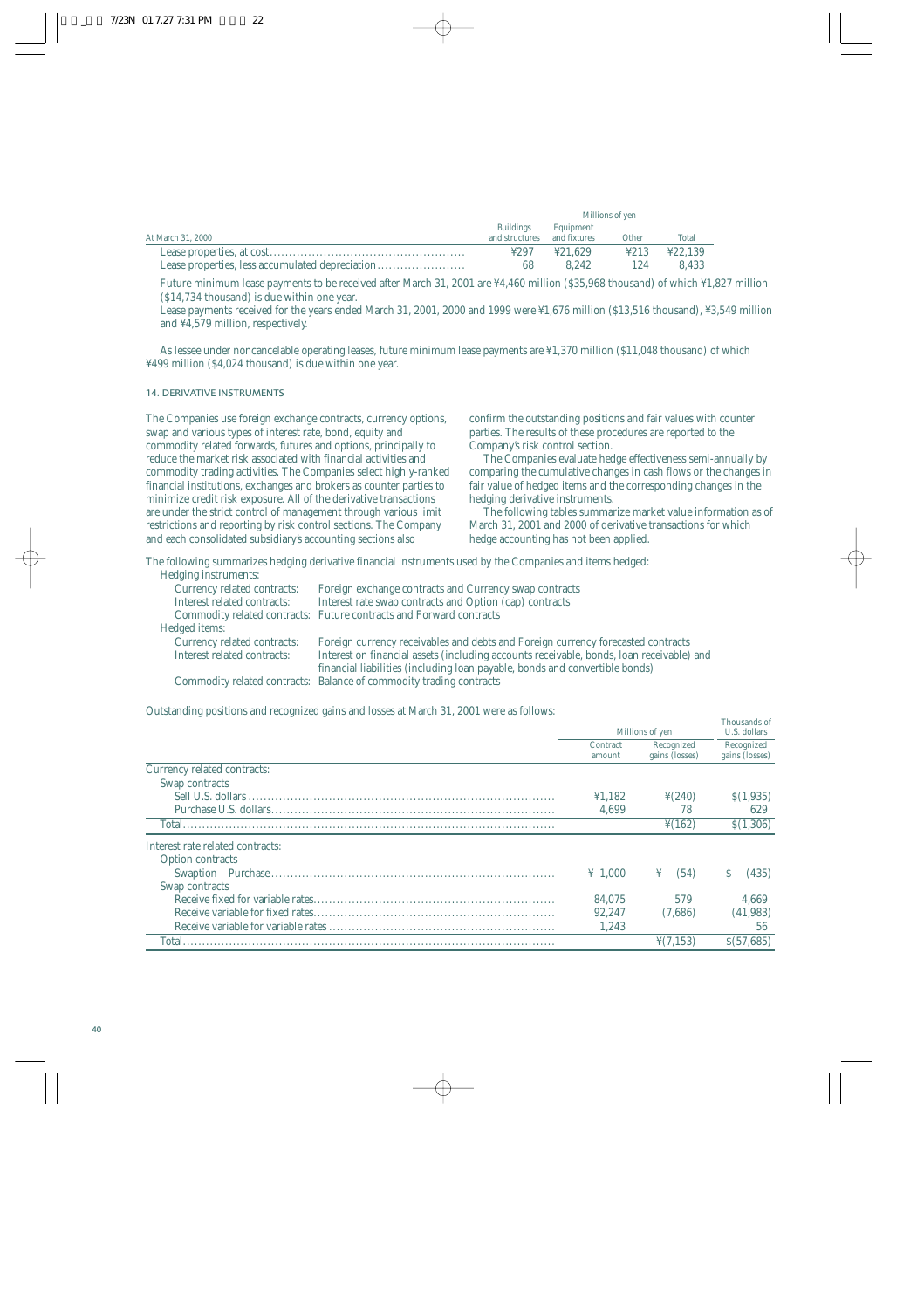|                                |                 |                    | Thousands of   |  |
|--------------------------------|-----------------|--------------------|----------------|--|
|                                | Millions of yen |                    | U.S. dollars   |  |
|                                | Contract        | Recognized         | Recognized     |  |
|                                | amount          | gains (losses)     | gains (losses) |  |
| <b>Bond related contracts:</b> |                 |                    |                |  |
| Forward contracts              |                 |                    |                |  |
| <b>Bond</b>                    | ¥10.000         | $\frac{1}{2}(200)$ | \$(1,613)      |  |
|                                |                 | $\frac{1}{2}(200)$ | \$(1,613)      |  |
| Other related contracts:       |                 |                    |                |  |
|                                | 42.147          | 413                | <b>S105</b>    |  |
|                                |                 | 413                | \$105          |  |
|                                |                 |                    |                |  |
| Commodity related contracts:   |                 |                    |                |  |
| <b>Future contracts</b>        |                 |                    |                |  |
| <b>Metals</b>                  | 523<br>¥        | (2)<br>¥           | S<br>(16)      |  |
|                                |                 | $\Omega$           |                |  |
|                                | 284             | $\Omega$           | $\Omega$       |  |
|                                | 272             | (17)               | (137)          |  |
| <b>Forward contracts</b>       |                 |                    |                |  |
| <b>Metals</b>                  | 2.849           | 61                 | 492            |  |
|                                | 6,020           | 192                | 1,548          |  |
|                                |                 | $\frac{1}{2}$ 233  | \$1.879        |  |

Outstanding positions and unrealized gains and losses at March 31, 2000 were as follows:

|                                  |                            |                    |                 |                              |              | Thousands of<br>U.S. dollars |  |
|----------------------------------|----------------------------|--------------------|-----------------|------------------------------|--------------|------------------------------|--|
|                                  |                            |                    | Millions of yen |                              |              |                              |  |
|                                  |                            | Contract<br>amount |                 | Unrealized<br>gains (losses) |              | Unrealized<br>gains (losses) |  |
| Currency related contracts:      |                            |                    |                 |                              |              |                              |  |
|                                  | Foreign exchange contracts |                    |                 |                              |              |                              |  |
| Sell                             | U.S. dollars               | ¥ 48,930           | ¥               | (144)                        | S.           | (1,358)                      |  |
|                                  |                            | 2.317              |                 | 161                          |              | 1,519                        |  |
| Purchase                         |                            | 43.542             |                 | (836)                        |              | (7,887)                      |  |
|                                  |                            | 2.970              |                 | (110)                        |              | (1,038)                      |  |
|                                  |                            | 2.552              |                 | (186)                        |              | (1,755)                      |  |
| Swap contracts                   |                            |                    |                 |                              |              |                              |  |
| U.S. dollars.                    |                            | 4.714              |                 | (492)                        |              | (4,642)                      |  |
|                                  |                            | 22,533             |                 | (7,006)                      |              | (66,094)                     |  |
|                                  |                            |                    |                 | $\frac{1}{2}$ (8,613)        |              | \$ (81,255)                  |  |
| Interest rate related contracts: |                            |                    |                 |                              |              |                              |  |
| <b>Option contracts</b>          |                            |                    |                 |                              |              |                              |  |
| Cap                              |                            | 750<br>¥           | ¥               | (20)                         | <sup>S</sup> | (189)                        |  |
| Swaption                         |                            | 2,511              |                 | (19)                         |              | (179)                        |  |
|                                  |                            | 3,284              |                 | (63)                         |              | (594)                        |  |
| Swap contracts                   |                            |                    |                 |                              |              |                              |  |
|                                  |                            | 152,394            |                 | 8.207                        |              | 77.425                       |  |
|                                  |                            | 571,895            |                 | (17.194)                     |              | (162, 208)                   |  |
|                                  |                            | 48,389             |                 | 405                          |              | 3,821                        |  |
|                                  |                            |                    |                 | $\frac{1}{2}$ (8.684)        |              | \$ (81,924)                  |  |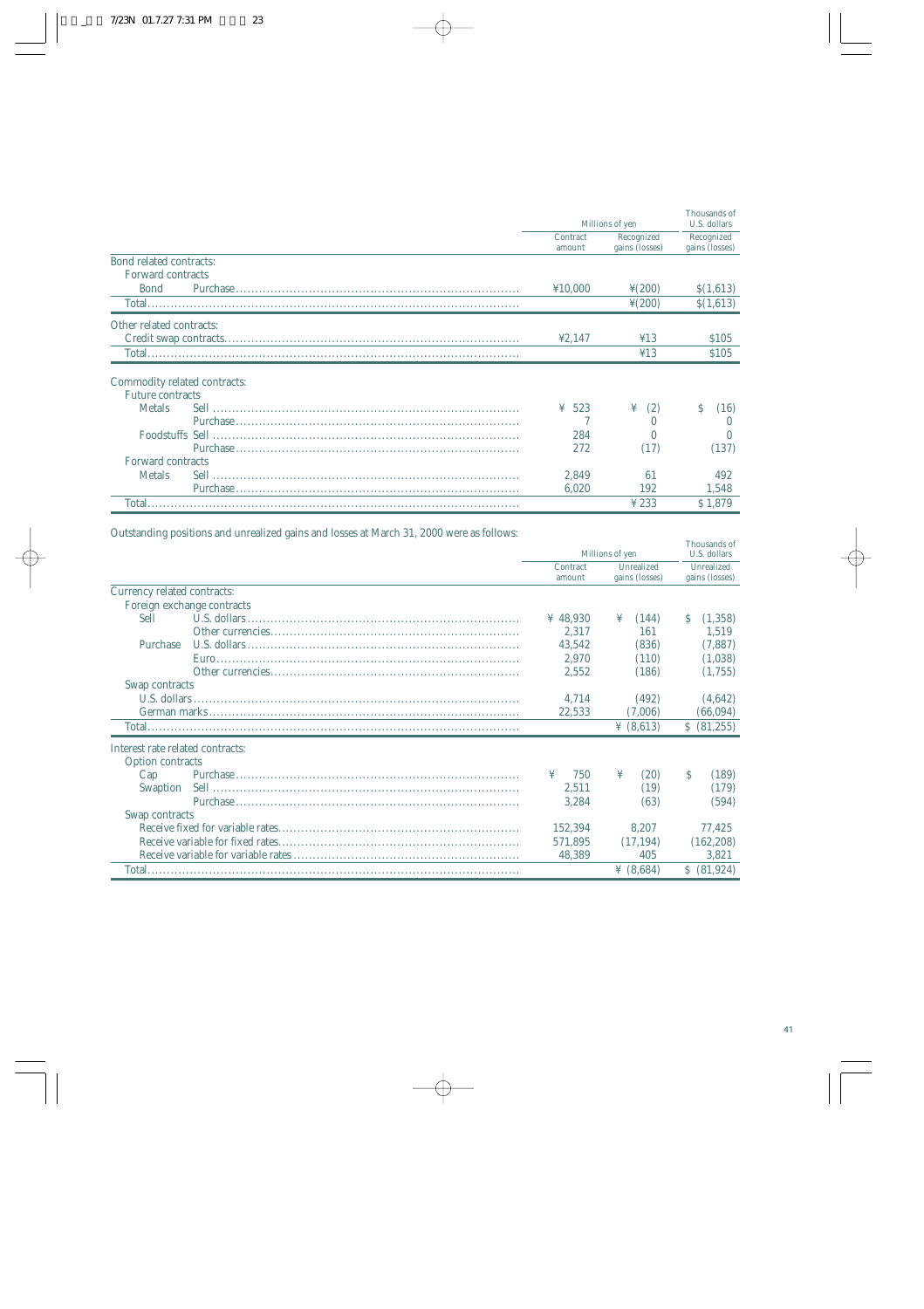|                                | Millions of yen    |                              | Thousands of<br>U.S. dollars |  |
|--------------------------------|--------------------|------------------------------|------------------------------|--|
|                                | Contract<br>amount | Unrealized<br>gains (losses) | Unrealized<br>gains (losses) |  |
| <b>Bond related contracts:</b> |                    |                              |                              |  |
| <b>Future contracts</b>        |                    |                              |                              |  |
| <b>Bond</b>                    | ¥ 2,359            | ¥<br>8                       | <sup>S</sup><br>75           |  |
| <b>Forward contracts</b>       |                    |                              |                              |  |
| <b>Bond</b>                    | 10.000             | (418)                        | (3,943)                      |  |
|                                |                    | $\frac{1}{2}(410)$           | $$$ $(3,868)$                |  |
| Other related contracts:       |                    |                              |                              |  |
|                                | ¥ $7,781$          | $\frac{1}{2}$ 109            | \$1,028                      |  |
|                                |                    | $\frac{1}{2}$ 109            | \$1,028                      |  |
|                                |                    |                              |                              |  |
|                                |                    | Millions of yen              | Thousands of<br>U.S. dollars |  |
|                                | Contract           | Unrealized                   | Unrealized                   |  |
|                                | amount             | gains (losses)               | gains (losses)               |  |
| Commodity related contracts:   |                    |                              |                              |  |
| <b>Future contracts</b>        |                    |                              |                              |  |
| <b>Metals</b>                  | ¥ 2,819            | ¥<br>48                      | Ś<br>453                     |  |
|                                | 3,256              | 3                            | 28                           |  |
|                                | 3,062              | 56                           | 528                          |  |
|                                | 4,522              | 65                           | 613                          |  |
| Forward contracts              |                    |                              |                              |  |
| <b>Metals</b>                  | 61,970             | (1,672)                      | (15, 773)                    |  |
|                                | 47,322             | (1,093)                      | (10, 311)                    |  |
| <b>Option contracts</b>        |                    |                              |                              |  |
| Foodstuffs                     |                    |                              |                              |  |
| Sell options                   |                    |                              |                              |  |
|                                | 394                | (23)                         | (217)                        |  |
| Purchase options               |                    |                              |                              |  |
|                                | 1,458              | (2)                          | (19)                         |  |
|                                |                    | $\frac{1}{2}(2,618)$         | \$(24,698)                   |  |

Contract amounts of option and swap contracts are represented by notional amounts which are not appropriate for evaluating market or credit risk.

15. CASH FLOW FROM ACQUISITION OF NEWLY CONSOLIDATED SUBSIDIARIES

The amounts of assets and liabilities at the time the Companies acquired control of information technology related subsidiaries from Nichimen Corp., which were newly consolidated for the year ended March 31, 2001, acquisition cost of those companies and the amounts of net expenditure for acquisition are as follows:

| Millions of yen | Thousands of<br>U.S. dollars |
|-----------------|------------------------------|
| 420.157         | \$162,557                    |
| 3.634           | 29,306                       |
| 40.315          | 325.121                      |
| (20, 812)       | (167, 838)                   |
| (259)           | (2,089)                      |
| (133)           | (1,073)                      |
| 42.902          | 345.984                      |
| (3,629)         | (29, 267)                    |
| ¥39.273         | \$316,717                    |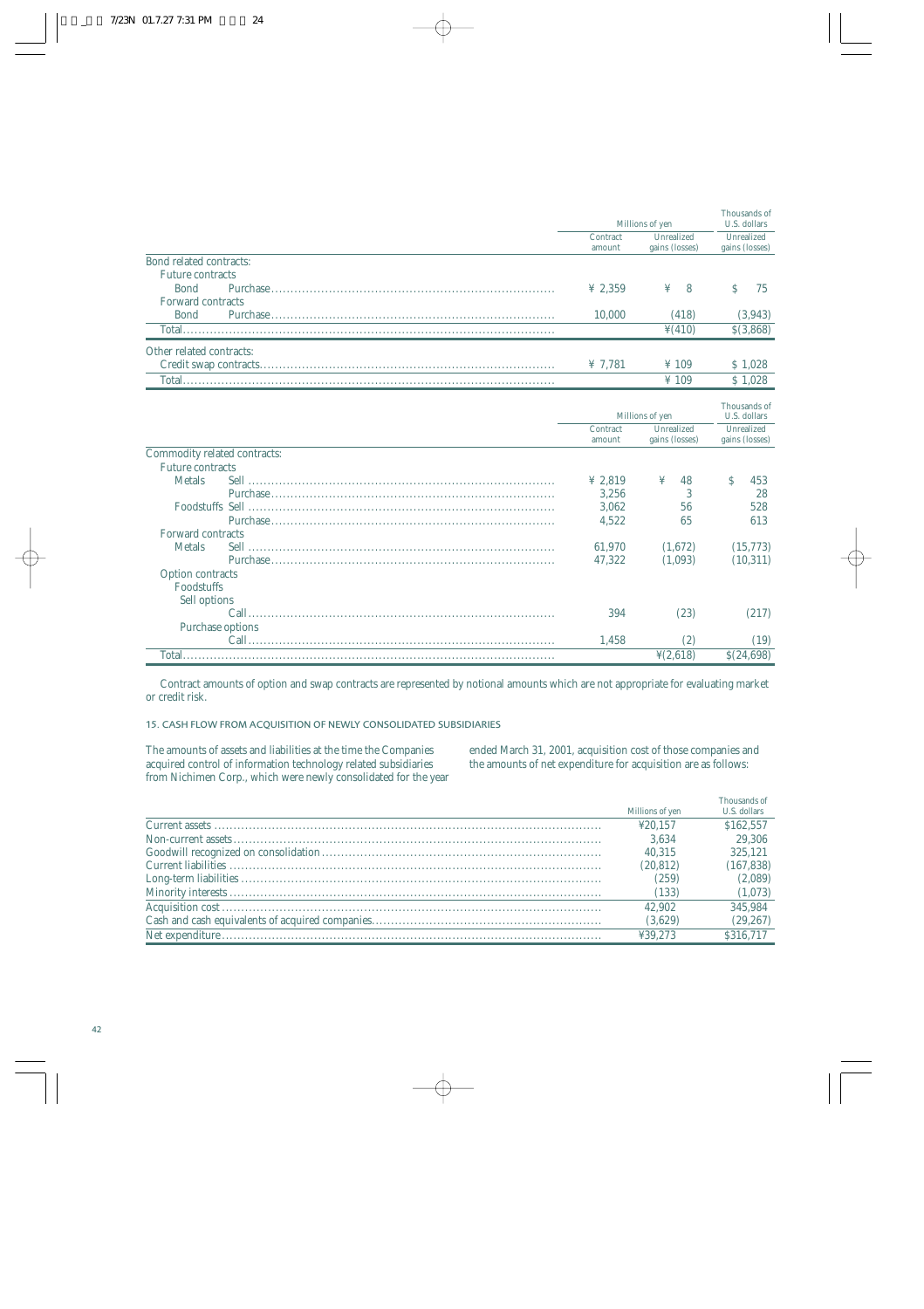#### 16. EFFECT OF BANK HOLIDAY ON MARCH 31, 2001

In case the balance sheet date is a bank holiday, notes maturing on the balance sheet date are settled on the following business day and accounted for accordingly. The effects of the settlements on April 2 instead of March 31 included the following:

- Notes receivable Increased by ¥28,832 million (\$232,516 thousand)<br>Notes payable Increased by ¥26,912 million (\$217,032 thousand)
- Increased by ¥26,912 million (\$217,032 thousand)

### 17. THE MEDIUM-TERM MANAGEMENT PLAN 2002

The Board of Directors approved a three year plan "Medium-Term Management Plan 2002" on August 6, 1999.

This plan follows the slogan "Selection and Concentration" based on the three year plan approved April 23, 1999, which has two fundamental policies to "Improve financial position" and to "Reform earnings structure".

The key points of this plan are to improve our financial position by streamlining consolidated assets and reducing interest-

#### 18. SUBSEQUENT EVENTS

—Merger of Nissho Iwai Apparel Co., Ltd. and Teijin Shoji Co., Ltd.—

On April 1, 2001, Nissho Iwai Apparel Co., Ltd., a 100% subsidiary of the Company merged with Teijin Shoji Co., Ltd. for the purpose of strengthening consolidated management and fortifying our market position in the textile industry, and aimed at further improvement in corporate value.

Details of the merger agreement and profile of the new company are as follows:

- A) Date of merger: April 1, 2001
- B) Surviving company: Nissho Iwai Apparel Co., Ltd. was dissolved, with Teijin Shoji Co., Ltd. as the surviving entity.
- C) Merger ratio (Stock conversion ratio):
- 0.9854 par value common share of Teijin Shoji Co., Ltd. for each par value common share of Nissho Iwai Apparel Co., Ltd.
- D) Shareholding: the Company 28.0%, Teijin Limited 68.2%, Others 3.8%

bearing debt each by ¥1,200 billion in three years, to strengthen consolidated management by merging and liquidating Group companies, and to concentrate resources in strategic core businesses.

With strong enforcement of this plan to improve our financial position and business activities, it is possible that the plan will have an effect on the financial position and the results of operations in the next fiscal year.

—A strategic alliance in the LNG business—

On June 20, 2001, the Company reached a basic agreement on forming a comprehensive strategic alliance with Sumitomo Corp. in the field of the Liquefied Natural Gas (LNG) business. Under the alliance the Company will transfer the LNG business to the joint-venture company.

*(1) Purpose of transfer and alliance*

To intensify growth in the LNG business, the Company decided to spin off the LNG business and be allied with a strategic partner from the point of view of long-term expansion. Through joint management with Sumitomo Corp., the Company will aggressively participate in new large development projects and make full use of the synergy effect produced by the alliance in order to attain the leading position in the industry.

*(2) Scope of the business transferred to the joint-venture company*

- A) Schedule of transfer of business: September 30, 2001
- B) Content of the business transferred to the joint-venture company: The entire LNG business and related investments
- C) Ownership of Joint-venture: the Company 50%, Sumitomo Corporation 50%
- D) Methods of valuation and settlement: The value and settlement of transfer will be determined between two companies.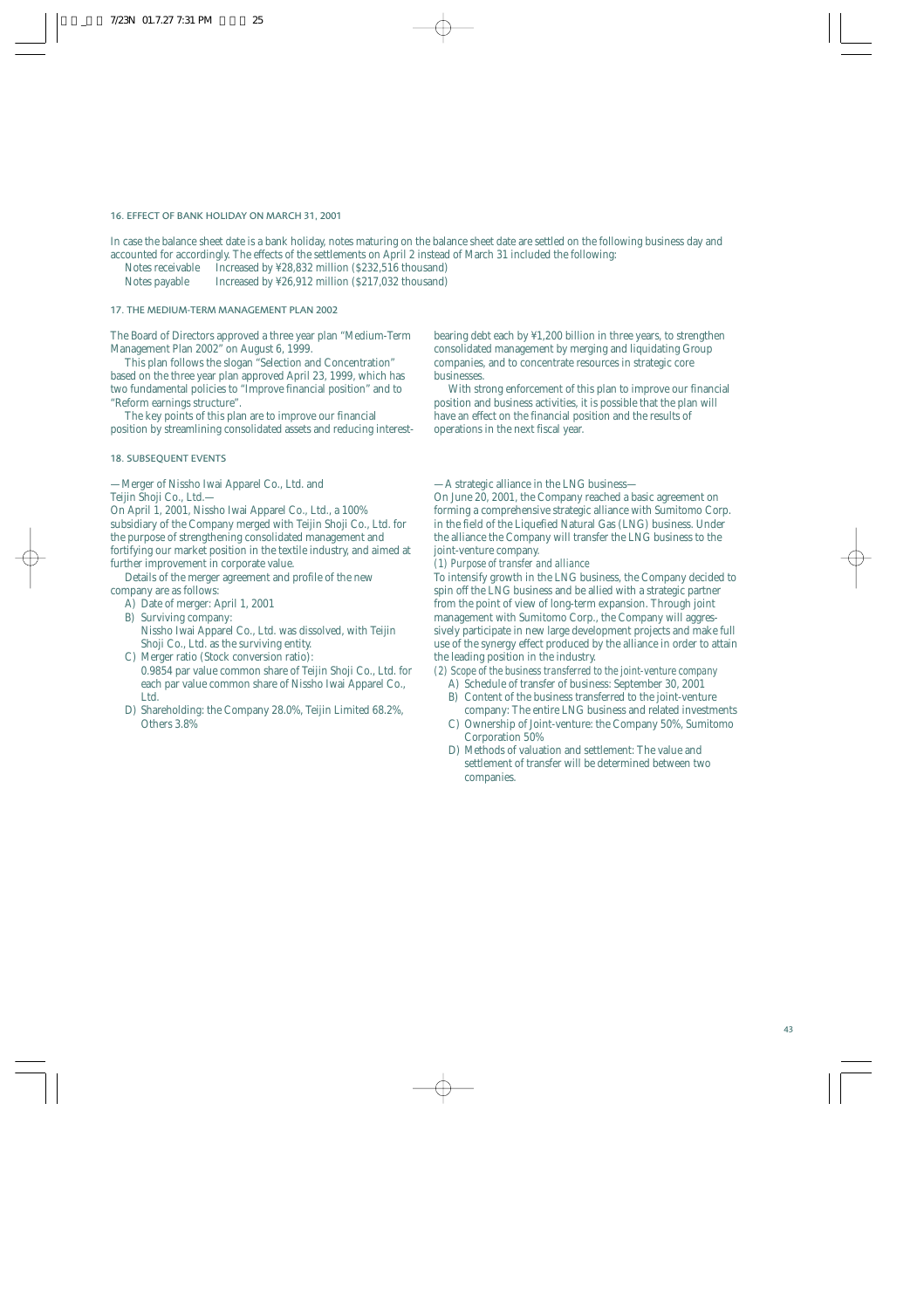To the Shareholders and the Board of Directors of Nissho Iwai Corporation:

We have audited the accompanying consolidated balance sheets of Nissho Iwai Corporation (a Japanese corporation) and subsidiaries as of March 31, 2001 and 2000, and the related consolidated statements of income, shareholders' equity and cash flows for each of the three years in the period ended March 31, 2001, expressed in Japanese yen. Our audits were made in accordance with generally accepted auditing standards in Japan and, accordingly, included such tests of the accounting records and such other auditing procedures as we considered necessary in the circumstances.

In our opinion, the consolidated financial statements referred to above present fairly the consolidated financial position of Nissho Iwai Corporation and subsidiaries as of March 31, 2001 and 2000, and the consolidated results of their operations and their cash flows for each of the three years in the period ended March 31, 2001 in conformity with accounting principles generally accepted in Japan applied on a consistent basis, during the periods, except for the new accounting policies and changes in accounting policies. with which we concur, as noted in the following paragraph.

As explained in Note 2, Nissho Iwai Corporation and subsidiaries prospectively adopted new Japanese accounting standard for consolidation and equity method accounting and software in the year ended March 31, 2000, and adopted new Japanese accounting standards for financial instruments, employees' severance and retirement benefits and foreign currency translation in the year ended March 31, 2001. Also, Nissho Iwai Corporation and subsidiaries changed their method of accounting for securities with respect to certain subsidiaries in the United States of America as referred to in Note 2 effective for the year ended March 31, 2000, and their methods of disclosure of segment information as described in Note 7 effective for each of the years ended March 31, 2000 and 2001.

Also, in our opinion, the U.S. dollar amounts in the accompanying consolidated financial statements have been translated from Japanese yen on the basis set forth in Note 1.

Tokyo, Japan June 27, 2001

Roahi & Co

Asahi & Co (Member Firm of Andersen Worldwide SC)

### Statement on Accounting Principles and Auditing Standards

This statement is to remind users that accounting principles and auditing standards and their application in the practice may vary among nations and therefore could affect. possibly materially, the reported financial position and results of operations. The accompanying financial statements are prepared based on accounting principles generally accepted in Japan, and the auditing standards and their application in practice are those generally accepted in Japan. Accordingly, the accompanying financial statements and the auditors' report presented above are for users familiar with Japanese accounting principles, auditing standards and their application in practice.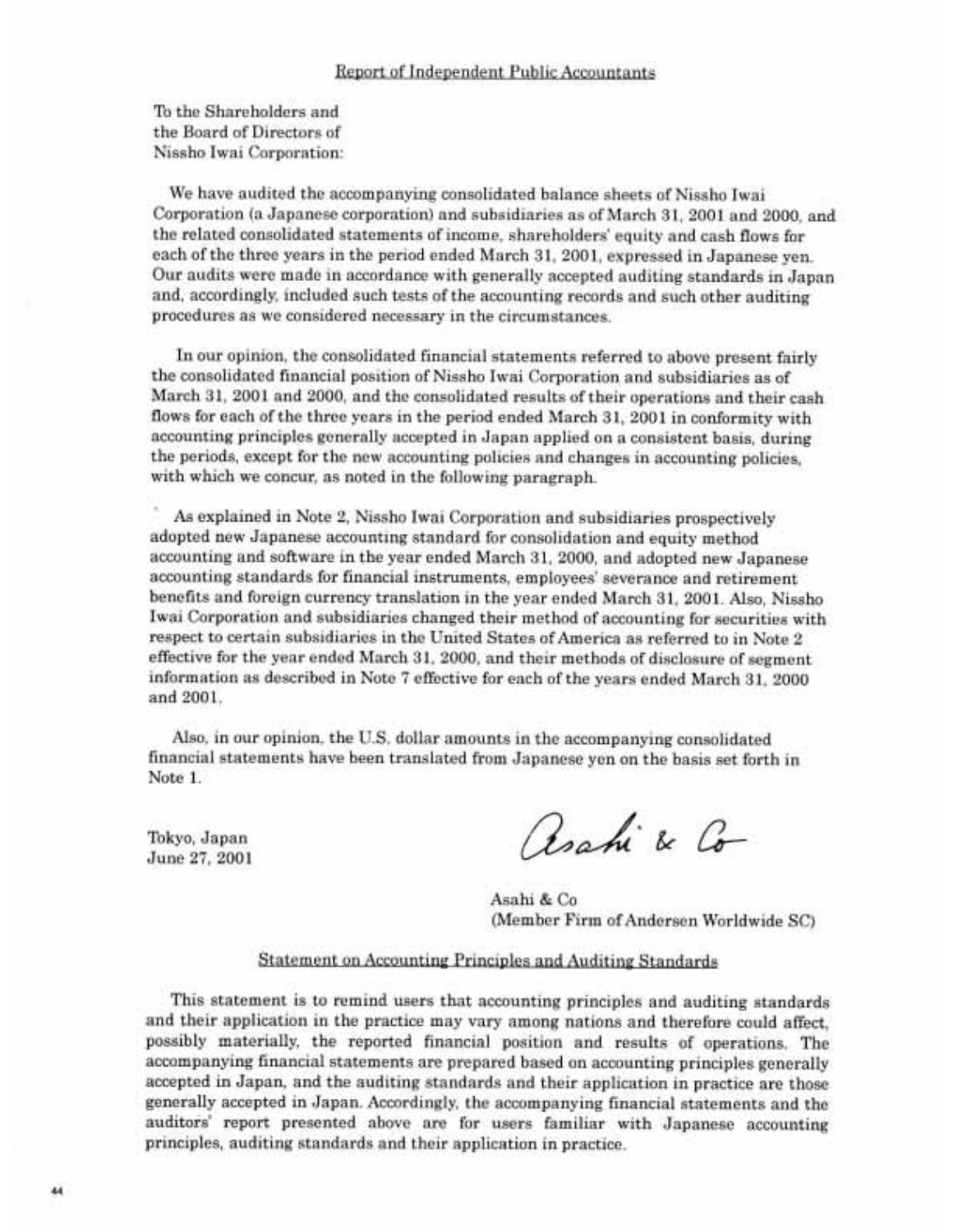

New Tokyo headquarters building operations began March 19, 2001

### **JAPAN**

#### HEADQUARTERS:

OSAKA TOKYO

### OTHER OFFICES:

NAGOYA (AICHI PREF.) KYUSHU (FUKUOKA PREF.) HOKKAIDO (HOKKAIDO PREF.) CHUGOKU (HIROSHIMA PREF.) CHIBA (CHIBA PREF.) CHITA (AICHI PREF.) FUKUI (FUKUI PREF.) HAKODATE (HOKKAIDO PREF.) HAMAMATSU (SHIZUOKA PREF.) HIMEJI (HYOGO PREF.) HOKURIKU (TOYAMA PREF.) HOKKO (OSAKA PREF.)

Offices KAKOGAWA (HYOGO PREF.) KAMAISHI (IWATE PREF.) KIMITSU (CHIBA PREF.) KITA-KYUSHU (FUKUOKA PREF.) KOBE (HYOGO PREF.) MATSUYAMA (EHIME PREF.) MURORAN (HOKKAIDO PREF.) NAGANO (NAGANO PREF.) NAGASAKI (NAGASAKI PREF.) NAHA (OKINAWA PREF.) NIIGATA (NIIGATA PREF.) OITA (OITA PREF.) OKAYAMA (OKAYAMA PREF.) SHIZUOKA (SHIZUOKA PREF.) TAKAMATSU (KAGAWA PREF.) TOHOKU (MIYAGI PREF.) TOKUYAMA (YAMAGUCHI PREF.) UBE (YAMAGUCHI PREF.)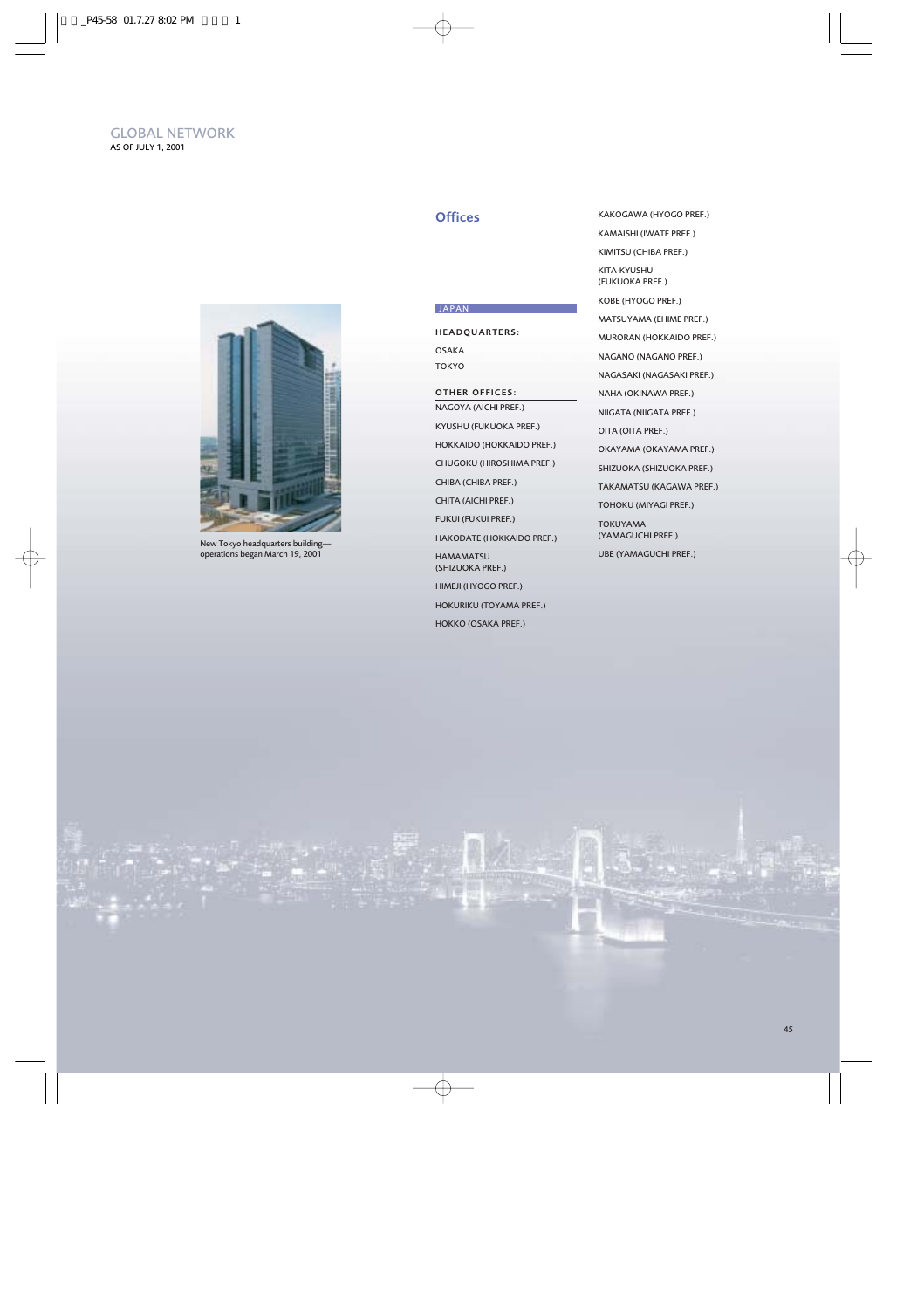#### AMERICAS

U. S. A. NISSHO IWAI AMERICAN CORPORATION NEW YORK / CHARLOTTE / WASHINGTON / DETROIT / CLEVELAND / NASHVILLE / CHICAGO / HOUSTON / LOS ANGELES / PORTLAND /

#### CANADA

NISSHO IWAI CANADA LTD. TORONTO / INGERSOLL / **VANCOUVER** 

BELLEVUE / SEATTLE / TUCSON

#### MEXICO

NISSHO IWAI MEXICANA S.A. DE C.V. MEXICO CITY / AGUASCALIENTES

#### PANAMA

NISSHO IWAI PANAMA INTERNATIONAL S.A. PANAMA

#### GUATEMALA

NISSHO IWAI DE CENTROAMERICA Y EL CARIBE, S.A. GUATEMALA / PANAMA / SAN JOSE

COLOMBIA NISSHO IWAI DE COLOMBIA S.A.

#### VENEZUELA

**BOGOTA** 

NISSHO IWAI DE VENEZUELA C.A. CARACAS

#### ECUADOR

NIC DEL ECUADOR S.A. **OUITO** 

PERU NISSHO IWAI DEL PERU S.A.

# BRAZIL

NISSHO IWAI DO BRASIL S.A. SÃO PAULO / RIO DE JANEIRO

ARGENTINE NISSHO IWAI (ARGENTINA) S.A. BUENOS AIRES

#### CHILE

LIMA

NISSHO IWAI (CHILE) LTDA. SANTIAGO

#### CUBA

HAVANA

#### EUROPE AND AFRICA

U.K. NISSHO IWAI EUROPE PLC LONDON / ABERDEEN

NORWAY NISSHO IWAI EUROPE PLC OSLO

GERMANY NISSHO IWAI DEUTSCHLAND GMBH DÜSSELDORF / HAMBURG

#### FINLAND

NISSHO IWAI DEUTSCHLAND **GMBH** HELSINKI

BELGIUM N.V. NISSHO IWAI (BENELUX) S.A. BRUSSELS

FRANCE NISSHO IWAI FRANCE S.A. PARIS

ITALY NISSHO IWAI ITALIA S.P.A. MILANO

SPAIN NISSHO IWAI IBERIA S.A. MADRID

# PORTUGAL

NISSHO IWAI IBERIA S.A. LISBON

#### GREECE PIRAEUS

AUSTRIA NISSHO IWAI EUROPE PLC WIEN

ROMANIA NISSHO IWAI EUROPE PLC

BUCHAREST

POLAND NISSHO IWAI EUROPE PLC WARSZAWA

**TURKEY** NISSHO IWAI EUROPE PLC ISTANBUL

#### ISRAEL

TEL-AVIV

TASHKENT

AZERBAIDJAN

KAZAKHSTAN

ALMATY

### RUSSIA

MOSCOW KHABAROVSK

### UKRAINE

KIEV

### MONGOLIA

ULAANBAATAR

#### INDIA

NEW DELHI BOMBAY PUNE CALCUTTA JAMSHEDPUR MADRAS BANGALORE

### BANGLADESH

DHAKA **CHITTAGONG** 

#### PAKISTAN

KARACHI ISLAMABAD

#### THAILAND

NISSHO IWAI (THAILAND) LIMITED **PARTNERSHIP** BANGKOK

THAI SUNROCK COMPANY LTD. BANGKOK

#### MYANMAR

YANGON

### VIETNAM

HANOI HO CHI MINH CITY DANANG VUNG TAU

### LAOS

VIENTIANE

#### CAMBODIA

PHNOM PENH

### MALAYSIA

KUALA LUMPUR KOTA KINABALU MIRI

SUNROCK (MALAYSIA) SENDIRIAN **BERHAD** KUALA LUMPUR

#### YEMEN SANAA

ALGERIA

ALG<sub>ER</sub>

LAGOS

NISSHO IWAI FRANCE S.A.

NISSHO IWAI (NIGERIA) LTD.

MIDDLE EAST, CIS, ASIA AND OCEANIA

COTE D'IVOIRE ABIDJAN KENYA NAIROBI

SAUDI ARABIA AL-KHOBAR RIYADH JEDDAH

SOUTH AFRICA JOHANNESBURG ZIMBABWE **HARARE** ANGOLA LUANDA NIGERIA

QATAR

DOHA

U.A.E. ABU DHABI DUBAI

OMAN

MUSCAT

IRAQ

BAGHDAD JORDAN

AMMAN EGYPT

CAIRO

IRAN NISSHO IWAI CORPORATION, (IRAN) LTD. TEHERAN

UZBEKISTAN

BAKU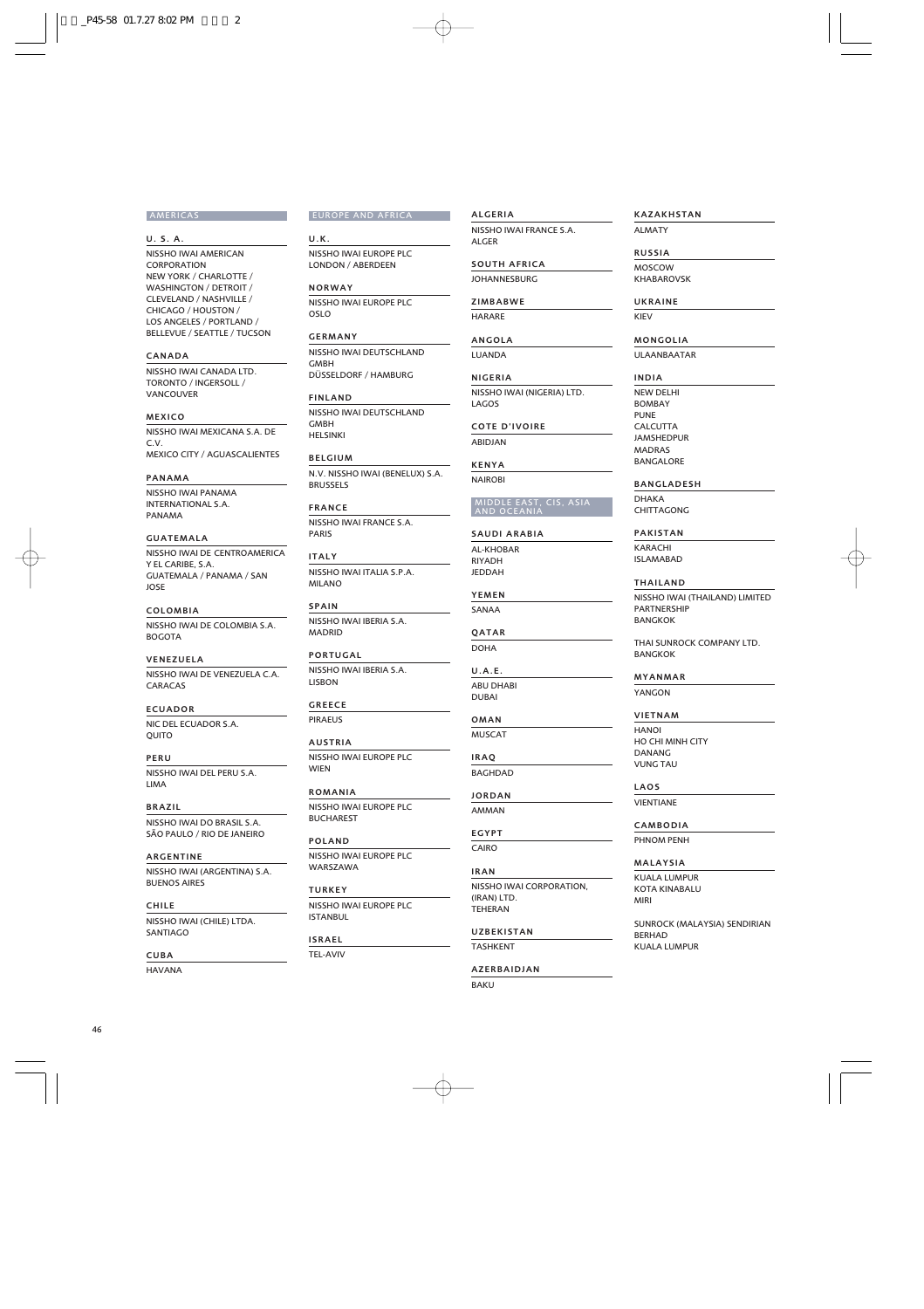#### SINGAPORE

**SINGAPORE** 

NISSHO IWAI INTERNATIONAL (SINGAPORE) LTD. SINGAPORE

#### THE PHILIPPINES

**PHILIPPINE** 

#### INDONESIA

JAKARTA

P.T. NISSHO IWAI INTERNATIONAL INDONESIA JAKARTA

#### AUSTRALIA

NISSHO IWAI AUSTRALIA LIMITED SYDNEY / MELBOURNE / PERTH / BRISBANE

#### PAPUA NEW GUINEA

NISSHO IWAI AUSTRALIA LIMITED PORT MORESBY

#### NEW ZEALAND

NISSHO IWAI NEW ZEALAND LIMITED AUCKLAND

### KOREA

NISSHO IWAI KOREA CORPORATION SEOUL / BUSAN / POHANG / KWANG-YANG

#### TAIWAN

TAIPEI

NISSHO IWAI TAIWAN CORPORATION LIMITED TAIPEI / KAOHSIUNG

### CHINA

BEIJING TIANJIN QINGDAO WUHAN NANJING CHONGQING DALIAN SHANGHAI GUANGZHOU

NISSHO IWAI (CHINA) CO., LTD. BEIJING

NISSHO IWAI (SHANGHAI) **CORPORATION** SHANGHAI

NISSHO IWAI (DALIAN) CO., LTD. DALIAN

NISSHO IWAI (GUANGZHOU) CORPORATION GUANGZHOU

NISSHO IWAI (TIANJIN) CORPORATION TIANJIN

NISSHO IWAI (QINGDAO) CORPORATION QINGDAO

NISSHO IWAI HONG KONG CORPORATION LIMITED HONG KONG / SHENZHEN / XIAMEN / KUNMING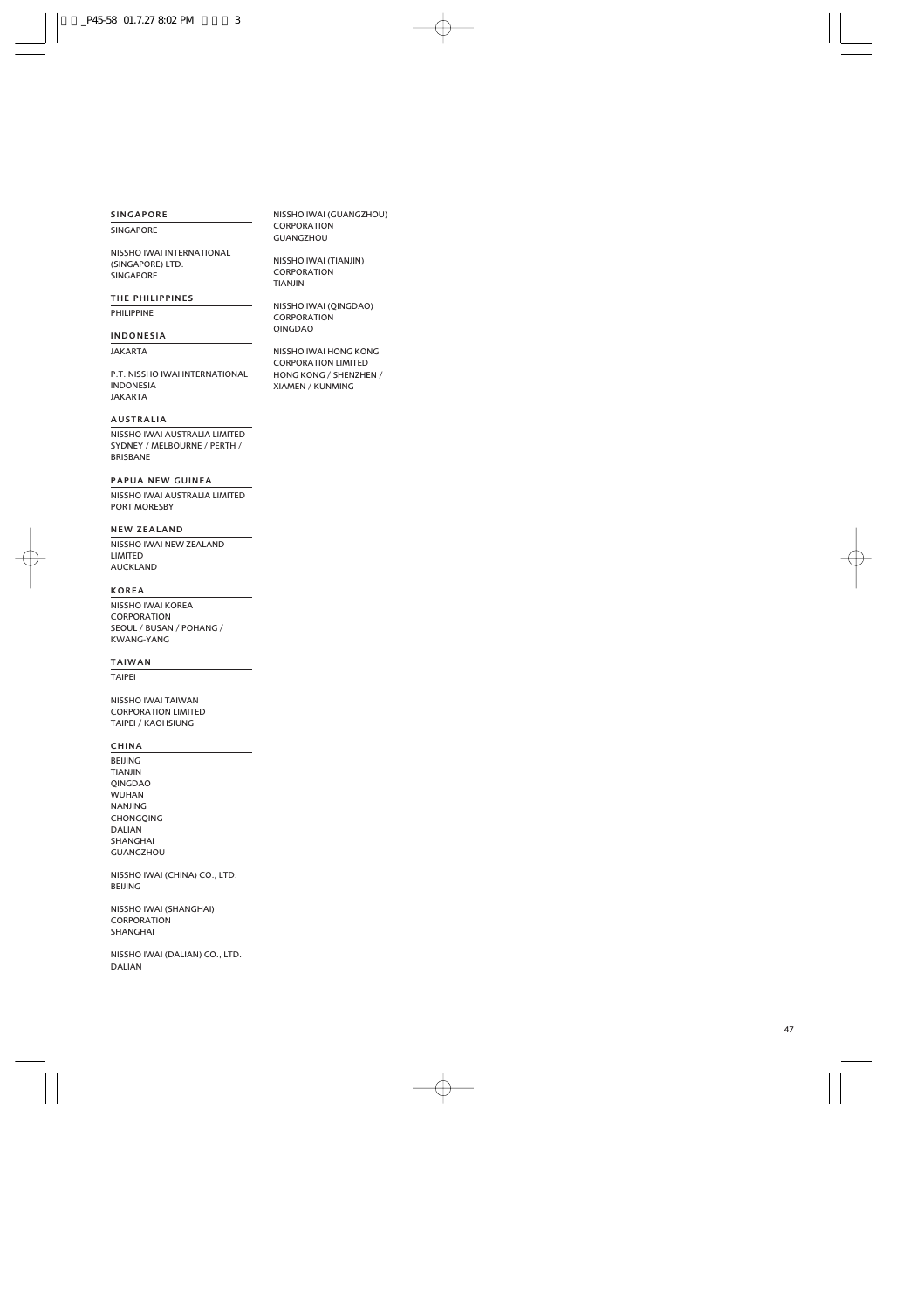### MACHINERY COMPANY

### Plant & Project Group

#### JAPAN

NI CONSTRUCTION MACHINERY CORP. *Sales of construction machinery*

NITEC CORP. *Sales of Heavy, Chemical, Food and Plastic Machinery, Systems for Media & Device and Environmental Protection*

SENDZIMIR JAPAN, LTD. *Sendzimir rolling mill manufacturing and sales*

#### THAILAND

ASIAN TRADE & LEASING CO., LTD. *Multifinance services*

#### INDONESI.

P.T. MAHARAJA ARTHASTAR INDONESIA FINANCE *Multifinance services*

#### **SINGAPORE**

NI OFFSHORE TRADE & INVESTMENT PTE., LTD. *Investment and trading offshore oil & gas development related facilities and equipment*

ASIA CABLE ENGINEERING CO., PTE., LTD. *Cable outfitting and connection operations*

### Industrial System & Automotive Group

#### JAPAN

N.I. EURO-MOTORS CO., LTD. *Sale of Porsche and Peugeot automobiles*

STERN NISHI IKEBUKURO CO., LTD. *Mercedes-Benz car sales*

NISSHO IWAI CHUBU MACHINERY CO., LTD. *Sale of industrial robots and machinery equipment*

NISSHO IWAI MOTOR SALES CORP. *Sale of Peugeot automobiles*

NISSHO IWAI MACHINERY SYSTEM CORP. *Sales of chemical machinery and industrial machinery*

NISSHO IWAI MECHATRONICS CORP. *Factory automation system and equipment, and humidified refrigerator sales*

#### U.S.A.

MAZAK NISSHO IWAI CORP. *Distributor of laser cutting machines*

METAL PROCESSING SYSTEMS, INC. *Import and sale of metal processing machines*

OAC INC. *Sales of ultraviolet exposure equipment and related parts*

#### **VENEZUEL**

MMC AUTOMOTRIZ, S.A. *Mitsubishi and Hyundai auto import, assembly and distribution*

#### **CHILE**

AUTOMOTRIZ PROTON S.A. *Import and sales of Proton cars*

#### GERMANY

ORC MANUFACTURING VERTRIEBS **GMRH** *Ultraviolet exposure equipment sales*

#### BELGIUM

MAZAK NISSHO IWAI EUROPE N.V./S.A. *CO2 laser processing machine sales*

#### FRANCE

MAZAK LASER FRANCE SARL *CO2 laser processing machine sales*

### ITALY

MAZAK LASER ITALIA S.R.L. *CO2 laser processing machine sales*

#### SPAIN

KIA MOTORS ESPANA, S.A. *Distribution of Kia automobiles*

#### THAILAND

GN LEASING CO., LTD. *Sale of motorcycles by installment*

AUTRANS (THAILAND) CO., LTD. *Warehousing and transport operations*

#### MALAYSIA

KAWASAKI MOTORS HOLDING (MALAYSIA) SDN., BHD. *Holding company of Kawasaki Motorcycles manufacturing plant*

#### **SINGAPORE**

HOWA MACHINERY SINGAPORE PTE., LTD. *Import and sales of machine tools, and customer service*

#### THE PHILIPPINES

AICHI FORGING COMPANY OF ASIA, INC. *Manufacture and sale of steel forging parts*

ASIAN TRANSMISSION CORP. *Transmission manufacturing and Engine Assembly*

MITSUBISHI MOTORS PHILIPPINES CORP. *Mitsubishi auto import, assembly and distribution*

AUTRANS PHILIPPINES CORP. *Warehousing and transport operations*

#### INDONESIA

P.T. ARTHACAKRA MULTIFINANCE *Automobile leasing*

## **CHINA**

NISSHO-ORIENT (SHANGHAI) MACHINERY TECHNICAL CENTER CO., LTD. *Maintenance service, technical application engineering and sales of machine tools*

#### **VIETNAM**

VIETNAM SUZUKI CORP. *Suzuki automobile and motorcycle manufacturing and sales*

#### RUSSIA

SUBARU MOTOR LLC. *Distributor of Subaru automobiles*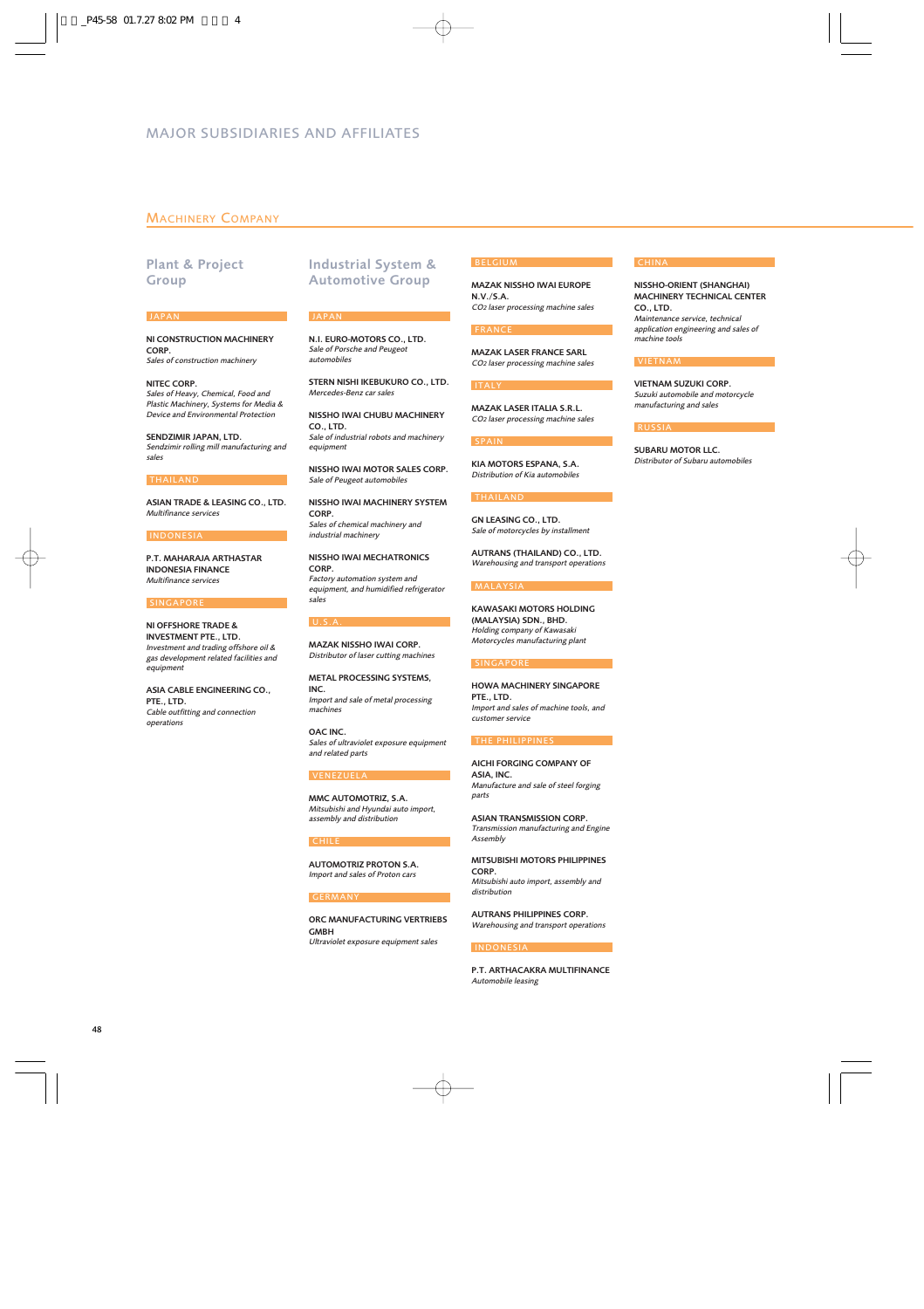### METALS COMPANY

JAPAN

### Aerospace, Marine & Rolling Stock Group

#### JAPAN

NI AIRCRAFT LEASING CORP. *Used aircrafts sale and leasing*

KOKUSAI KISEN K.K. *Ship broker and agent*

NISSHO IWAI AEROSPACE CORP. *Import and sales of aerospace systems/parts*

NIMAC CORP. *Marine and other machinery sales*

NI WELDING CORP. *Welding materials sales*

NISSIN GAS ENGINEERING LTD. *Sale of gas reliquefying devices*

NI-KOBE WELDING CO., LTD. *Welding materials sales*

#### U.S.A.

NIMAC AMERICA, INC. *Sale of marine equipment*

NISSHO IWAI AEROSPACE (AMERICA) CORP. *Export of aerospace systems/parts*

ASANO AMERICA, INC. *Sales of transmission gears and related products*

#### IRELAND

SUNROCK AIRCRAFT CORPORATION LTD. *Aircraft operating leasing* ASAMI STEEL SERVICE CORP. *Processing and sale of thin steel sheet*

ARIAKE STEEL CENTER CO., LTD. *Steel sheet and bar processing and warehousing*

ALTOWN CORP. *Sale and maintenance of automobiles*

NISSHO IWAI STEEL TRADE CO., LTD.

*Export/import of steel products*

NI STAINLESS CENTER CO., LTD. *Processing and sale of stainless steel sheet*

NI ALLOY STEEL CO., LTD. *Processing and sale of special steel sheet*

NI-METAL CO., LTD. *Delivery service operations*

KYUSHU STEEL CORP. *Steel bar manufacturing and sales*

CREATIVE DIECAST CORP. *Manufacture and machining aluminium diecast products*

KOMATSUGAWA KOKI K.K. *Light-gauge steel rolling*

SUNROCK OYODO CO., LTD. *Wire product manufacturing*

SUZUYASU CORP. *Steel product sales*

TEIMO CO., LTD. *Wire gauge manufacturing*

TOKAI STEEL CORP. *Steel bar manufacturing and sales*

NIK METAL CORP. *Steel product sales*

NISSHO IWAI STRUCTURAL STEEL CO., LTD. *Structural steel sales*

NI STEEL PRODUCTS CO., LTD. *Steel product wholesaling*

NISSHO IWAI STEEL LEASING CO., LTD. *Construction material leasing*

NISSHO IWAI ALCONIX CORP. *Non-ferrous metals sales and rental*

NISSHO IWAI BENTONITE CO., LTD. *Bentonite powder and Volclay panel sales*

HAMAMATSU KOHAN KAKO CO., LTD. *Steel sheet shearing and slitting*

FUJISHO COMPANY LTD. *Stainless Scrap Dealer*

UNICON CO., LTD. *Pail can manufacturing*

UNIVERSAL PRINT CORP. *Print processing for cans*

WATAEI STEEL CO., LTD. *Steel product sales*

AIKI TEKKO HANBAI CO., LTD. *Steel product sales*

ARAYA SPECIAL METAL CO., LTD. *Sale of steel pipes*

IMARI STEEL CENTER CO., LTD. *Processing, sale and warehousing of steel*

O. F. INDUSTRIAL CO., LTD. *Special processing of stainless steel sheet*

CANOX CORP. *Steel product sales*

KONDO STEEL WIRE CO., LTD. *Manufacture of parts for industrial chains*

CBMM ASIA CO., LTD. *Sale of niobium Products*

SHINKO KOHAN KAKO, LTD. *Steel service center*

SHINKO CORP. *Specialized trader of stainless steel*

SHINSEI KOGYO CO., LTD. *Wire processing and sales*

DAINIPPON FOIL INDUSTRIES CO., LTD. *Processing of food storage wrap*

TECHNO STEEL CORP. *Various rolled products and flat bar*

*manufacturing and sales*

TOPURA CO., LTD. *Manufacture and sale of screws and bolts*

TTC CO., LTD. *Manufacture and sale of screws and bolts*

NIHON SEIKO CO., LTD. *Antimony product manufacturing*

MAXIS CORP. *Sale of special steel products*

METAL ART CORP. *Steel forging*

#### U.S.A.

ALLOY TOOL STEEL, INC. *Distributor and processor of alloy steel*

N-I ENERGY DEVELOPMENT, INC. *Pipe and tube import and sales*

NI METAL PRODUCTS, INC. *Distributor of air conditioner tubes and parts*

NIAC STEEL SALES, INC. *Distributor of steel pipes*

SANSHIN INDUSTRIAL (U.S.A.) CORP. *Manufacture of press products for use in FD*

MARUICHI AMERICAN CORP. *Steel pipe manufacturing and sales*

STRATEGIC MINERALS CORP. *Vanadium production and sales*

TWN FASTENER INC. *Construction and industrial fastener manufacturing and sales*

#### CANADA

MONZEN STEEL INC. *Steel service centers*

NISSHO IWAI COAL DEVELOPMENT (CANADA) LTD. *Coal mining*

NISSHO IWAI MOLY RESOURCES, INC. *Molybdenum mining*

#### **MEXICO**

SANSHIN DE MEXICO S.A. DE C.V. *Manufacture and sale of parts for metal presses*

NICOMETAL MEXICANA, S.A. DE C.V. *Process and sale of steel sheet*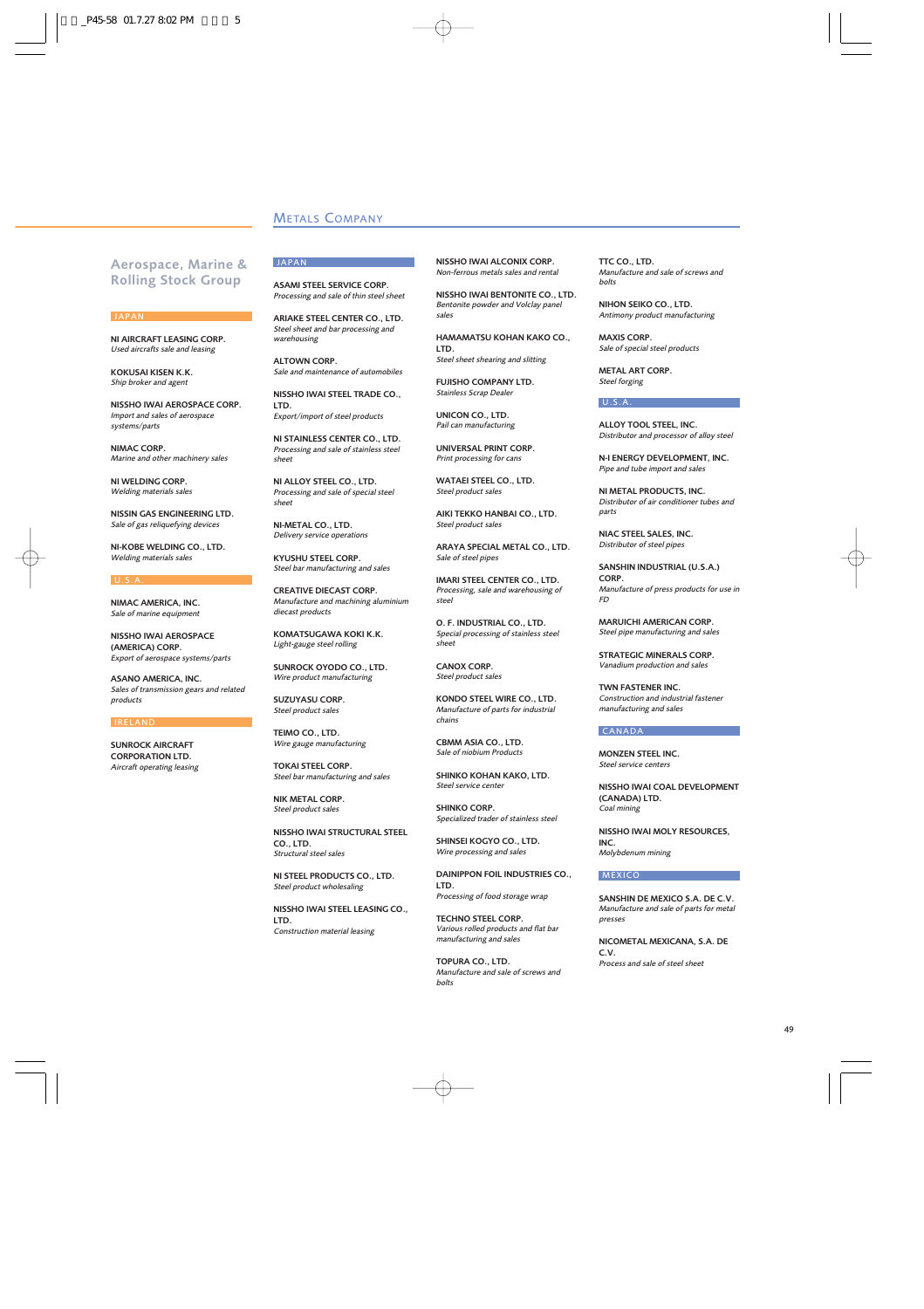SANOH INDUSTRIAL DE MEXICO, S.A. DEC.V. *Brake-tube manufacturing*

#### FRANCE

NISSHIN FRANCE S.A. *Stockholder and management company of Le Nikkel Corp. Valve manufacturing and sales*

#### CZECH

NIKOM, A.S. *Ferrovanadium production and sales*

#### SOUTH AFRICA

NSA METALS (PROPRIETARY) LTD. *Finance company; sale of ferrochrome*

#### THAILAND

MAHAJAK KYODO CO., LTD. *Cold Finished Bar Manufacturing*

NI STEEL SALES (THAILAND) CO., LTD. *Sale of steel products*

#### **VIETNAM**

VIETNAM JAPAN ALUMINIUM CO., LTD. *Aluminum extrusion products manufacturing and sales*

VINANIC STEEL PROCESSING CO. *Cutting and processing of steel sheet*

#### MALAYSIA

COLD PARTS (MALAYSIA) SDN., **BHD** *Marketing and sales of OA/AV parts*

NICOM STEEL CENTRE (MALAYSIA) SDN., BHD. *Steel coil and sheet processing and sales*

SUNROCK STEEL CENTRE (MALAYSIA) SDN., BHD. *Steel coil and sheet processing and sales*

#### SINGAPORE

N-I TUBULAR INTERNATIONAL PTE., LTD. *Sale of steel pipes*

NISSHIN INDUSTRY (SINGAPORE) PTE., LTD. *Copper tripod manufacturing*

SINGAPORE ELECTRICAL STEEL SERVICES PTE. LTD. *Electrical steel processing and sales*

#### THE PHILIPPINES

COIL TECH MANILA, INC. *Steel sheet processing center*

#### INDONESIA

P.T. INDONESIA STEEL TUBE WORKS LTD. *Steel tube manufacturing and sales*

P.T. IRON WIRE WORKS INDONESIA *Steel wire manufacturing*

P.T. SESS INDONESIA *Steel stamping*

P.T. NICORINDO BAJA *Steel sheet processing center for automobiles and consumer electronics*

#### **AUSTRALIA**

NISSHO IWAI ALUMINA PTY., LTD. *Refinement and sale of aluminum*

CATHERINE HILL RESOURCES PTY., LTD. *Coal mining*

KOBE ALUMINA ASSOCIATES (AUSTRALIA) PTY., LTD. *Alumina production*

WINNIN PTY., LTD. *Coal mining*

WINVIEW PTY., LTD. *Coal mining*

#### KOREA

MASAN STEEL TUBE WORKS CO., LTD. *Steel pipe manufacturing and sales*

### CHINA

NIFAST (SHANGHAI) CO., LTD. *Secondary iron rod products*

SHANGHAI JIARI PRECISE STEEL SHEET PRODUCTS CO., LTD. *Processing and sales of steel plates*

SHUNDE HUA RI STEEL COIL CENTER CO., LTD. *Steel service center*

TIANJIN RIHUA STEEL PRODUCTS  $CO$ , LTD. *Processing and sales of steel plates*

WELLING STEEL TRADING CO., LTD. *Investment operations for development of mining in China*

KAWAMURA PRECISION MATERIAL (WUXI) CO., LTD. *Manufacture and sale of capillary tubing for refrigerators and air conditioners*

MID-CONTINENT TUBULAR LTD. *Sale of oil well pipe equipment*

SHENZHEN AERO-FASTENERS MANUFACTURING CO., LTD. *Fastener manufacturing*

HAINAN HAIWOO TINPLATE INDUSTRY CO., LTD. *Manufacture and sale of tinplate for steel can*

### **METALS COMPANY ENERGY COMPANY**

### JAPAN

TOKYO YUSO CORP. *Warehousing and tank leasing*

NISSHO IWAI PETROLEUM CORP. *Petroleum product and LPG sales*

NISSHO IWAI PETROLEUM GAS CORP. *LPG import and sales*

NISSHO KOYU CO., LTD. *Petroleum product sales*

JAPAN ENERGY SERVICE CORP. *Representative for LNG import*

NUSANTARA GAS SERVICES CO., INC. *LNG import and sales*

E-ENERGY CORP. *Nuclear fuel and equipment sales*

NUSANTARA SHIPPING LTD. *LNG tanker navigation management*

#### **SINGAPORE**

NISSHO IWAI PETROLEUM CO., (SINGAPORE) PTE., LTD. *Crude oil/oil products trading*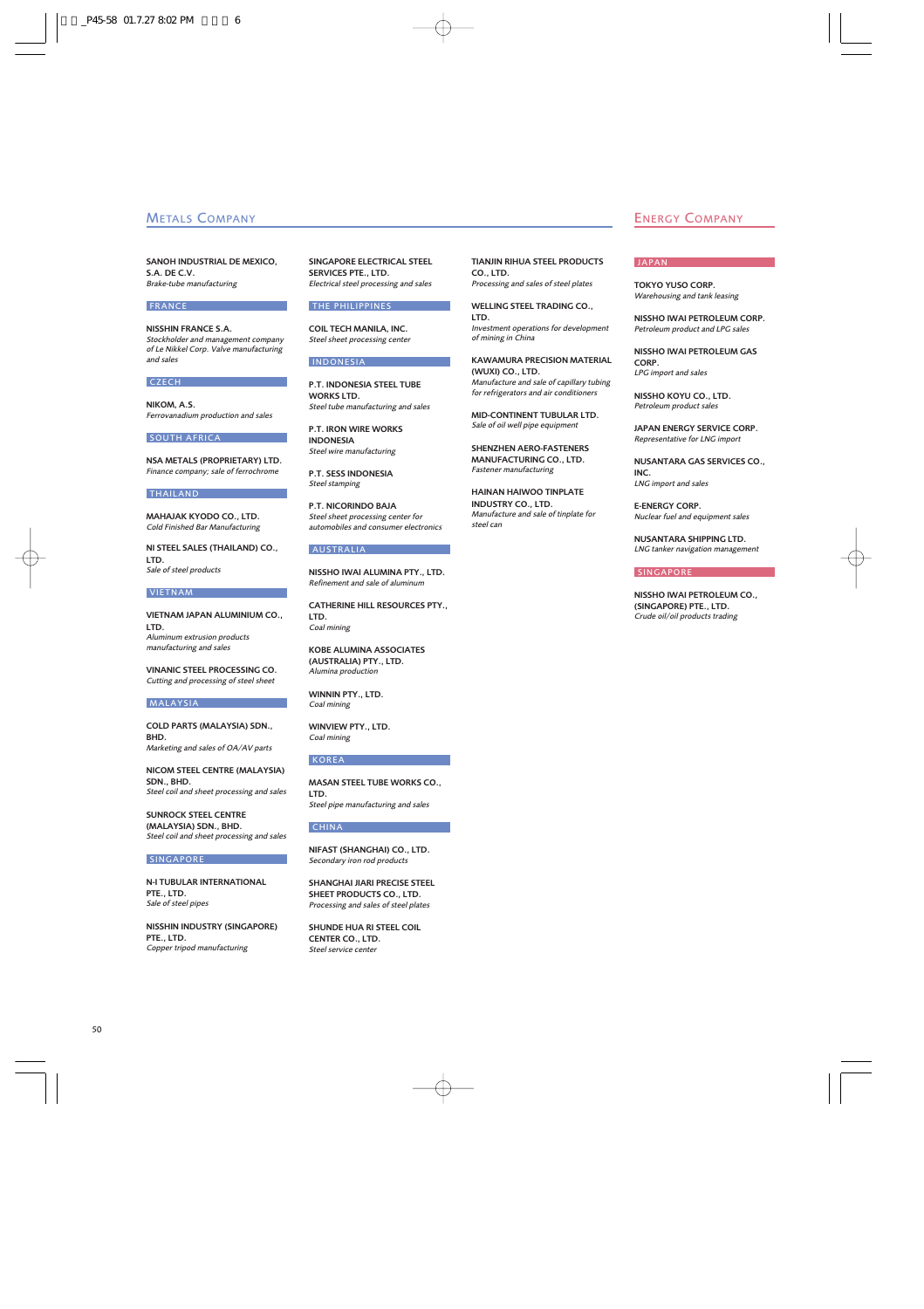### CHEMICALS, CONSUMER & FOREST PRODUCTS COMPANY

### Chemicals Group

#### JAPAN

NI TECHNOPLAS CO., LTD. *Coloring and processing of ABS synthetic resin*

SAMBOW PLASTICS CO., LTD. *Vinyl chloride product manufacturing and sales*

DAIICHI KASEI CO., LTD. *Precision molding and assembly*

TAIHO FILM MANUFACTURING CO., LTD. *Manufacture and sale of polyethylene film*

TAIYO CHEMICAL INDUSTRY CO., LTD. *Vinyl chloride film manufacturing and sales*

NISSHO IWAI CHEMICAL CORP. *Chemical product sales*

NISSHO IWAI CEMENT CORP. *Wholesaling of cement, ready-mixed concrete, and other building materials*

YAHATA CONCRETE CO., LTD. *Manufacture and sale of ready-mixed concrete*

YAHATA READY MIXED CONCRETE CO., LTD. *Manufacture and sale of ready-mixed concrete*

ICHIKOH INTERNATIONAL CO., LTD. *Synthetic resin material sales*

TAKAICHI CO., LTD. *Polyethylene film manufacturing*

TAFUNIC CO., LTD. *Manufacture and sale of agricultural film*

TOKUYAMA TSUSHO CORP. *Wholesaling of cement, ready-mixed concrete, and other building materials*

JAPAN WAVELOCK CO., LTD. *Plastics and textiles processing*

FUJI KAKO CO., LTD. *Plastic pipe manufacturing and sales* LAFARGE BRAAS ROOFING JAPAN  $CO$ , LTD. *Manufacture and sale of roof covers; manufacture of concrete roofing tiles*

PLA-NET HOLDING, INC. *Holding company of NISSHO IWAI PLASTIC CORP.*

#### U.S.A.

IKKA TECHNOLOGY INC. *Manufacturing and sales of plastic parts and components*

NATIONAL PIPE & PLASTICS, INC. *PVC pipe manufacturing and sales*

#### **NETHERLANDS**

TEIJIN KASEI EUROPE B.V. *Storage, repacking and shipping of polycarbonate plastic*

#### PORTUGAL

NEMOTO PORTUGAL-QUMICA **FINA** LDA *Nonorganic fluorescent pigment manufacturing and sales*

#### THAILAND

MC INDUSTRIAL CHEMICAL CO., LTD. *Chemicals importing and sales*

THAI CENTRAL CHEMICAL PUBLIC  $CO$ , LTD. *Fertilizer production and sales*

THAI GCI RESITOP CO., LTD. *Phenol resin manufacturing and sales*

#### VIETNAM

JAPAN VIETNAM FERTILIZER **COMPANY** *Production and sale of compound fertilizer*

PTN CHEMICALS COMPANY LTD. *Raw material of detergent alky-benzene salphonic acid manufacturing and sales*

#### THE PHILIPPINES

AFC FERTILIZER AND CHEMICALS, INC. *Fertilizer production and sales*

#### **INDONESIA**

P.T. KALTIM METHANOL INDUSTRI *Manufacture and sale of methanol*

### AUSTRALIA

NISSHO IWAI MINERAL SANDS (AUSTRALIA) PTY., LTD. *Mineral resource development, production and sales*

#### KOREA

N.I. AGROSCIENCE CORP. *Promotion control for pesticide sales*

#### **CHINA**

SHANGHAI NEW WAKO PRECISION PLASTICS CO., LTD. *Precision mold injectors for plastics*

TIANJIN SUNSHINE PLASTICS CO., LTD. *BOPP film manufacturing and sales*

YINGKOU QUNXING SILICON

CARBIDE CO., LTD. *Pulverization of silicon carbide ceramic*

> SUN BUILDING MATERIALS CORP. *Wholesaling of building materials*

NI HOUSING MATERIAL CO., LTD.

Housing Materials & General Merchandise

NISSHO IWAI PROMOTION CORP. *Sales promotion of imported cigarettes*

*Processing and wholesaling of lumber*

*Processing and wholesaling of lumber*

*Wholesaling of logs and housing*

NISSHO IWAI GENERAL MERCHANDISE CORP. *Import and wholesaling of cigarettes, shotguns and general merchandise*

NIPPON CROWN HOUSE CO., LTD. *Sale of wood-frame housing construction materials*

N.N. BUILDING MATERIALS CORP. *Wholesaling of building materials*

BEISEI INC. *Import tobacco leaf*

JAPAN

Group

*Housing material sales*

NI LUMBER CO., LTD.

SUZUKEN CORP.

NICHIWA CORP. *Wholesaling of logs*

*materials*

*and housing materials* TORIN CO., LTD.

YOSHIMOTO RINGYO CO., LTD. *Processing and wholesaling of lumber and housing materials*

NCN CO., LTD. *Construction contracting for three-story wood-construction homes*

OKAMURA SANKO CO., LTD. *Lumber and sale of building materials*

KOHOKU VENEER CO., LTD. *Manufacture of plywood*

TAKEHARA KOGYO CO., LTD. *Processing of lumber; manufacture and sale of particleboard*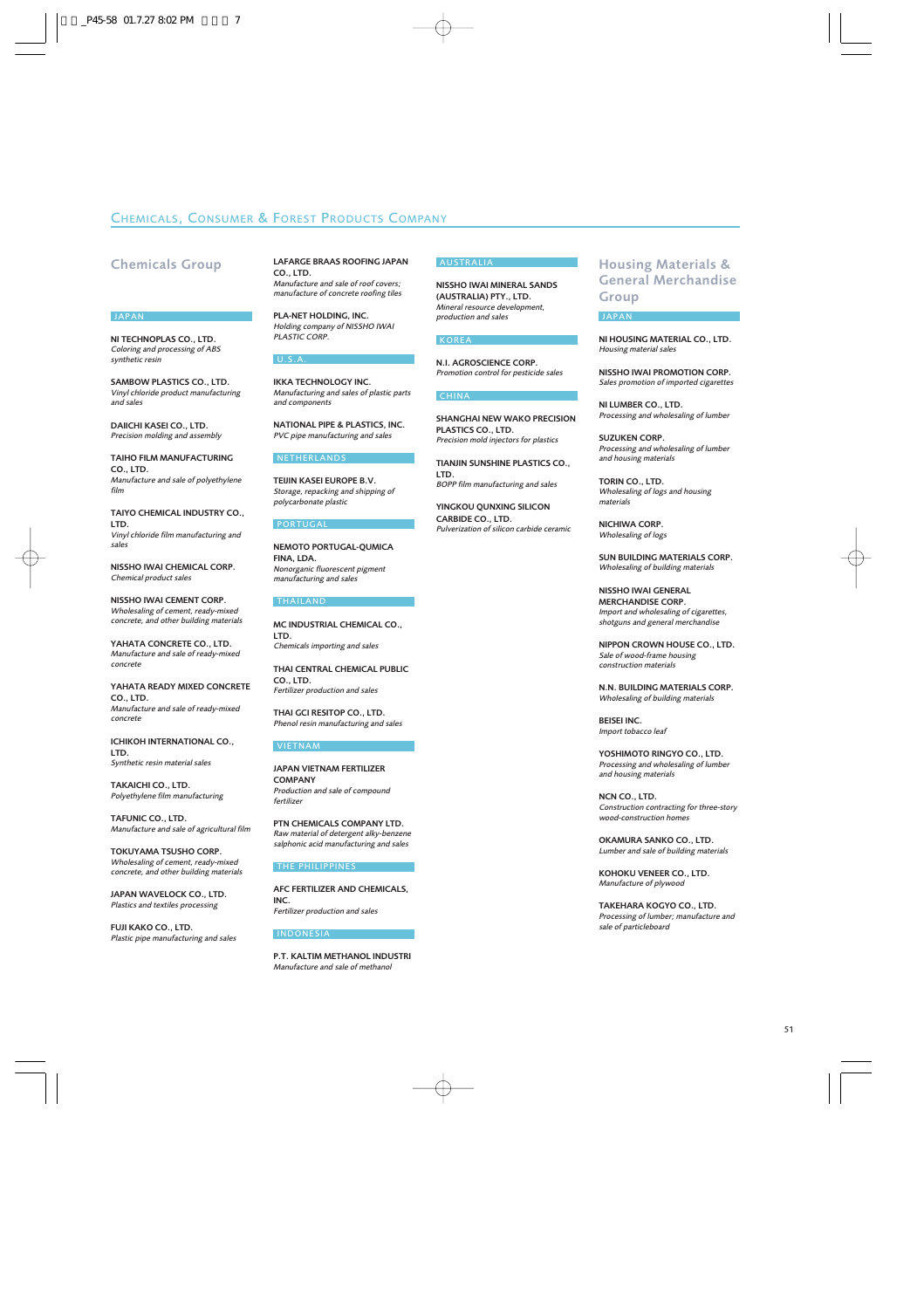### CHEMICALS, CONSUMER & FOREST PRODUCTS COMPANY

NISSHO IWAI PAPER AND PULP CORP. *Import/export and wholesaling of paper and pulp*

#### VIETNAM

VIETNAM-JAPAN CHIP CORP. *Afforestation and wood chip manufacture*

QUY NHON PLANTATION FOREST COMPANY OF VIETNAM LTD. *Afforestation*

#### MALAYSIA

SAMLING FIBRE BOARD SDN., BHD. *MDF manufacturing*

SAMLING PLYWOOD (MIRI) SDN., **BHD** *Plywood manufacturing*

#### INDONESIA

P.T. MITRA MUTIARA WOODTECH *Wooden interior products manufacturing*

#### AUSTRALIA

GREEN TRIANGLE PLANTATION FOREST COMPANY OF AUSTRALIA PTY. LTD. *Afforestation*

EAST VICTORIA PLANTATION FOREST COMPANY OF AUSTRALIA PTY. LTD. *Afforestation*

### Food Products Group

#### JAPAN

NSC LOGISTICS CO., LTD. *Logistics*

SEAFESTA CORP. *Sale of marine products for the domestic market*

NISSHO IWAI FOODS CORP. *Wholesaling of sugar and foodstuff*

NISSHO IWAI MEAT AND AGRI-PRODUCTS CORP. *Wholesaling of meat and prepared foods*

NEW NOZAWA FOODS CORP. *Wholesale, polish and sale of rice*

K.K. NIF *Sale of processed foods*

SAITAMA SHIMADAYA CORP. *Manufacture and sale of noodles*

SHIKISHIMA STARCH MFG. CO., LTD. *Manufacture of starch and sweetener*

SHINSHU HAM CO., LTD. *Manufacture of ham and sausage*

FIRST OCEAN CO., LTD. *Import sale of marine products*

FUJI SEITO CO., LTD. *Sugar refining, developing sugar-related products and others*

MASUDAYA FOODS CORP. *Wholesale of wheat flour and rice*

#### THAILAND

SNB AGRIPRODUCTS LTD. *Crude rice bran oil production and sales*

### **Others**

#### JAPAN

THE CHUO WOOLEN MILLS, LTD. *Wool spinning and weaving*

N.I. TEIJIN SHOJI CO., LTD. *Textile trading*

### CONSTRUCTION & URBAN DEVELOPMENT COMPANY

## **JAPAN**

NI COMMUNITY CORP. *General maintenance of buildings and condominiums*

SUNROCK DEVELOPMENT INC. *Hotel management and real estate development*

NISSHO IWAI REALNET CORP. *Realtor; sales of private housing*

NISSHO IWAI REAL ESTATE CORP. *Real estate development, sales, and brokerage*

TAKARAZUKA KAIHATSU CO., LTD. *Condominium development and sales*

YAMAGATA NEW CITY DEVELOPMENT CORP. *Real estate development and sales*

KYUSHU URBAN DEVELOPMENT CORP. *Hotel management*

CHELSEA JAPAN CO., LTD. *Development and operation of outlet center*

#### VIETNAM

THE LONG BINH DEVELOPMENT INDUSTRIAL ZONE JOINT VENTURE *Owning, operating and sales of industrial park near Ho Chi Minh, Vietnam*

#### **OTHERS**

#### **JAPAN**

WORLD LEASING CORP. *Leasing*

NISSHO IWAI MANAGEMENT SERVICE CORP. *Management service*

LECREX CO., LTD. *Trade risk management consulting*

NI PERSONNEL CORP. *Temporary employment services*

NI SERVICE CORP. *Business support services*

NI TOURIST CORP. *Travel agency*

EBISTRADE. INC. *Integrated e-marketplace making company*

F R C INC. *Real estate rental management operations*

TOYO METAL SERVICE CORP. *Sale of raw materials for steel mills*

NISSHO IWAI KYUSHU CORP. *Wholesaling*

FUKUOKA HEAT SUPPLY CO., LTD. *Supply and sale of heat for regional airconditioning and hot water boilers*

SHIKOKU NI CORP. *Manufacture and sales of steel*

NISSHO IWAI SHIKOKU CORP. *Wholesaling*

NISSHO IWAI TOHOKU CORP. *Wholesaling*

NISSHO IWAI NISHINIHON CORP. *Wholesaling*

NISSHO IWAI HIGASHINIHON CORP. *Wholesaling*

NISSHO IWAI HOKKAIDO CORP. *Wholesaling*

NISHIMOTO SANGYO CORP. *Steel product sales*

SANPUKU SHOJI CO., LTD. *Wholesaling of construction materials*

NI-OVICO CORP. *Sale and leasing of steel*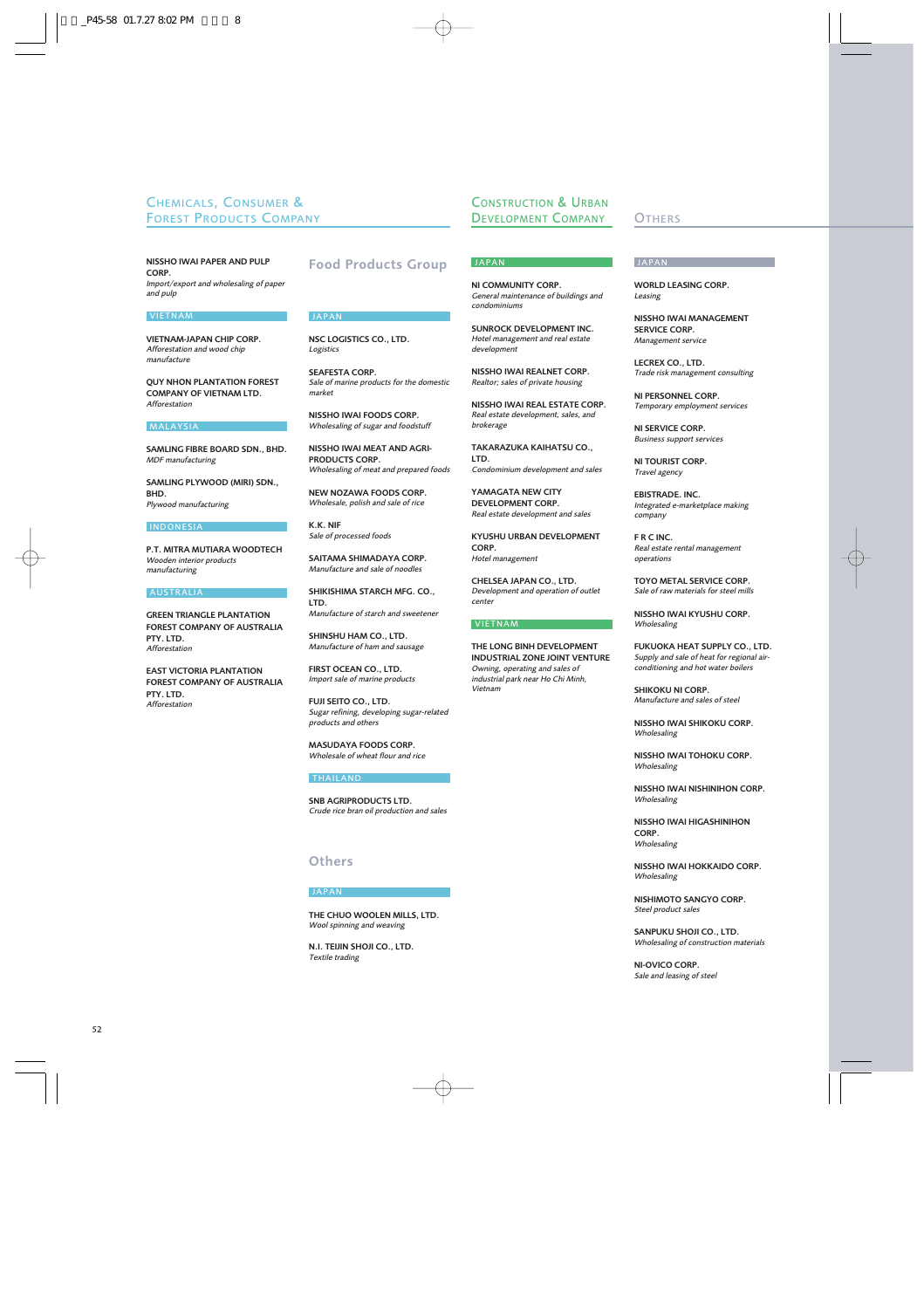### Nissho Iwai FTX Holdings Corporation



Masanobu Kondo *CEO*

*"Nissho Iwai FTX Holdings Corporation is a strategic administrative company aiming to structurally expand its finance business."*

Nissho Iwai FTX Holdings Corporation (FTX) was established in June 2001. As the strategic governing corporation of Nissho Iwai's financial business group companies, FTX fully employs the

synergies of each group company to handle financial services centered on the fee business, an area that draws fully on the capabilities of a *sogo shosha*. To maximize profitability and corporate value for group companies, FTX is considering injecting third-party capital into the company in the future.

The FTX group comprises 14 companies (five subsidiaries and nine secondary subsidiaries). Five companies form the financial business group, which handles such business as securities and investment advice; seven companies form the insurance business group, which manage insurance agent and brokerage business; and two companies form the commodity business group, which are involved with such businesses as commodity futures and dealing.

The functions and goals of each group are listed as follows:

1. Financial Business Group The financial business group is responsible for handling newly listed shares, establishing and marketing funds, liquidating assets and expanding the fee business in foreign exchange and

### interest hedging.

2. Insurance Business Group In addition to agency services for existing clients, the insurance business group is responsible for cultivating new clients in the general market, developing and expanding the new insurance business and expanding the earnings base of companies.

3. Commodity Business Group The commodity business group is responsible for expanding fee business that ties together clients and markets in the expanding commodity futures market.

Projected consolidated performance for the FTX group in its first fiscal year ending March 31, 2002, includes net sales of ¥26.0 billion, and net income of ¥500 million. For the fiscal year ending March 31, 2004, the FTX group projects net sales of ¥30.0 billion and net income of ¥1.0 billion.

#### **JAPAN**

SUNROCK INSURANCE BROKERS  $CO$ , LTD. *Insurance broker and consultant*

NISSHO IWAI INSURANCE AGENCY CORP. *Insurance agency*

NISSHO IWAI COMMODITIES CORP. *Commodities & financial products trader*

#### NISSHO IWAI FINANCIAL LINK CORP.

*Financial business operation*

NISSHO IWAI FUTURES INC. *Futures commission merchant*

NISSHO IWAI SECURITIES CO., LTD. *Investment advisory business*

NISSHO IWAI ASSET MANAGEMENT LTD. *Asset management*

HOUSE SOLUTION CORP. *Warranty for housing*

#### U.S.A.

SUNROCK INSURANCE BROKERS  $(1)$  S A ) INC. *Insurance broker and consultant*

TACT ASSET MANAGEMENT, INC. *Private investment advisor*

#### **SINGAPORE**

**UNIMAX INSURANCE PTE. LTD.** *Reinsurance underwriting*

### **CHINA**

SUNROCK INTERNATIONAL CO., LTD. *Insurance broker*

#### U.K.

NISSHO IWAI INTERNATIONAL FINANCE PLC. *Financial services*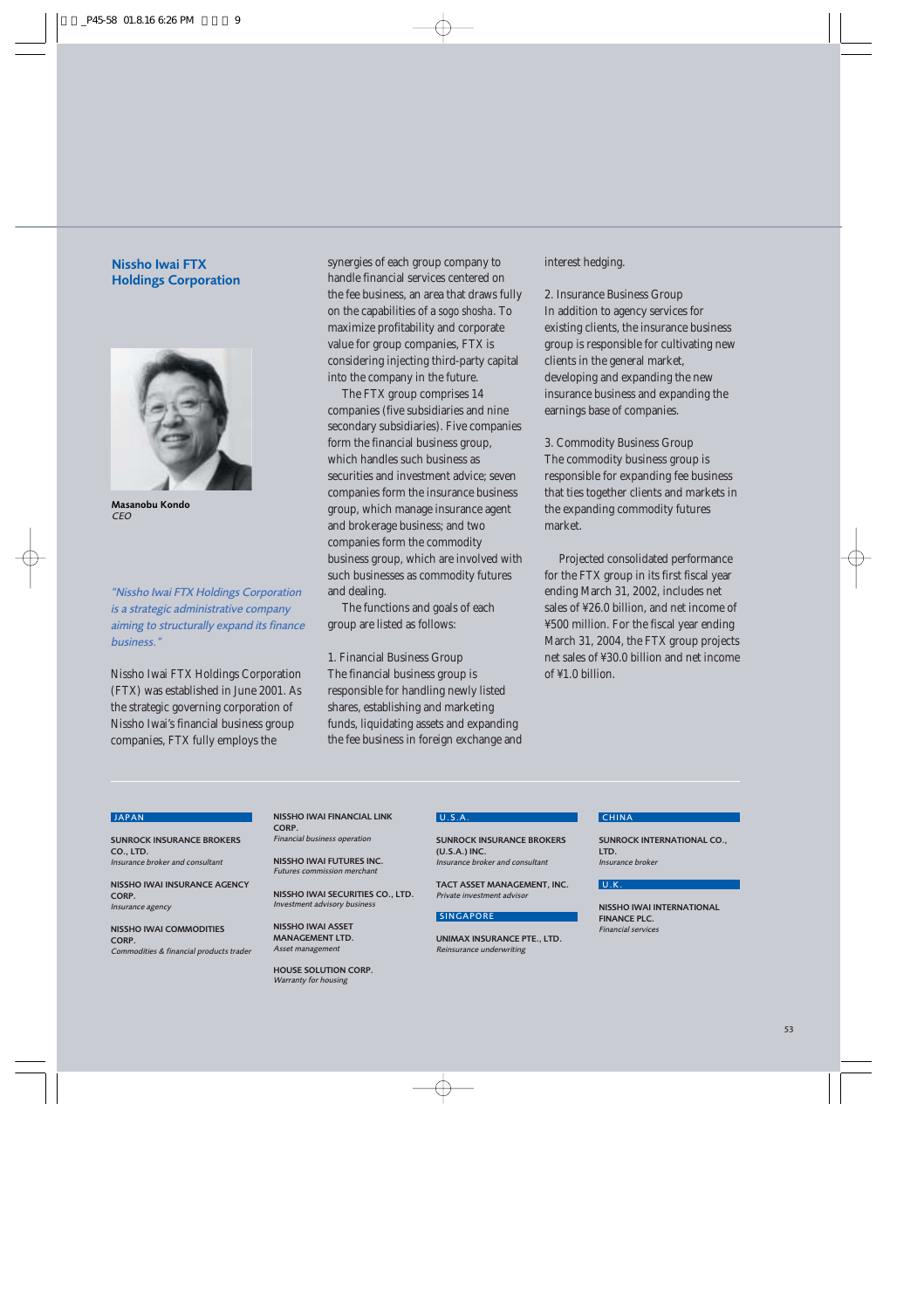### **ITX Corporation**



Shintaro Hirata *CEO*

*"Creating New IT Business on a Global Scale ITX—the Market Accelerator."*

ITX Corporation was formed in April 2000 as a spin-off of Nissho Iwai's Information Business Division with the aim of becoming a global-scale IT business creator. This was achieved through the capital participation of approximately 30 shareholder companies, including such strategically important shareholders as Nichimen Corp., Teijin Ltd., Funai Electric Co., Ltd., Olympus Optical Co., Ltd., and

The Sanwa Bank, Ltd. The company invested in over 40 IT businesses in its first year in operation.

ITX integrates the assets, networks and broad solution capabilities from ITX Group companies and those in which we have invested. The synergy thus generated enables us to pursue our



#### MOBILE COMMUNICATIONS

IT TELECOM, INC. *Mobile communication equipment sales*

#### **NETWORKING**

NISSHO ELECTORONICS **CORPORATION** *Development, sales and maintenance of computer information processing systems*

ATLUX CORPORATION

*Human resources management including new-graduate employment support services, aptitude testing and assessment, and personnel dispatching and introduction*

FUSION COMMUNICATIONS **CORPORATION** *Type 1 telecommunications carrier*

INFOCOM CORPORATION *Total information communication system integration services*

MARKANY JAPAN CORPORATION *Digital copyright protection*

MEDIA LIBRARY INC. *Sales of technological databases*

NIPPON OUTSOURCING **CORPORATION** *Payroll, personnel, administration and accounting*

NGC CORPORATION *Software and hardware sales*  PHOTOHIGHWAY JAPAN K.K *Digital photo portal site*

PROMOTIONS CORPORATION *Website management of Chakkalina.com(http://www.chakkalina .com)*

RISKMONSTER.COM *Preliminary assessment services for B2B site management enterprises*

TECHMATRIX CORPORATION *Sales and maintenance of, and education and consultation for computer and network equipment*

**OTHERS** 

### **BROADCASTING**

DIDS CORPORATION *Marketing research and interactive content planning for BS/CS digital broadcasting, the internet and mobile phones* 

FUN WAVE INC. *Broadcasting services*

JAPAN SPACELINK CORPORATION *Resale of satellite transponder* 

JSAT CORPORATION *Telecommunications, telecom carrier and satellite broadcasting services*

SATELLITE NEWS CORPORATION *CS licenced broadcaster, providing BBC WORLD*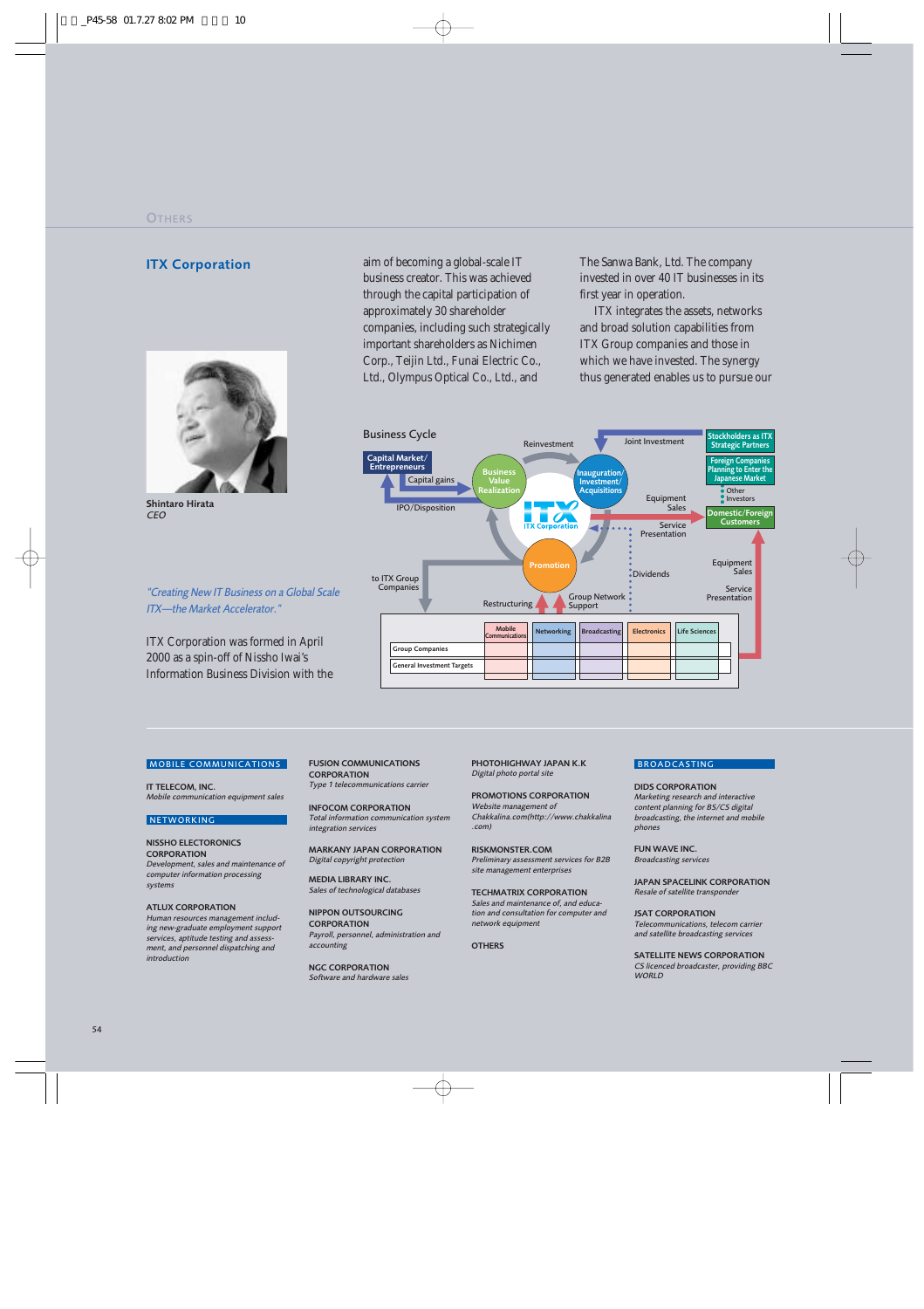cycle of business creation and maximize overall Group value. Concentrating on specific markets in five main spheres of business, 1) mobile communications, 2) networking, 3) broadcasting, 4) electronics and 5) life sciences. ITX strives to act as a "Market Accelerator" by acquiring and promoting group companies that have good potential for market development. In the future, ITX intends to provide major companies with broad-based planning services for business restructuring, and collaborate with ITX Group and other companies in establishing a restructuring business to generate increased value.

CABLE NETWORKS AKITA CO., LTD. CABLENET SAITAMA CO., LTD. HINO CABLE TELEVISION INC. KITA CABLE NETWORK, INC. TOSHIMA CABLE NETWORK CO., LTD. *Cable TV broadcasting*

**OTHERS** 

#### **ELECTORONICS**

HITEC21 INC. *Sales of semiconductor manufacturingrelated devices*

I.T. ELECTORONICS CORPORATION *Import/export and wholesale distribution of electronic components* 

NI-FUJIX CO., LTD. *Sale of building materials and leasing of temporary construction materials*

SUNROCK CHUBU CO., LTD. *Business support services*

NI LOGISTICS CORP. *International and domestic transportation services*

NIKKYO TRANSPORTATION AND WAREHOUSING CO., LTD. *Transportation and warehousing*

CYNOMIX CORP. *eTrade support service*

FUNABASHI REIZO CENTER CO., LTD. *Warehousing*

#### $U.S.A.$

FEDERATED CAPITAL CORP. *Vendor leasing*

N.I. LOGISTICS AMERICAN CORP. *Global logistics including international and domestic transportation to third parties*

SR FINANCIAL CORP. *Asset-based leasing*

SUNROCK RISK SERVICES CORP. *Specialized insurance agent*

AIRSHIP MANAGEMENT SERVICES, INC. *Operation of aircraft*

RICHARD LEWIS COMMUNICATIONS, INC. *Public relations, advertising & marketing service agency*

SPECIALTY GRAINS, INC. *Production of special corn and soybeans for use in Japan*

BERWICK STEEL COMPANY *Steel service center*

NIFAST CORP. *Fastener sales*

N.I. MOTORS U.S.A. INC *Holding company of automobile dealers*

WEATHERFORD MOTORS, INC *Dealer of automobiles*

AUTRANS CORP. *Transportation and distribution of auto parts*

GLQ ENTREPIA, INC. *Investing*

#### CANADA

INGERSOLL MONZEN INC. *Warehouse service for autoparts*

NIFAST CANADA CORP. *Distributor of bolts, nuts and fasteners*

#### GUATEMALA

PILONCITO VERDE S.A. *Production of vegetable plugs*

#### U.K.

NI TUBULARS (UK) LTD. *Sale of pipes*

AUTRANS EUROPE LTD. *Automobile parts distribution*

#### NORWAY

I O S TUBULAR MANAGEMENT AS *Oil well pipe handling*

#### THAILAND

TSR DEVELOPMENT CO., LTD. *Real estate and trade*

UNITED THAI LOGISTICS CO., LTD. *Transport and warehousing*

#### **SINGAPORE**

NISSHO IWAI CAPITAL ASIA PTE., LTD. *Financial services*

#### TAIWAN

TNS LOGISTICS CORP. *Warehousing and logistics operations*

#### **CHINA**

WANTONG INTERNATIONAL LOGISTICS CO., LTD. *Warehousing and logistics*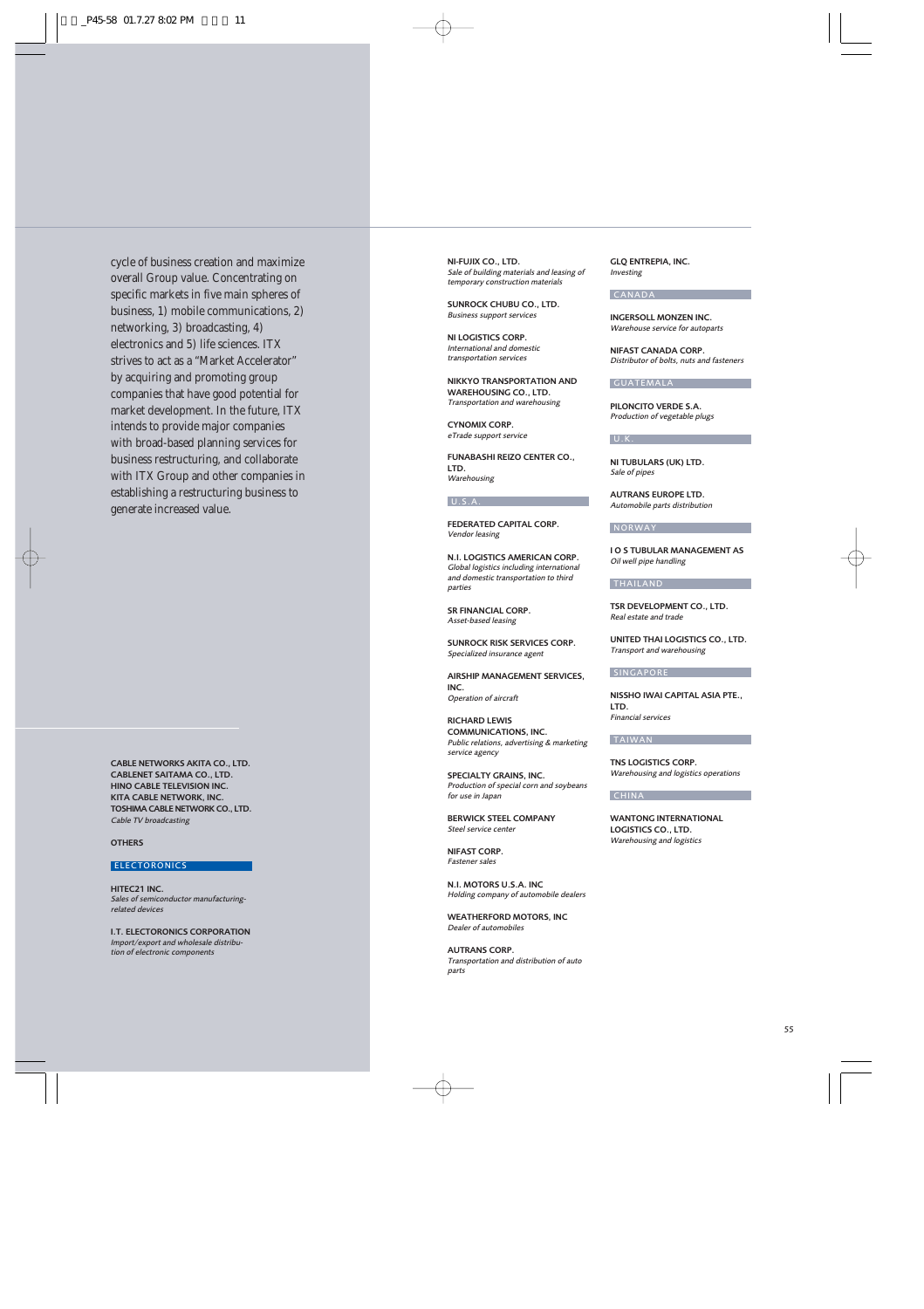### DIRECTORS AND AUDITORS AS OF JUNE 27, 2001



(from left) *Senior Managing Director* Shinpachi Hasegawa, *Senior Managing Director* Susumu Tsuchida, *Senior Managing Director* Kosaku Nakatani, *Executive Vice President* Takayuki Mabuchi, *President and CEO* Shiro Yasutake, *Executive Vice President* Masanobu Kondo, *Senior Managing Director* Tomoyoshi Kondo, *Senior Managing Director* Tokuichi Yamaguchi, *Managing Director* Ryuji Hori

| <b>PRESIDENT AND CEO</b>         |                                                                                                                                                                                  |  |  |  |  |
|----------------------------------|----------------------------------------------------------------------------------------------------------------------------------------------------------------------------------|--|--|--|--|
| <b>SHIRO YASUTAKE</b>            |                                                                                                                                                                                  |  |  |  |  |
| <b>EXECUTIVE VICE PRESIDENTS</b> |                                                                                                                                                                                  |  |  |  |  |
| <b>TAKAYUKI MABUCHI</b>          | Machinery Company; Energy Company                                                                                                                                                |  |  |  |  |
| <b>MASANOBU KONDO</b>            | General Accounting Dept.; Finance Dept.                                                                                                                                          |  |  |  |  |
| <b>SENIOR MANAGING DIRECTORS</b> |                                                                                                                                                                                  |  |  |  |  |
| <b>KOSAKU NAKATANI</b>           | Nissho Iwai Business Strategy Center; Corporate Planning Dept.; Strategy Promotion Dept.; Bio Business Dept.; Human Resources &<br>General Affairs Dept.; Public Relations Dept. |  |  |  |  |
| <b>TOMOYOSHI KONDO</b>           | Chemicals, Consumer & Forest Products Company; Construction & Urban Development Company                                                                                          |  |  |  |  |
| <b>SUSUMU TSUCHIDA</b>           | Internal Auditing Office; Risk Management Dept.; Legal Dept.                                                                                                                     |  |  |  |  |
| <b>TOKUICHI YAMAGUCHI</b>        | Investor Relations Office; IT Promotion Dept.; International Planning & Co-ordination Dept.; Group Planning & Co-ordination Dept.                                                |  |  |  |  |
| SHINPACHI HASEGAWA               | Metals Company; e-Business Development Dept.                                                                                                                                     |  |  |  |  |
| <b>MANAGING DIRECTOR</b>         |                                                                                                                                                                                  |  |  |  |  |
| <b>RYUJI HORI</b>                | Kansai area; Assistant to Legal Dept.                                                                                                                                            |  |  |  |  |
| <b>CORPORATE AUDITORS</b>        |                                                                                                                                                                                  |  |  |  |  |
| <b>TOMA MASAOKA</b>              |                                                                                                                                                                                  |  |  |  |  |
| <b>HIROHIKO KITAZAWA</b>         |                                                                                                                                                                                  |  |  |  |  |
| <b>MASAJI SHINAGAWA</b>          |                                                                                                                                                                                  |  |  |  |  |
| <b>TOSHIJIRO NAKAJIMA</b>        |                                                                                                                                                                                  |  |  |  |  |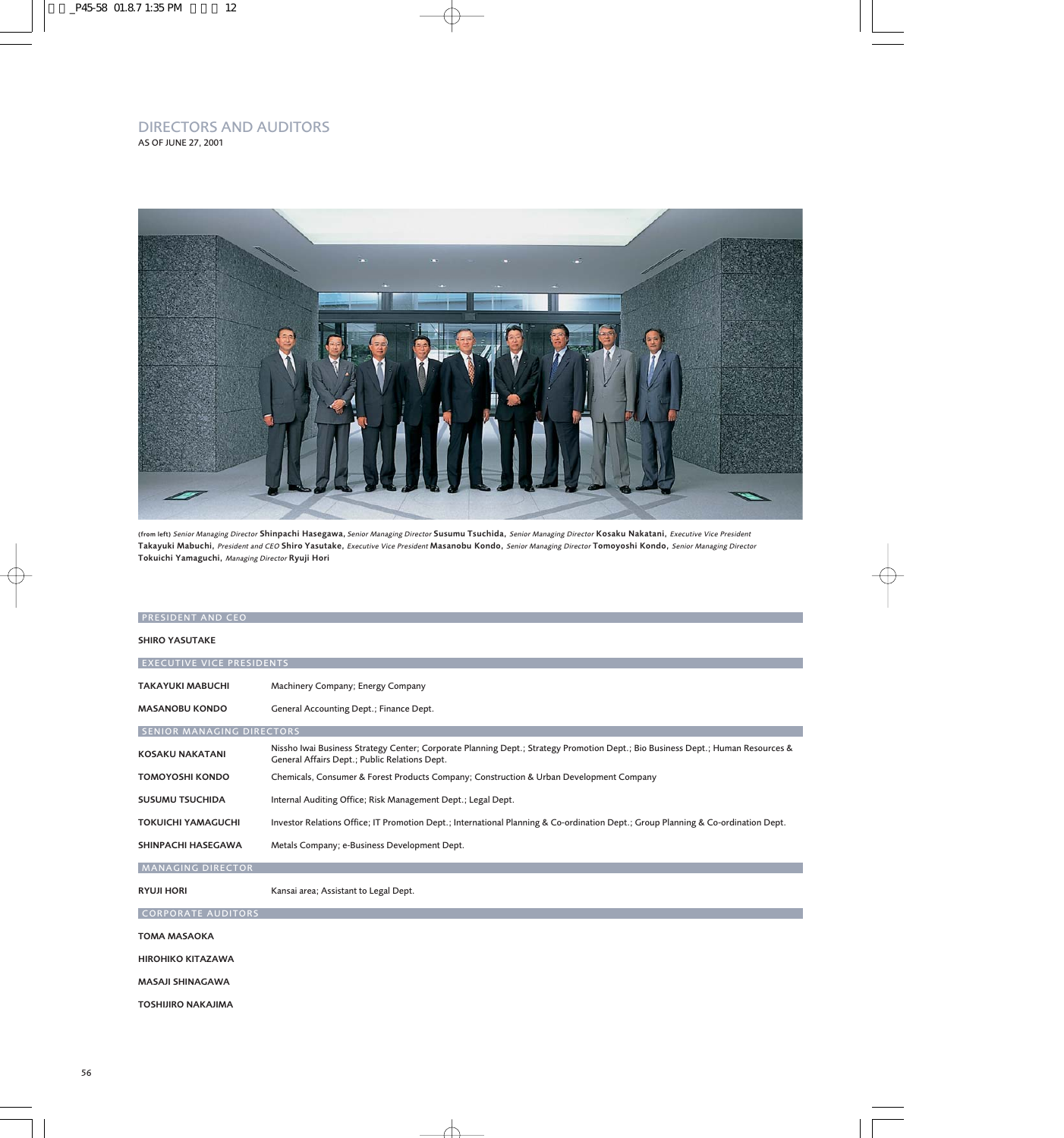### EXECUTIVE OFFICERS AS OF JUNE 27, 2001

| <b>SENIOR MANAGING EXECUTIVE OFFICERS</b> |                                                                                                                                                                |  |  |
|-------------------------------------------|----------------------------------------------------------------------------------------------------------------------------------------------------------------|--|--|
| HIDETOSHI NISHIMURA                       | President of Nissho Iwai American Corporation and Nissho Iwai Canada Ltd.                                                                                      |  |  |
| <b>TAKAHARU TANABE</b>                    | President of Energy Company                                                                                                                                    |  |  |
| MASASHI MIZUTANI                          | President of Metals Company                                                                                                                                    |  |  |
| <b>MANAGING EXECUTIVE OFFICERS</b>        |                                                                                                                                                                |  |  |
| <b>KUNIO YOSHIZAWA</b>                    | General Manager, Nagoya Branch                                                                                                                                 |  |  |
| <b>KUNIHIDE IZUMI</b>                     | President of Machinery Company                                                                                                                                 |  |  |
| <b>SEKIO HARA</b>                         | General Manager for China                                                                                                                                      |  |  |
| <b>TERUO MATSUMURA</b>                    | President of Chemicals, Consumer & Forest Products Company                                                                                                     |  |  |
| <b>AKITOSHI UENO</b>                      | President of Construction & Urban Development Company                                                                                                          |  |  |
| KAZUO SEKIKAWA                            | General Manager for Europe and Africa; President of Nissho Iwai Europe Plc.; Nissho Iwai France S.A., Nissho Iwai Italia S.P.A. and<br>Nissho Iwai Iberia S.A. |  |  |
| <b>EXECUTIVE OFFICERS</b>                 |                                                                                                                                                                |  |  |
| <b>HIROYUKI TANABE</b>                    | Senior Vice President of Metals Company                                                                                                                        |  |  |
| KATSUTOSHI MATSUI                         | Assistant to International Planning & Co-ordination Dept. and Group Planning & Co-ordination Dept.                                                             |  |  |
| <b>EISUKE TAKAKUWA</b>                    | General Manager, Risk Management Dept.                                                                                                                         |  |  |
| <b>HIROSHI KANEMATSU</b>                  | General Manager for South-East Asia; President of P.T. Nissho Iwai International Indonesia                                                                     |  |  |
| <b>KATSUHIKO MASADA</b>                   | Assistant to Finance Dept.                                                                                                                                     |  |  |
| <b>KENICHI MINAMI</b>                     | General Manager, Corporate Planning Dept.                                                                                                                      |  |  |
| <b>SUSUMU KOMORI</b>                      | Senior Vice President of Metals Company                                                                                                                        |  |  |
| YOSHIOMI YUASA                            | Senior Vice President of Metals Company                                                                                                                        |  |  |
| <b>KEIJIRO HORI</b>                       | General Manager, General Accounting Dept.                                                                                                                      |  |  |
| <b>EIGORO KUNIYOSHI</b>                   | General Manager for the Greater Mekong Subregion; President of Nissho Iwai (Thailand) Ltd. Partnership                                                         |  |  |
| <b>KENICHI YONEZAWA</b>                   | Senior Vice President of Energy Company                                                                                                                        |  |  |
| YUTAKA KASE                               | Nissho Iwai American Corporation; Group Executive for Housing Materials & General Merchandise Group                                                            |  |  |
| <b>SATOSHI NAGAKUBO</b>                   | General Manager, Human Resources & General Affairs Dept.                                                                                                       |  |  |
| <b>KAZUNORI TERAOKA</b>                   | Senior Vice President of Machinery Company                                                                                                                     |  |  |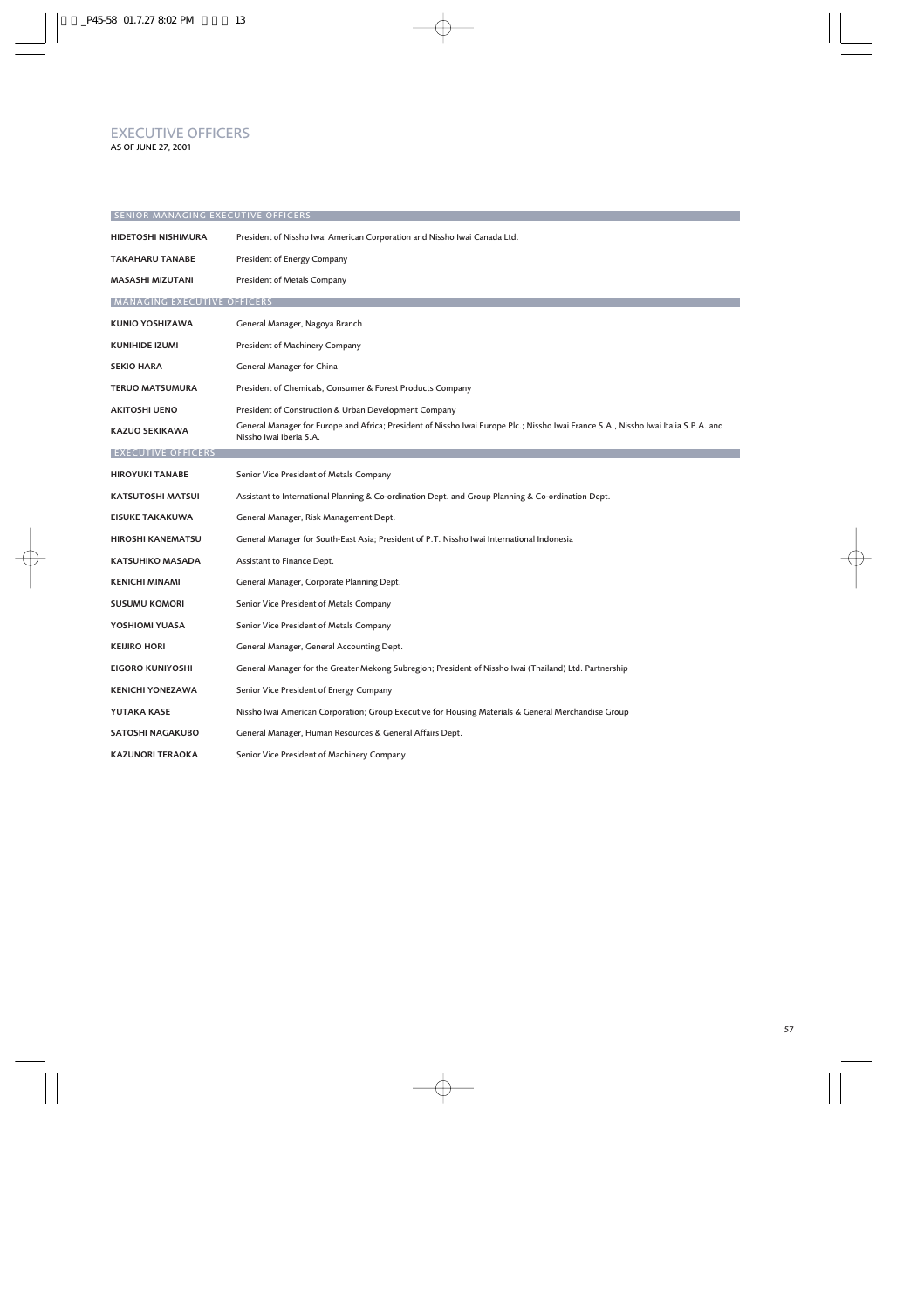# CORPORATE ORGANIZATION

AS OF JULY 1, 2001

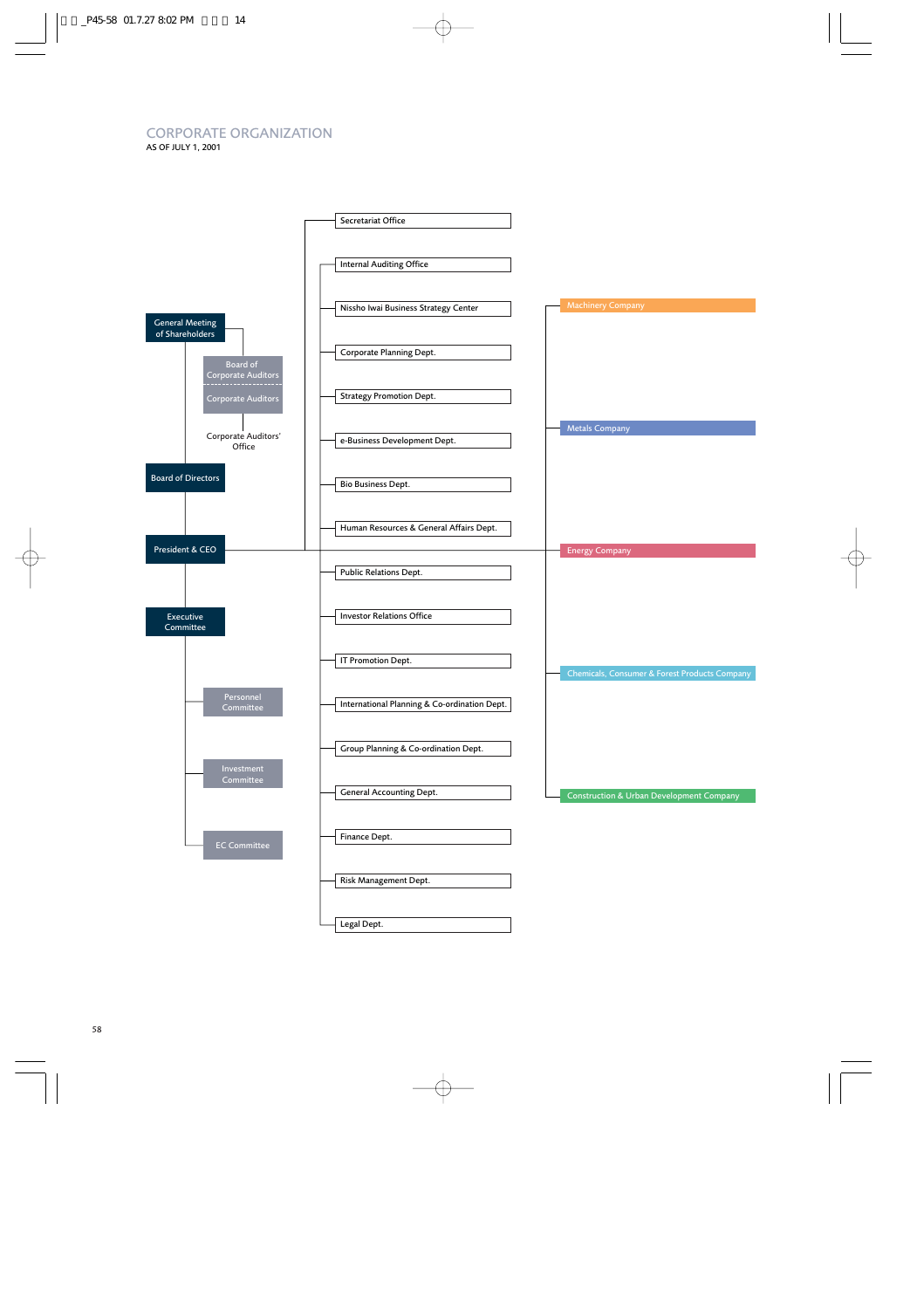### SHAREHOLDERS' GUIDE

The ownership and distribution of shares as of March 31, 2001, was as follows:

### Corporate Data

|                                 | Number of shares<br>owned (thousands) | Percentage of total<br>shares outstanding |  |  |  |
|---------------------------------|---------------------------------------|-------------------------------------------|--|--|--|
| <b>Government and municipal</b> |                                       |                                           |  |  |  |
| corporation                     | $\theta$                              | 0.00%                                     |  |  |  |
| <b>Financial institutions</b>   | 347,472                               | 39.74                                     |  |  |  |
| Corporations                    | 140,486                               | 16.07                                     |  |  |  |
| Individuals and others          | 324,800                               | 37.14                                     |  |  |  |
| Securities companies            | 28,499                                | 3.26                                      |  |  |  |
| <b>Foreign corporations</b>     |                                       |                                           |  |  |  |
| and individuals                 | 33,177                                | 3.79                                      |  |  |  |
| Total                           | 874,434                               | 100.00%                                   |  |  |  |
| <b>Business term ends:</b>      | March 31                              |                                           |  |  |  |
| General meeting of              |                                       |                                           |  |  |  |
| shareholders held:              | June                                  |                                           |  |  |  |
| Newspaper in which              |                                       |                                           |  |  |  |
| public notice is made:          | The Nihon Keizai Shimbum              |                                           |  |  |  |
| Share transfer agents:          | The Toyo Trust & Banking Co., Ltd.    |                                           |  |  |  |
|                                 | 4-3, Marunouchi 1-chome,              |                                           |  |  |  |
|                                 | Chiyoda-ku, Tokyo                     |                                           |  |  |  |
| Agents' offices:                | Head offices and branch offices of    |                                           |  |  |  |
|                                 | the Toyo Trust & Banking Co., Ltd.,   |                                           |  |  |  |
|                                 | and the Nomura Securities Co., Ltd.   |                                           |  |  |  |

|                      | (As of July 1, 2001)          |
|----------------------|-------------------------------|
| Established:         | <b>February 8, 1928</b>       |
| Headquarters:        | Tokyo: 3-1, Daiba 2-chome,    |
|                      | Minato-ku, Tokyo 135-8655     |
|                      | Tel. (03) 5520-5000           |
|                      | Osaka: 5-8. Imabashi 2-chome. |
|                      | Chuo-ku. Osaka 541-8558       |
|                      | Tel. (06) 6209-2111           |
| Number of employees: | Japanese: 2,612               |
|                      | Foreign nationals: 1,951*     |
| Number of offices:   | Domestic: 32                  |
|                      | Overseas: 134                 |
|                      |                               |

\*Foreign Nationals figure only is as of March 31, 2001.

### Common Stock Price Range

|                  | (Tokyo Stock Exchange) |                 |                                                |  |
|------------------|------------------------|-----------------|------------------------------------------------|--|
|                  | High                   | Low             | <b>Trading volume</b><br>(thousands of shares) |  |
| 1999             |                        |                 |                                                |  |
| January-March    | 120                    | 76              | 182,996                                        |  |
| April-June       | 156                    | 96              | 226,175                                        |  |
| July-September   | 125                    | 95              | 80,064                                         |  |
| October-December | 107                    | 80              | 76.754                                         |  |
| 2000             |                        |                 |                                                |  |
| January-March    | 130                    | 68              | 153,406                                        |  |
| April-June       | 120                    | $\overline{80}$ | 110,255                                        |  |
| July-September   | 130                    | 101             | 129.951                                        |  |
| October-December | 172                    | 88              | 466,120                                        |  |
| 2001             |                        |                 |                                                |  |
| January-March    | 129                    | 95              | 195.099                                        |  |
| April-June       | 226                    | 123             | 930.686                                        |  |

Note: During the year 1999, the high and low prices were based on closing prices.

From the year 2000, the high and low prices include intraday trading results.

Additional copies of this annual report and other publications are available upon request from the Public Relations Dept., Nissho Iwai Corporation, 3-1, Daiba 2-chome, Minato-ku, Tokyo 135-8655, Japan Tel: (03) 5520-2400

Home page: http://www.nisshoiwai.co.jp/

Printed on recycled paper